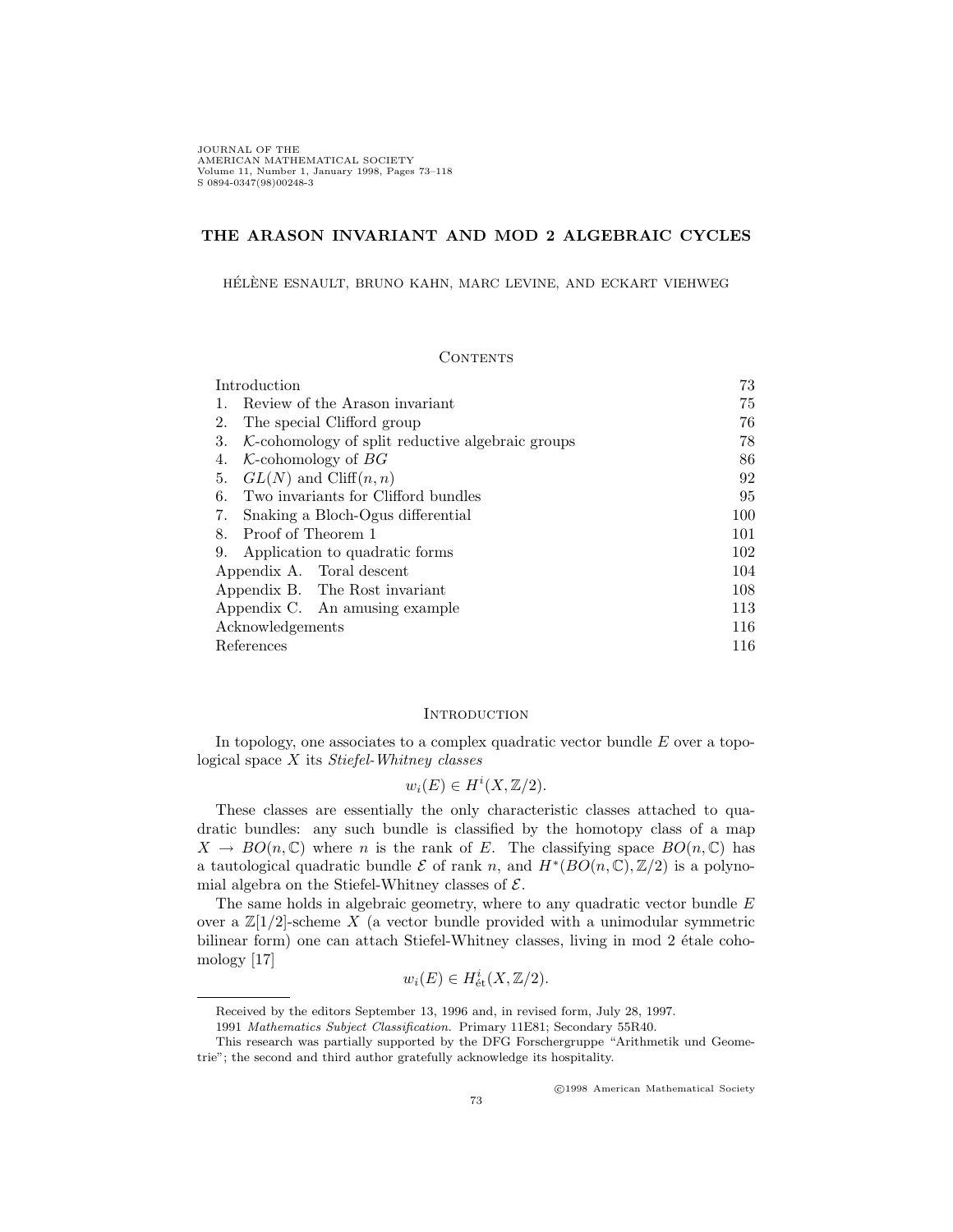Here again, these classes can be defined as pull-backs of universal classes  $w_i$  in the cohomology of the simplicial scheme  $BO(n)/\mathbb{Z}[1/2]$ . Since the latter cohomology is a polynomial algebra on the  $w_i$  over the étale cohomology of Spec  $\mathbb{Z}[1/2]$  [30], the  $w_i(E)$  are essentially the only characteristic classes with values in étale cohomology with  $\mathbb{Z}/2$  coefficients attached to quadratic bundles in this context.

If we restrict to (say) virtual quadratic bundles *E* of rank 0 such that  $w_1(E)$  =  $w_2(E) = 0$ , no new mod 2 characteristic classes arise: such bundles are classified by the infinite spinor group Spin and one can show that  $H^*(B \text{Spin}, \mathbb{Z}/2)$  is a quotient of *H∗*(*BO,* Z*/*2), both in the topological and the ´etale context. In particular, the Wu formula

$$
w_3 = w_1 w_2 + S q^1 w_2
$$

shows that  $w_3(E) = 0$  if  $w_1(E) = w_2(E) = 0$ , so that there are no non-trivial degree 3 mod 2 characteristic classes for such bundles.

The situation is quite different if we restrict to quadratic bundles over schemes of the form Spec k, where k is a field of characteristic  $\neq 2$ . To any k-quadratic form *q*, of dimension divisible by 8 and such that  $w_1(q) = w_2(q) = 0$ , Arason [1] has attached a non-trivial invariant

$$
e^3(q) \in H^3_{\text{\'et}}(k, \mathbb{Z}/2)
$$

(see section 1 for less restrictive conditions on  $q$ ). From the preceding discussion, we know that *e*<sup>3</sup> cannot be expected to extend to a 'global' invariant, i.e. one defined for quadratic bundles over arbitrary schemes. A question which arises naturally is to determine the *obstruction* to the existence of such a global extension. The aim of this paper is to answer this question in the case of quadratic bundles on smooth varieties over fields.

More specifically, let *X* be a smooth, irreducible variety over *k* (still assumed to be of characteristic  $\neq$  2); let *K* be the function field of *X* and *E* a quadratic bundle over *X*. The generic fiber  $E_{\eta}$  corresponds to a quadratic form *q* over *K*. Assume its Arason invariant  $e = e^3(q) \in H^3_{\text{\'et}}(K, \mathbb{Z}/2)$  is defined; then one easily shows that *e* in fact lies in the subgroup  $H_{\text{Zar}}^0(X, \mathcal{H}_{\text{\'et}}^3(\mathbb{Z}/2))$ . There is an exact sequence

$$
H^3_{\text{\'et}}(X, \mathbb{Z}/2) \longrightarrow H^0_{\text{Zar}}(X, \mathcal{H}^3_{\text{\'et}}(\mathbb{Z}/2)) \xrightarrow{d_2} CH^2(X)/2 \xrightarrow{cl^2} H^4_{\text{\'et}}(X, \mathbb{Z}/2)
$$

where  $CH^2(X)$  is the second Chow group of X. This sequence stems from the Bloch-Ogus spectral sequence for *X*, with coefficients  $\mathbb{Z}/2$  [3], and cl<sup>2</sup> is the cycle class map modulo 2. Our main result is the *computation of*  $d_2(e) \in CH^2(X)/2$ .

In order to explain this result, we recall that any quadratic bundle has a *Clifford invariant*

$$
c(E) \in H^2_{\text{\'et}}(X, \mathbb{Z}/2)
$$

(a variant of  $w_2(E)$ , see Definition 2.3); in the case considered, we have

$$
c(E) \in \text{Ker}(H_{\text{\'et}}^2(X, \mathbb{Z}/2) \to H_{\text{\'et}}^2(K, \mathbb{Z}/2)) \simeq \text{Pic}(X)/2.
$$

On the other hand, the vector bundle underlying *E* has a *second Chern class*  $c_2(E) \in$  $CH<sup>2</sup>(X)$ . We then have:

**Theorem 1.** *Under the above assumptions,*

$$
d_2(e) = c_2(E) + c(E)^2 \in CH^2(X)/2.
$$

**Corollary 1.**  $cl^2(c_2(E) + c(E)^2) = 0$ .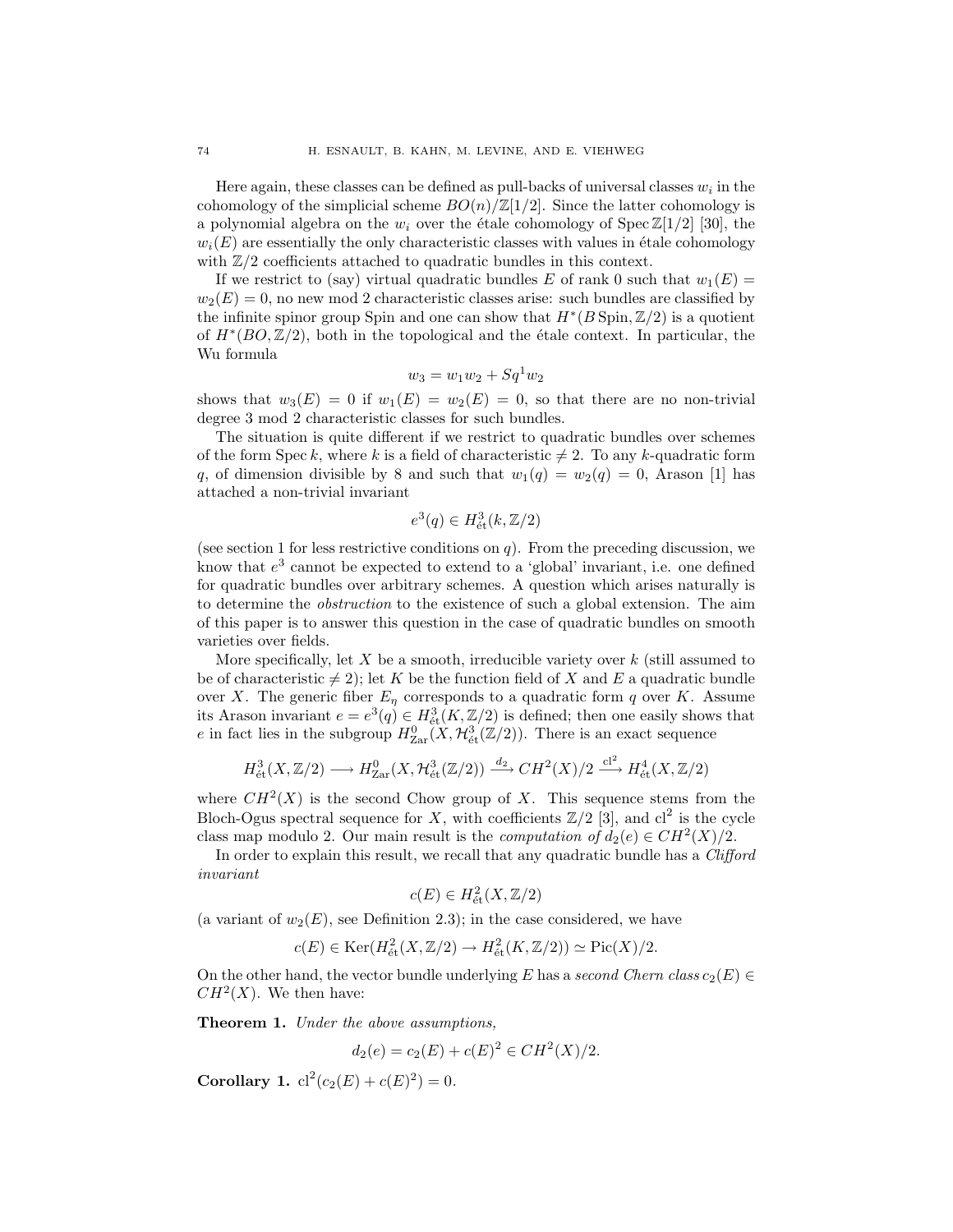In fact, this corollary can be obtained by more elementary means than Theorem 1: generalizing the well-known relations between Chern and Stiefel-Whitney classes which exist in topology, e.g. [49, p. 181, prob. 15-A], yields the formula  $c_2(E)$  =  $c(E)^2$  in  $H^4_{\text{\'et}}(X, \mathbb{Z}/2)$ .

The proof of Theorem 1 can be sketched as follows. We show that the hypothesis on *E* implies that its class  $[E] \in H^1_{\text{\'et}}(X, O(n,n))$  lifts to a class  $[E] \in$  $H^1_{\text{\'et}}(X,\text{Cliff}(n,n))$ , where  $\text{Cliff}(n,n)$  is the *split special Clifford group*. Now we shall associate to any  $Cliff(n, n)$ -torsor  $F$  on  $X$  two characteristic classes

$$
\gamma_1(F) \in Pic(X),
$$
  

$$
\gamma_2(F) \in \mathbb{H}_{\text{\'et}}^4(X,\Gamma(2))
$$

(see 6.7), where the right-hand-side group on the second line is Lichtenbaum's *´etale weight-two motivic cohomology*. Recall the exact sequence ([41], [33, th. 1.1])

$$
0 \to CH^2(X) \to \mathbb{H}^4_{\text{\'et}}(X,\Gamma(2)) \to H^0_{\text{Zar}}(X,\mathcal{H}^3_{\text{\'et}}(\mathbb{Q}/\mathbb{Z}(2))) \to 0.
$$

In light of this sequence, we show in Theorem 6.9 that

(0.1) 
$$
2\gamma_2(F) = c_2(F) + \gamma_1(F)^2 \in CH^2(X)
$$

where  $c_2(F)$  is the second Chern class of the  $SL(2n)$ -torsor (a vector bundle) stemming from *F*. Theorem 1 follows from this identity and the identification of the map  $d_2$  as a differential in a snake diagram.

This paper is organized as follows. In section 1 we review Arason's invariant, and in section 2 the special Clifford group. The heart of the paper is sections 3 and 4, where we compute low-degree *K*-cohomology of split reductive linear algebraic groups with simply connected derived subgroups and their classifying schemes. We collect the fruits of our labor in section 6, where we define the invariants  $\gamma_1(F)$  and  $\gamma_2(F)$  and prove identity (0.1). Theorem 1 is proven in section 8. In section 9 we give some applications to quadratic forms over a field.

There are 3 appendices. Appendix A shows how different models of the simplicial classifying scheme of a split torus yield the same *K*-cohomology. Appendix B presents a construction and a characterization of the invariant defined by Serre and Rost for torsors under a simple, simply connected algebraic group *H* over a field (see [60] and the forthcoming paper [58]): in the case of Spin, this allows this paper to be self-contained. Let us point out that our method tackles the *p*-primary part of the Rost invariant as well, in case char  $k = p > 0$ . Finally, Appendix C compares  $K$ -cohomology of the simplicial scheme  $BH$  with that of an approximating variety  $B<sub>r</sub>H$ : it turns out that they don't coincide. In this last appendix, we have to stay away from the characteristic of *k* if it is nonzero.

The group  $H^1(G,\mathcal{K}_2)$  was first computed by P. Deligne at the end of the seventies [12] for any *G*, semi-simple, simply connected, and not necessarily split. Our method here is different from his.

### 1. Review of the Arason invariant

Let *k* be a field of characteristic  $\neq$  2. As is customary, we write

$$
q=\langle a_1,\ldots,a_r\rangle
$$

for the isomorphism class of the quadratic form  $q(x) = a_1 x_1^2 + \cdots + a_r x_r^2$   $(a_i \in k^*)$ .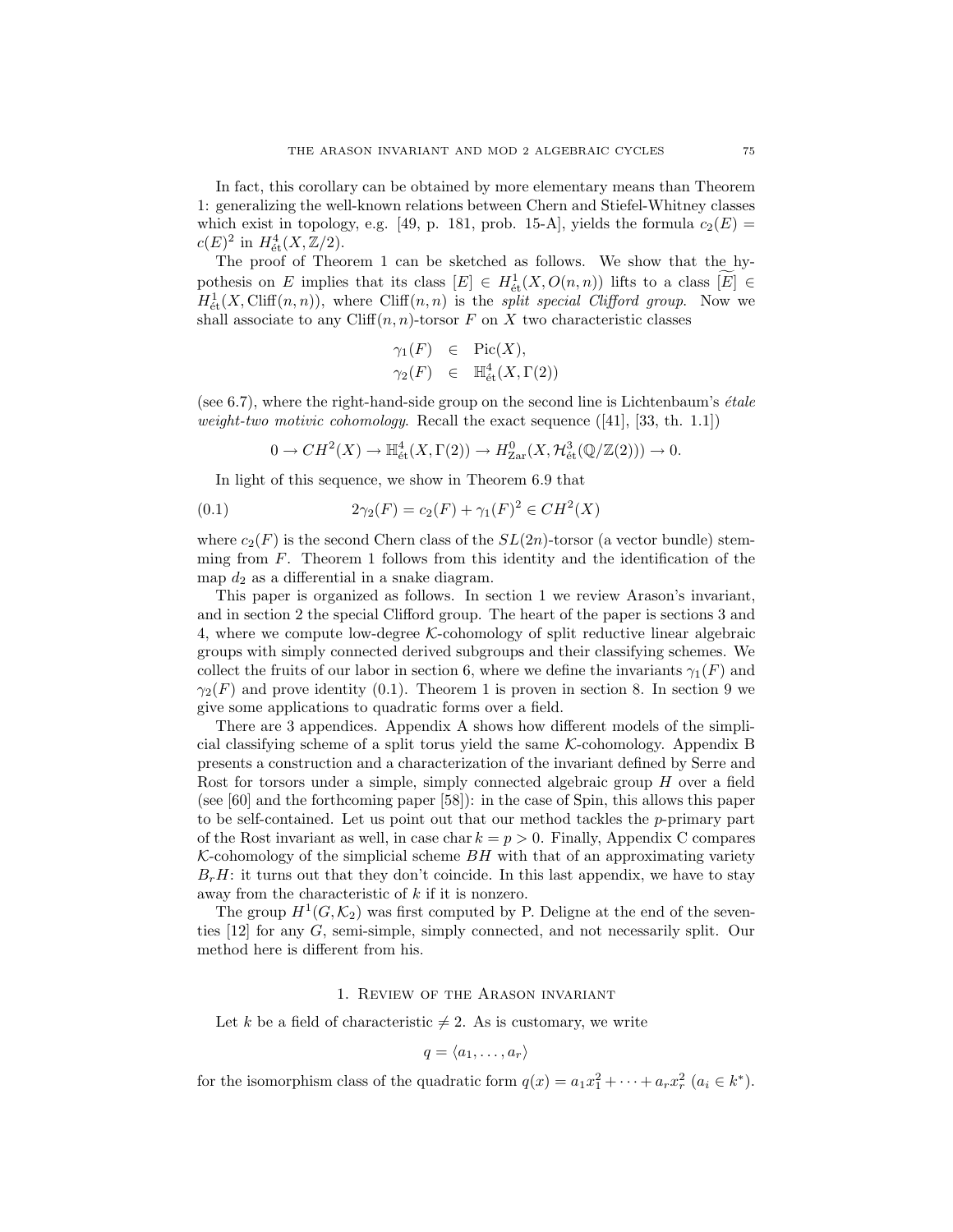Let  $W(k)$  be the Witt ring of  $k$  [35], [59]. The dimension of forms induces an augmentation

$$
W(k) \xrightarrow{\dim} \mathbb{Z}/2
$$

whose kernel, denoted by *Ik*, is the ideal of even-dimensional forms. Its *n*-th power is denoted by  $I^n k$ . Since *Ik* is additively generated by the forms  $\langle 1, -a \rangle$  ( $a \in k^*$ ), *I*<sup>n</sup>*k* is generated by *n-fold Pfister forms*

$$
\langle \langle a_1, \ldots, a_n \rangle \rangle := \langle 1, -a_1 \rangle \otimes \cdots \otimes \langle 1, -a_n \rangle.
$$

For  $n \leq 4$ , there are homomorphisms

$$
e^n: I^n k / I^{n+1} k \to H^n(k, \mathbb{Z}/2)
$$

characterized by  $e^{n}(\langle\langle a_1,\ldots,a_n\rangle\rangle)=(a_1,\ldots,a_n):=(a_1)\cdot\cdots\cdot(a_n),$  where, for  $a \in k^*$ ,  $(a) \in H^1(k, \mathbb{Z}/2)$  is the class of *a* via Kummer theory. For  $n = 0, 1, 2$ , the  $e^n$  come from elementary invariants dim,  $d_{\pm}$ , c defined over the whole Witt ring  $W(k)$ . They can be described as follows:

- $n = 0$ :  $e^{0}(q) = \dim q \pmod{2}$ .
- *n* = 1:  $e^{1}(q) = d_{\pm}q := ((-1)^{\frac{r(r-1)}{2}} \operatorname{disc} q)$ , where  $r = \dim q$  and  $\operatorname{disc} q =$  $a_1 \cdots a_r$  if  $q = \langle a_1, \ldots, a_r \rangle$ .
- $n = 2$ : let  $C(q)$  be the Clifford algebra of *q* and  $C_0(q)$  the even part of  $C(q)$ . The algebra  $C(q)$  (resp.  $C_0(q)$ ) is a central simple algebra of exponent 2 over  $k$  if dim  $q$  is even (resp. odd). Then

$$
e^{2}(q) = c(q) = \begin{cases} [C(q)] \in {}_{2}\text{Br } k & \text{if } \dim q \text{ even,} \\ [C_{0}(q)] \in {}_{2}\text{Br } k & \text{if } \dim q \text{ odd.} \end{cases}
$$

Note that  ${}_{2}Br\ k \simeq H^{2}(k, \mathbb{Z}/2)$  by Hilbert's Theorem 90.

The relationship of  $d_{\pm}q$  and  $c(q)$  with  $w_1(q)$  and  $w_2(q)$  is as follows:

- $\bullet$  *d*<sub>±</sub>(*q*) = *w*<sub>1</sub>(*q*) +  $\frac{r(r-1)}{2}(-1)$  (since disc *q* = *w*<sub>1</sub>(*q*));
- $c(q) = w_2(q) + a(-1) \cdot w_1(q) + b(-1, -1)$ , with  $a = \frac{(r-1)(r-2)}{2}$  and  $b = \frac{(r+1)r(r-1)(r-2)}{24}$  [35, prop. V.3.20]. In particular, if  $r \equiv 0 \pmod{4}$ ,  $w_1(q) =$  $w_2(q) = 0$  if and only if  $e^1(q) = e^2(q) = 0$ .

The existence of  $e^3$  was proven by Arason in his thesis  $[1]$  (see also Barge  $[2]$ ): it cannot be extended to a function  $W(k) \to H^3(k, \mathbb{Z}/2)$  which would be natural under change of base field [1, p. 491] (see Corollary 9.3 for an unstable refinement.) Similarly, Jacob-Rost [28] and independently Szyjewski [64] proved the existence of  $e^4$ . Merkurjev [43] proved that  $e^2$  is an isomorphism, which shows with the above remarks that  $e^3(q)$  is defined as soon as  $w_1(q) = w_2(q) = 0$ . Rost [56] and independently Merkurjev-Suslin [47] proved that  $e^3$  is an isomorphism. Voevodsky has recently announced a proof that  $e^n$  exists and is an isomorphism for all  $n$  and all fields.

## 2. The special Clifford group

Recall [17, 1.9] that a quadratic bundle *E* over a scheme *X* has a Clifford algebra  $C(E)$ . If *E* has even rank,  $C(E)$  is an Azumaya algebra with a canonical involution *σ*, restricting to the identity on  $E \hookrightarrow C(E)$ . Recall also the Clifford group  $C^*(E)$ [17, 1.9], defined as the homogeneous stabilizer of *E* in  $C(E)^*$  (acting by inner automorphisms). It is representable by a linear algebraic group scheme over *X*.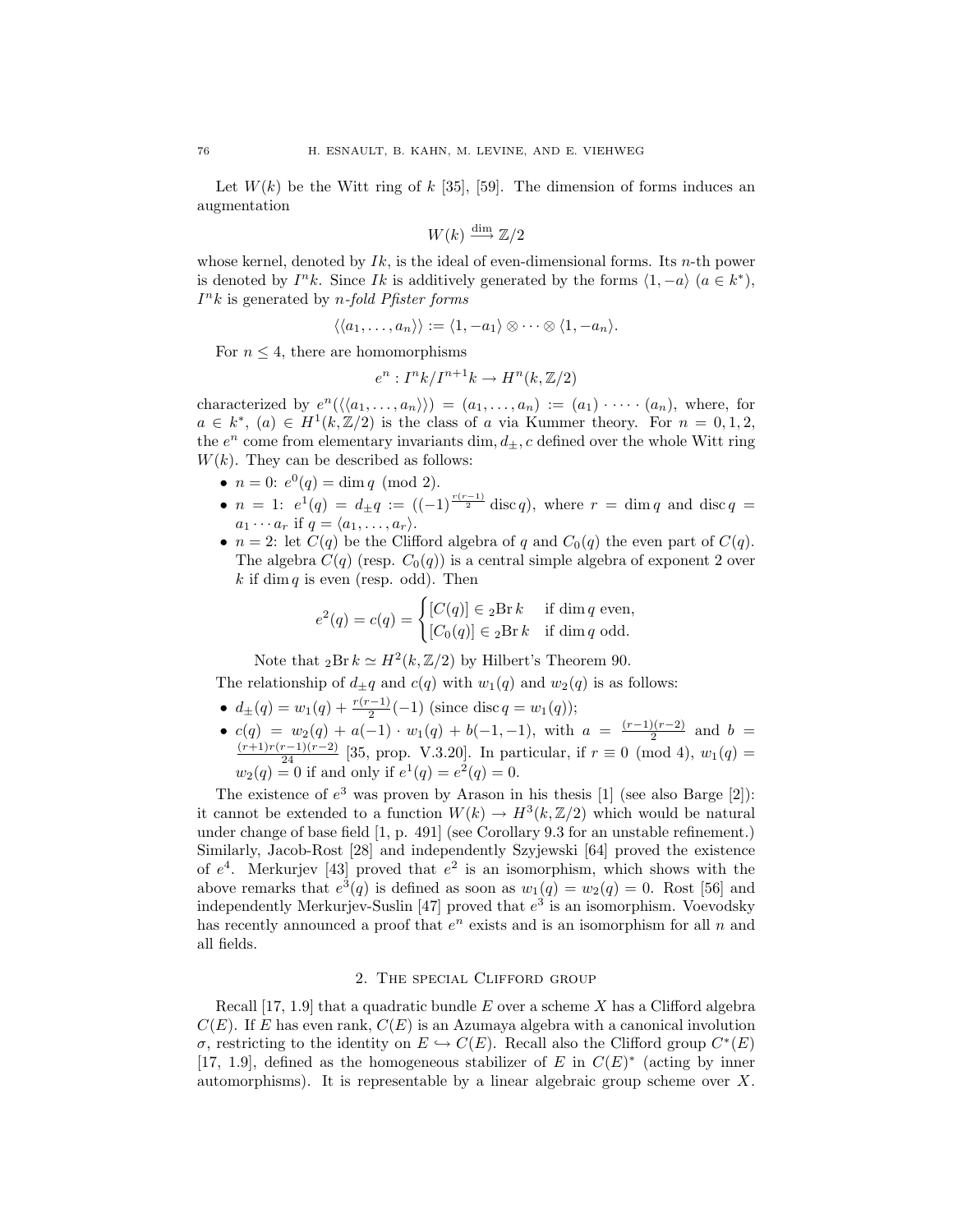When  $E = \mathbb{H}(\mathbb{A}_{X}^{n})$  is the split bundle associated with the affine *n*-space  $\mathbb{A}_{X}^{n}$  [17, 5.5], we denote this algebraic group scheme by  $C^*(n, n)$ : it is defined over  $\mathbb{Z}$ .

There is a "spinor norm" homomorphism  $C^*(E) \stackrel{\gamma_1}{\rightarrow} \mathbb{G}_m$ , given by  $\gamma_1(x) = x\sigma(x)$ ; as in [17, 1.9], we denote its kernel by  $\tilde{O}(E)$ . The action of  $C^*(E)$  on *E* by inner automorphisms is orthogonal, hence defines a homomorphism  $C^*(E) \to O(E)$  with kernel the center of  $C^*(E)$ , which is nothing else than  $\mathbb{G}_m$ . The situation can be summarized by the following commutative diagram with exact rows and columns:

(2.1)  
\n
$$
1 \longrightarrow \mu_2 \longrightarrow \widetilde{O}(E) \longrightarrow O(E) \longrightarrow 1
$$
\n
$$
1 \longrightarrow \mathbb{G}_m \longrightarrow C^*(E) \longrightarrow O(E) \longrightarrow 1
$$
\n
$$
2 \downarrow \qquad \qquad \mathbb{G}_m \longrightarrow \mathbb{G}_m
$$
\n
$$
\downarrow \qquad \qquad \downarrow
$$
\n
$$
1 \longrightarrow 1
$$

Let us denote by Cliff(*E*) the even part of  $C^*(E)$ : this is the *special Clifford group*. The group  $\text{Cliff}(E) \cap O(E)$  is nothing else than the *spinor group*  $\text{Spin}(E)$ . In case  $E = \mathbb{H}(\mathbb{A}_{X}^{n})$ , this is summarised by the following diagram, similar to (2.1):



This allows one to recover Cliff in terms of Spin, if one wishes:

$$
\text{Cliff}(n, n) = \text{Spin}(n, n) \times \mathbb{G}_m / \mu_2
$$

via the diagonal action  $-(g, t) = (-g, -t)$ .

Suppose  $X = \text{Spec } K$ . Given a quadratic form q, the action of  $O(q)$  on the vector space underlying *q* extends to an action of  $O(q)$  on  $C(q)$  by algebra automorphisms. When  $q = n\mathbb{H}$  is split,  $C(q) \simeq M_{2^n}(K)$ ; we denote by  $\rho$  the corresponding homomorphism  $O(n, n) \to PGL(2^n)$ . Recall the invariant  $c(q)$  from section 1.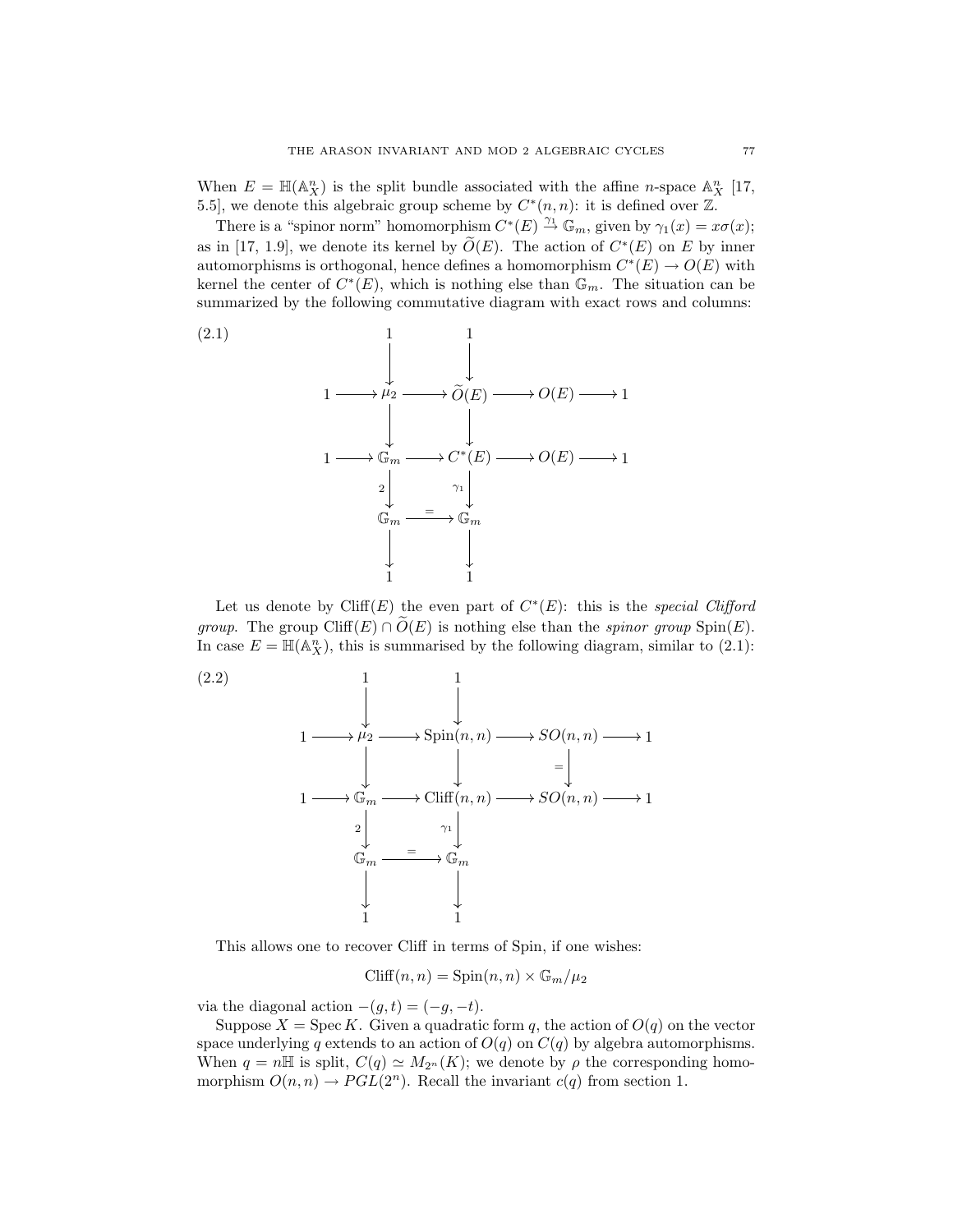**2.1. Lemma.** *Let K be a field and let q be a quadratic form with even rank* 2*n.* Then  $c(q) = \partial[q] \in H^2(K, \mu_2) = {}_2\text{Br}(K)$  where [q] is the class of q in *H*<sup>1</sup>(*K, O*(*n, n*)) *and ∂ is the boundary map in non-abelian cohomology coming from the exact sequence*

$$
1 \to \mu_2 \to O(n,n) \to O(n,n) \to 1
$$

*of diagram* (2.1)*.*

*Proof.* This follows immediately from the commutative diagram

$$
1 \longrightarrow \mu_2 \longrightarrow \widetilde{O}(n, n) \longrightarrow O(n, n) \longrightarrow 1
$$
  
\n
$$
\downarrow \qquad \qquad \downarrow \qquad \qquad \rho
$$
  
\n
$$
1 \longrightarrow \mathbb{G}_m \longrightarrow GL(2^n) \longrightarrow PGL(2^n) \longrightarrow 1
$$

in which the middle vertical map is the natural embedding (from the definition of  $C^*(n, n)$  and  $O(n, n)$ .  $\Box$ 

2.2*. Remark.* Hilbert's Theorem 90 implies that the map

$$
H^1(K, \text{Cliff}(n, n)) \to H^1(K, SO(n, n))
$$

is injective. In other words, over a field any quadratic form in  $I<sup>2</sup>$  can be refined into a Clifford bundle in a *unique* way (contrary to the situation for Spin-bundles). Similarly for  $O(n, n)$  and  $C^*(n, n)$ .

We now extend the invariants  $d_{\pm}q$  and  $c(q)$  to quadratic bundles of even rank over arbitrary schemes as follows.

**2.3. Definition.** If *E* is a quadratic bundle of rank 2*n* over *X*, then its signed discriminant  $d_{\pm}E$  is the image of  $[E] \in H^1_{\text{\'et}}(X, O(n, n))$  into  $H^1_{\text{\'et}}(X, \mathbb{Z}/2)$  via the determinant map det :  $O(n, n) \to \mu_2 \simeq \mathbb{Z}/2$ . Its Clifford invariant  $c(E)$  is the image of  $[E]$  in  $H^2_{\text{\'et}}(X,\mathbb{Z}/2)$  by the non-abelian boundary map associated with the exact sequence

$$
1 \to \mu_2 \to O(n,n) \to O(n,n) \to 1.
$$

2.4*. Remark.* One can check that  $d_{\pm}(E)$  and  $c(E)$  coincide with the similar invariants defined by Parimala and Srinivas in [52, 2.2 and Lemma 6]. For the latter, one proceeds as in the proof of Lemma 2.1, replacing  $GL(2^n)$  and  $PGL(2^n)$  by the relevant *±*-orthogonal and projective orthogonal groups, corresponding to the canonical involution carried by *C*(*E*).

### 3. *K*-cohomology of split reductive algebraic groups

Let *G* be a split reductive algebraic group over *k*. In the next section, we shall partially compute the  $K$ -cohomology of a classifying scheme  $BG$ ; for this we have to partially compute the *K*-cohomology groups  $H^i_{\text{Zar}}(G^a, \mathcal{K}_j)$  for various *a*. Obviously we can assume  $a = 1$ . The method we use is the one of [38,  $\S2$ ] (where it is applied to computing  $K_*(G)$ ).

The *K*-cohomology of *G* has been computed in full by Suslin in the cases  $G =$  $SL(N)$ *, GL*(*N*) and *Sp*(2*n*) [62].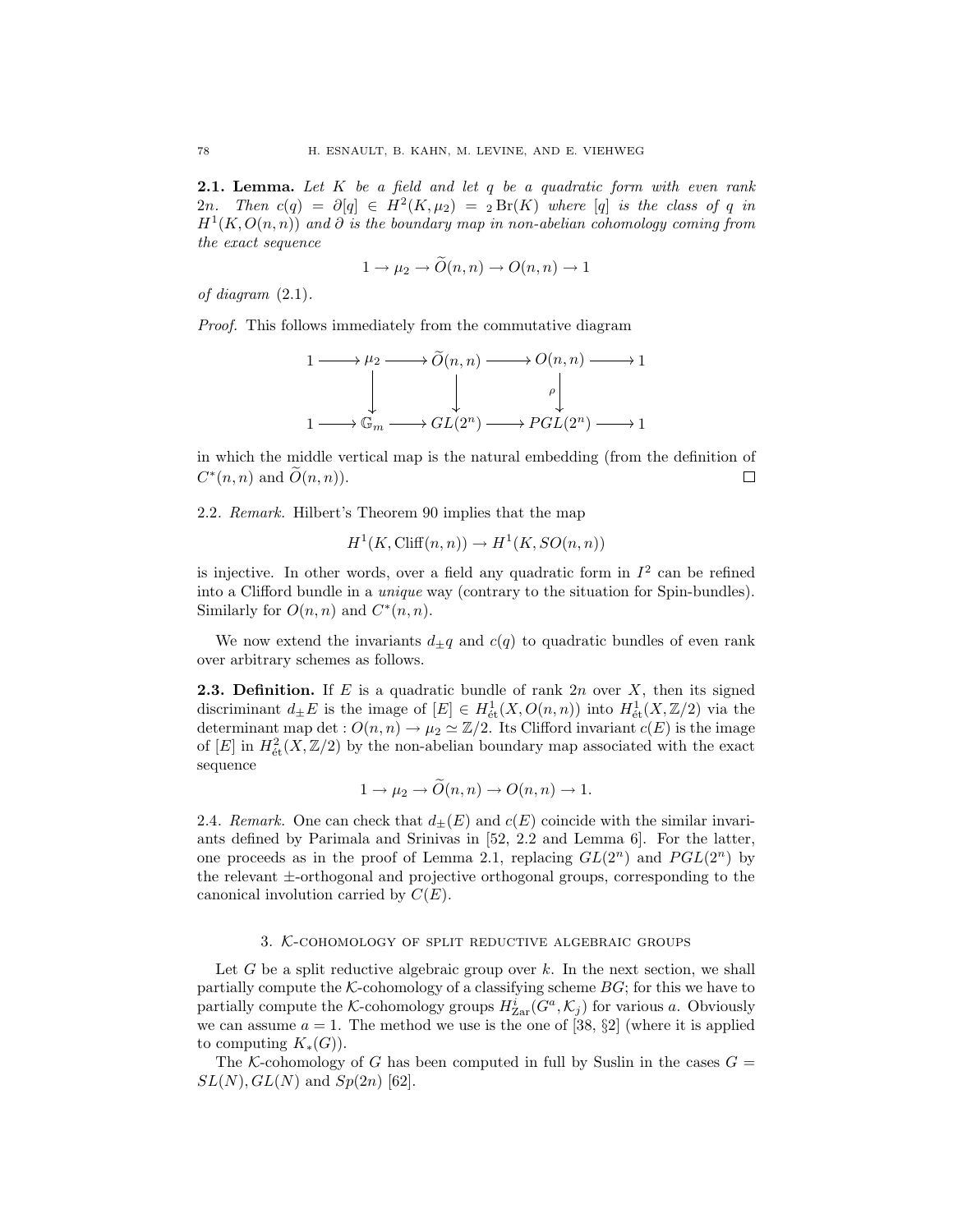**3.1.** To start the computation of the *K*-cohomology of *G*, recall that since *G* is smooth this cohomology is given by the (co)homology of the corresponding Gersten complex. The computation in fact applies to a large extent to arbitrary "cycle modules" in the sense of Rost [57]. So we give ourselves a cycle module  $K \mapsto$  $M_*(K)$ , for *K* running through finitely generated extensions of *k*. For any variety (smooth or not) *V/k*, we write

$$
C_*(V,M_j)
$$

for the Gersten complex

$$
\cdots \to \bigoplus_{x \in V_{(i+1)}} M_{i+j+1}(k(x)) \to \bigoplus_{x \in V_{(i)}} M_{i+j}(k(x)) \to \bigoplus_{x \in V_{(i-1)}} M_{i+j-1}(k(x)) \to \cdots
$$

where  $V_{(i)}$  denotes the set of points of *V* of dimension *i*, and  $A_i(V, M_j)$  for its homology. Since *C<sup>∗</sup>* is covariant for proper morphisms [57], it can be extended to simplicial *k*-schemes *V•* by taking the total complex associated with the bicomplex

$$
\cdots \to C_*(V_{n+1}, M_j) \to C_*(V_n, M_j) \to C_*(V_{n-1}, M_j) \to \cdots
$$

provided the face maps of *V•* are proper. Under this assumption we are allowed to define cycle homology of  $V_{\bullet}$  as the homology of this total complex. Then there is a spectral sequence

$$
E_{p,q}^1 = A_q(V_p, M_j) \Rightarrow A_{p+q}(V_\bullet, M_j).
$$

We can do the same with an augmented simplicial scheme.

**3.2.** The pairings  $K_i^M \otimes_{\mathbb{Z}} M_j \to M_{i+j}$  give morphisms of complexes, for two varieties *V* and *W* [57,  $(14.1)$ ]:

(3.1) 
$$
C_*(V, K_i^M) \otimes_{\mathbb{Z}} C_*(W, M_j) \to C_*(V \times_k W, M_{i+j})
$$

hence homomorphisms

$$
A_m(V, K_i^M) \otimes_{\mathbb{Z}} A_n(W, M_j) \to A_{m+n}(V \times_k W, M_{i+j})
$$

and, for  $i = -m$ :

$$
CH_m(V) \otimes_{\mathbb{Z}} A_n(W, M_j) \to A_{m+n}(V \times_k W, M_{j-m})
$$

where  $CH_n(V)$  are *Chow homology groups* [19,  $\S1.3$ ]. Putting all gradings together, we note that (3.1) refines into a morphism of complexes

(3.2) 
$$
C_*(V, K_*^M) \otimes_{K_*^M(k)} C_*(W, M_*) \to C_*(V \times_k W, M_*)
$$

since the  $C_m(V, K_*^M)$  and  $C_n(W, M_*)$  are all modules over  $K_*^M(k)$ .

**3.3.** If *Z* is a closed subset of *V* , one has an exact sequence of complexes

$$
(3.3) \t 0 \to C_*(Z, M_j) \to C_*(V, M_j) \to C_*(V - Z, M_j) \to 0
$$

which is canonically split as an exact sequence of graded abelian groups  $[57, (3.10.1)]$ . This yields a "localization" exact sequence [57, *§*5]

$$
(3.4)
$$

$$
\cdots \to A_i(Z,M_j) \to A_i(V,M_j) \to A_i(V-Z,M_j) \to A_{i-1}(Z,M_j) \to \cdots.
$$

Putting all gradings together, we note that (3.3) gives an exact sequence of complexes

$$
(3.5) \t 0 \to C_*(Z, M_*) \to C_*(V, M_*) \to C_*(V - Z, M_*) \to 0
$$

which is split as an exact sequence of graded  $K_*^M(k)$ -modules.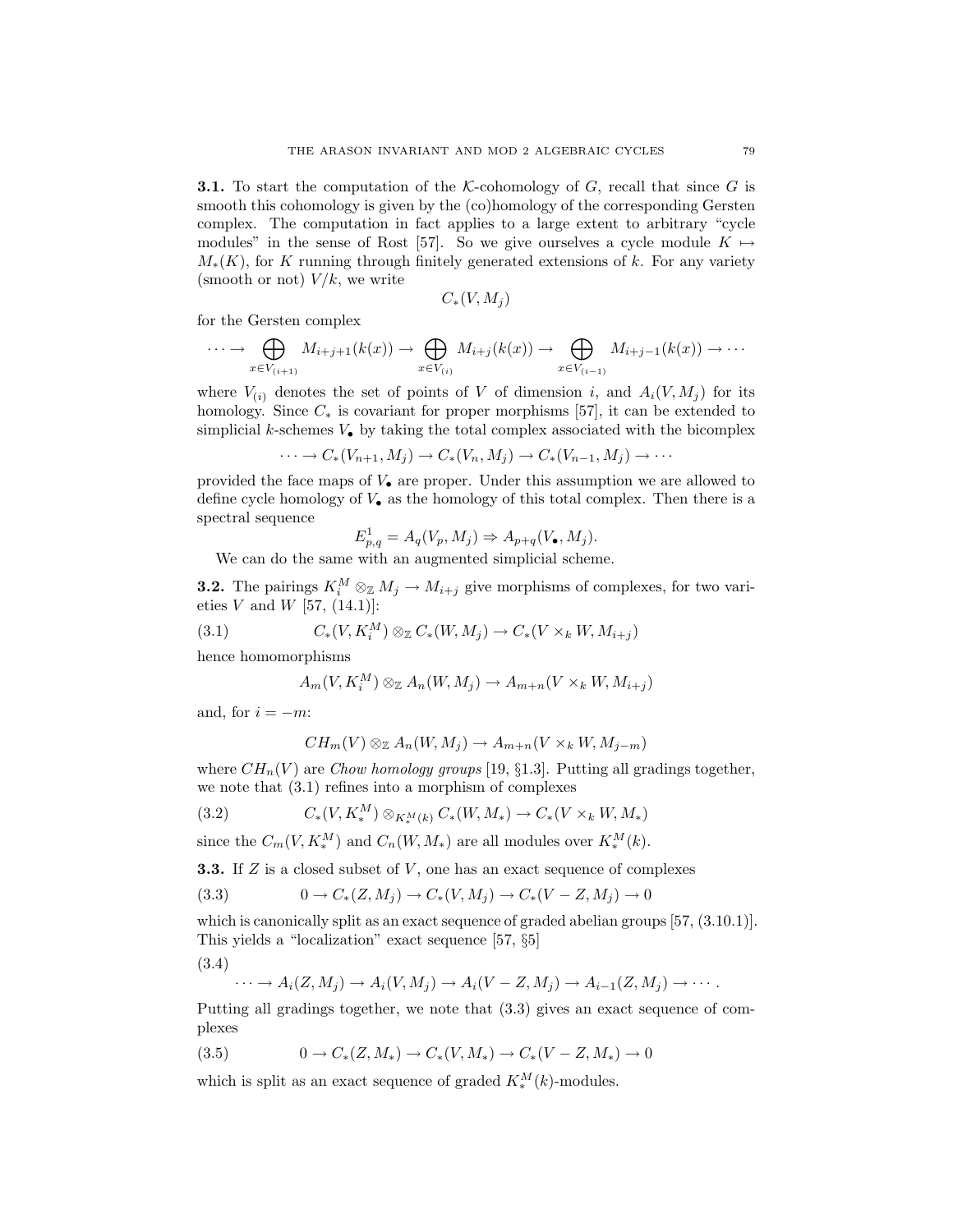Suppose we have a finite closed covering  $Z = \bigcup_i Z_i$  of some variety  $Z$ , and let *Z•* be the associated simplicial scheme. Note that all face maps come from closed immersions, hence *C∗*(*Z•, M∗*) is defined (compare 3.1). By a well-known argument, (3.4) implies that the augmentation  $Z_{\bullet} \rightarrow Z$  gives an isomorphism on  $A_{*}$ , yielding a Cech spectral sequence of homological type:

$$
E_{p,q}^1 = \bigoplus_{i_0 < \cdots < i_p} A_q(Z_{i_0} \cap \cdots \cap Z_{i_p}, M_j) \Rightarrow A_{p+q}(Z, M_j).
$$

Suppose now that  $U \subset V$  is an open subset of a variety  $V$  such that  $Z = V - U$ is covered by the  $Z_i$ . Considering the augmented simplicial scheme  $Z_{\bullet} \to V$ , we get a spectral sequence analogous to [38,  $(1.5)<sub>G</sub>$ ]

$$
(3.6) \t\t E_{p,q}^1 \Rightarrow A_{p+q}(U, M_j)
$$

with

$$
E_{p,q}^1 = \begin{cases} A_q(V, M_j) & \text{if } p = 0, \\ \bigoplus_{i_1 < \dots < i_p} A_q(Z_{i_1} \cap \dots \cap Z_{i_p}, M_j) & \text{if } p > 0. \end{cases}
$$

**3.4.** If *V* is purely of dimension *d*, define  $A^{i}(V, M_{j})$  as  $A_{d-i}(V, M_{j-d})$ . This cycle cohomology is contravariant for all maps to a smooth variety [57, *§*12]. We have *homotopy invariance*:

$$
A^i(V, M_j) \xrightarrow{\sim} A^i(W, M_j)
$$

if *V* is equidimensional and  $W \rightarrow V$  is an affine bundle [57, prop. 8.6].

**3.5.** Let us say that a variety *X* over *k* is *K¨unneth* if, for any *k*-variety *Y* and any cycle-module  $M$ , the pairing of complexes  $(3.2)$  is a quasi-isomorphism. (See [29, def.  $14.6$  for a related definition.) The following lemma gives examples of Künneth varieties:

## **3.6. Lemma.** (i) Spec *k is K¨unneth.*

- (ii) If X and Y are Künneth, so is  $X \times_k Y$ .
- (iii) *Any affine bundle over a Künneth variety is Künneth.*
- (iv) *Let X be a k-variety, Z a closed subset of X and U the complementary open*  $subset.$  If among  $X, Z, U$ , two are Künneth varieties, then the third is.

*Proof.* (i) and (ii) are trivial and (iii) follows from 3.4. To see (iv), we apply the exact sequence of complexes (3.3) to  $(X, Z, U)$  and  $(X \times_k Y, Z \times_k Y, U \times_k Y)$ . Since (3.5) is split as an exact sequence of graded  $K_*^M(k)$ -modules, it remains exact after tensorization over  $K_*^M(k)$ . So we get a commutative diagram of short exact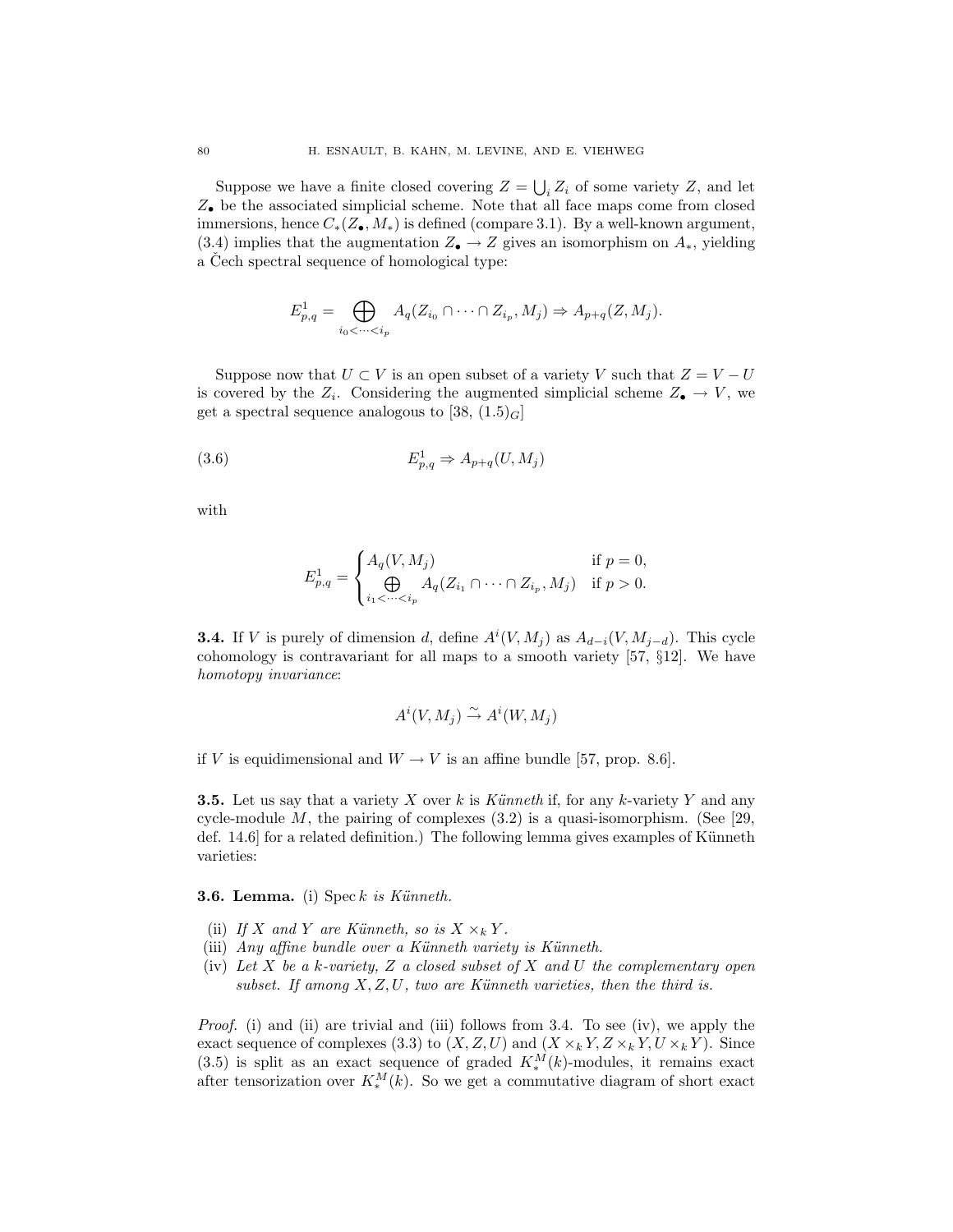sequences of complexes:

$$
C_{*}(Z, K_{*}^{M}) \otimes_{K_{*}^{M}(k)} C_{*}(W, M_{*}) \longrightarrow C_{*}(Z \times_{k} W, M_{*})
$$
  
\n
$$
C_{*}(V, K_{*}^{M}) \otimes_{K_{*}^{M}(k)} C_{*}(W, M_{*}) \longrightarrow C_{*}(V \times_{k} W, M_{*})
$$
  
\n
$$
C_{*}(U, K_{*}^{M}) \otimes_{K_{*}^{M}(k)} C_{*}(W, M_{*}) \longrightarrow C_{*}(U \times_{k} W, M_{*})
$$
  
\n
$$
\downarrow
$$
  
\n0

The five lemma now shows that if two rows are quasi-isomorphisms, so is the third one. П

Recall that a *k*-variety *X* is *cellular* if *X* contains a closed subset  $Z \neq X$  such that  $X - Z \simeq \mathbb{A}_k^n$  for some *n* and *Z* is cellular (a recursive definition).

**3.7. Proposition.** a) *Any cellular variety is Künneth. Moreover, if X is cellular* and *Y* is arbitrary, then the  $CH_p(X)$  are finitely generated free abelian groups and *the natural map*

$$
\bigoplus_{p\geq 0} CH_p(X) \otimes_{\mathbb{Z}} A_{n-p}(Y, M_{i+p}) \stackrel{\sim}{\to} A_n(X \times Y, M_i)
$$

*is an isomorphism for all M∗, n, i.*

b) *A split torus is a Künneth variety.* 

*Proof.* The fact that cellular varieties and tori are Künneth follows immediately from Lemma 3.6. The fact that Chow groups of a cellular variety are finitely generated free is well-known [19, ex. 1.9.1]. It remains to show the isomorphism. For this, it suffices to show that the  $A_i(X, K_*^M)$  are *free* modules over  $K_*^M(k)$ . This follows from

**3.8. Lemma** ([44], proof of prop. 1)**.** *Let X be a cellular variety over k. Then the natural maps from 3.2*

$$
CH_i(X) \otimes K_j^M(k) \to A_i(X, K_{j-i}^M)
$$

*are isomorphisms.*

**3.9.** If *V* is smooth, one has

$$
A^p(V, M_i) = H^p_{\text{Zar}}(V, \mathcal{M}_i)
$$

where  $\mathcal{M}_i$  is the Zariski sheaf  $U \mapsto A^0(U, M_i)$  (Gersten's conjecture, [57, cor. 6.5]). When  $M_i$  is given by a suitable cohomology theory with supports (defined on all smooth *k*-schemes) satisfying a purity theorem,  $\mathcal{M}_i$  can further be identified with the Zariski sheafification of  $U \mapsto M_i(U)$ . This applies to algebraic *K*-theory (Quillen [54]) and to étale cohomology with coefficients in twisted roots of unity or singular cohomology with integer coefficients when  $k = \mathbb{C}$  (Bloch-Ogus [3]).

 $\Box$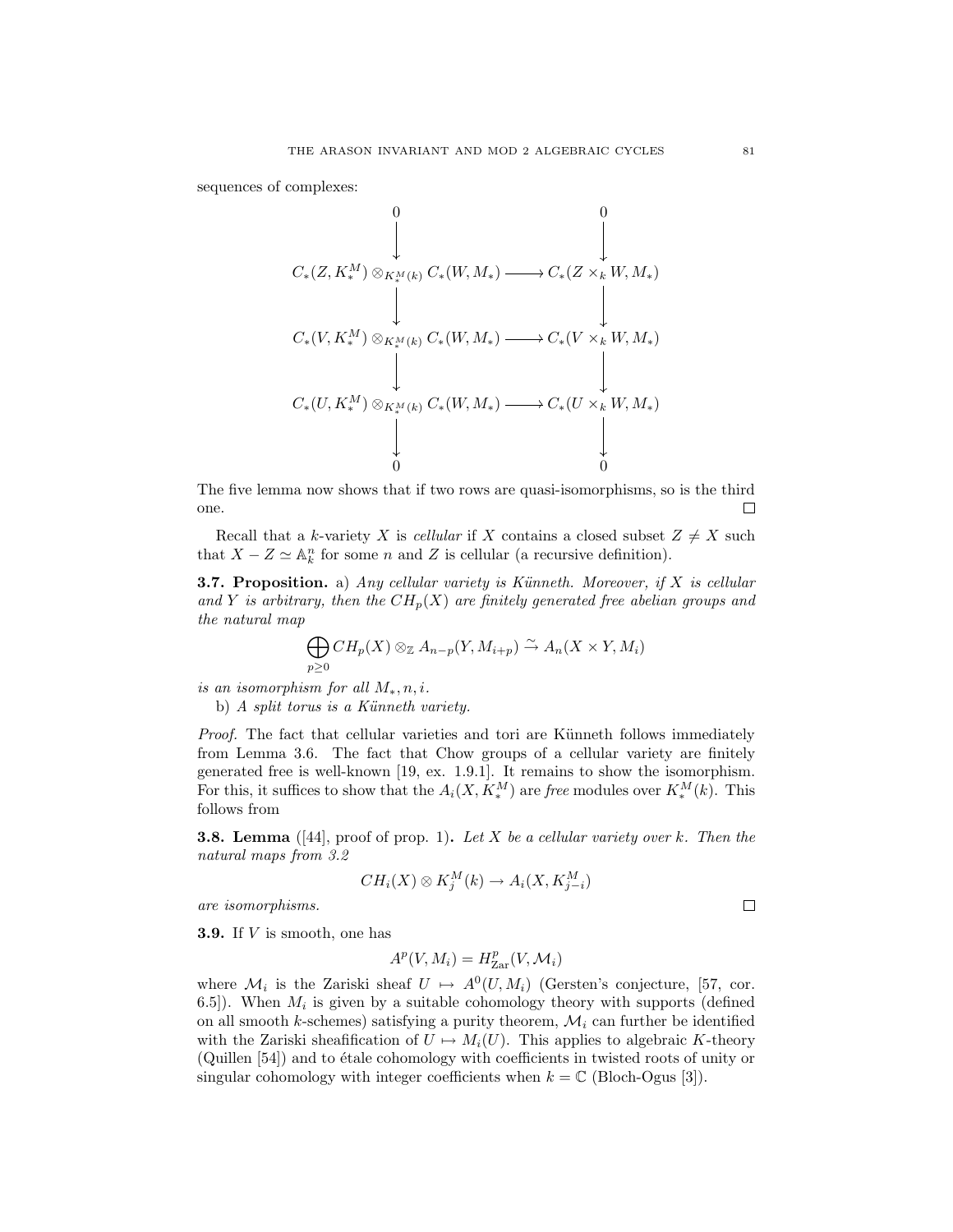**3.10.** Let *G* be our split reductive algebraic group. We let  $L_G = \text{Hom}(T, \mathbb{G}_m)$  be the character group of a maximal torus *T* of *G*. The choice of a  $\mathbb{Z}$ -basis of  $L_G$  gives a *k*-isomorphism

$$
T\stackrel{\sim}{\rightarrow} \mathbb{G}_m^r
$$

with  $r = \text{rank } G$ .

**3.11.** Consider the projection  $G \to G/T$ , with fibers *T*. Letting  $X := G/T$ , one has

$$
H^i(X, \mathcal{K}_j) \simeq H^i(G/B, \mathcal{K}_j)
$$

where *B* is a Borel subgroup, because  $X \to G/B$  is an affine bundle (i.e. a torsor under a vector bundle).

The isomorphism  $T \stackrel{\sim}{\to} \mathbb{G}_m^r$  defines  $r$  rank one bundles  $L_1, \ldots, L_r$  on  $X$  such that

$$
G = L_1^\times \times_X \cdots \times_X L_r^\times
$$

where  $L_i^{\times}$  is the total space of the corresponding  $\mathbb{G}_m$ -bundle. We can then embed *G* into the affine bundle

$$
\bar{G} := L_1 \times_X \cdots \times_X L_r.
$$

One has the following properties

$$
\bar{G} - G = \bigcup_{i=1}^{r} D_i
$$

where  $D_i$  is the divisor  $D_i = L_1 \times_X \cdots \times_X \{0\} \times_X \cdots \times_X L_r$  in which the zero section  $\{0\}$  is taken on the *i*-th factor of  $L_1 \times_X \cdots \times_X L_r$ .

(ii)  $[D_i] \in Pic(\overline{G})$  corresponds to  $c_1(L_i) \in Pic(X)$  under the isomorphism  $Pic(X)$  $\stackrel{\sim}{\rightarrow}$  Pic( $\bar{G}$ ).

**3.12.** We now apply the spectral sequence (3.6) to  $V = \overline{G}$ ,  $U = G$  and  $Z_i = D_i$ . This gives a spectral sequence

$$
E_{p,q}^1 = \begin{cases} A_q(\bar{G}, M_j) & \text{if } p = 0\\ \bigoplus_{i_1 < \dots < i_p} A_q(D_{i_1} \cap \dots \cap D_{i_p}, M_j) & \text{if } p > 0 \end{cases} \Rightarrow A_{p+q}(G, M_j).
$$

Let  $d = \dim G = \dim \overline{G}$ ; note that  $\dim(\overline{G} - G) = \dim D_i = d - 1$  for all *i* and similarly  $\dim(D_{i_1} \cap \cdots \cap D_{i_p}) = d - p$  for all  $p > 0$ . Hence the spectral sequence can be rewritten as

$$
E_{p,q}^1 = \begin{cases} A^{d-q}(\bar{G}, M_{j+d}) & \text{if } p = 0\\ \bigoplus_{i_1 < \dots < i_p} A^{d-p-q}(D_{i_1} \cap \dots \cap D_{i_p}, M_{j+d-p}) & \text{if } p > 0 \end{cases} \Rightarrow A^{d-p-q}(G, M_{j+d}).
$$

Since  $\bar{G}$  and the  $D_{i_1} \cap \cdots \cap D_{i_p}$  are all affine bundles over *X*, we can rewrite the  $E<sup>1</sup>$ -term, using homotopy invariance 3.4

$$
E_{p,q}^1 = \mathsf{\Lambda}^p L_G \otimes A^{d-p-q}(X,M_{j+d-p})
$$

where  $L_G$  is the group of characters of the split maximal torus  $T$ .

Since *X* is an affine bundle over the cellular variety  $G/B$  (for this, e.g. [7]), Lemma 3.8 and homotopy invariance yield the final form of the *E*<sup>1</sup>-term of the above spectral sequence (after a shift on *j*):

$$
(3.7) \qquad E_{p,q}^1 = \mathsf{\Lambda}^p L_G \otimes CH^{d-p-q}(X) \otimes M_{j+q-d}(k) \Rightarrow A^{d-p-q}(G, M_j);
$$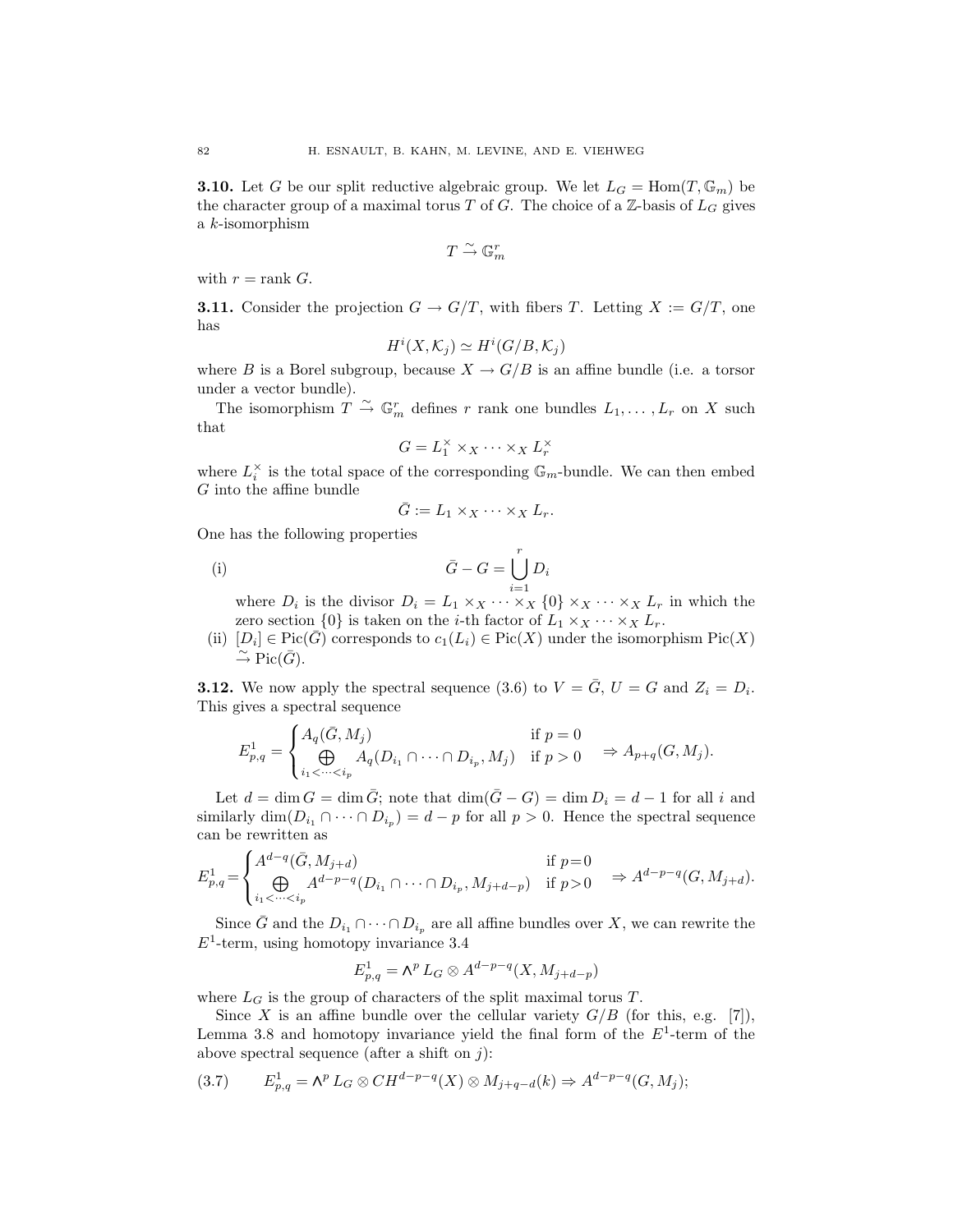compare [38,  $\S$ 2]. This spectral sequence is contravariant in *G* (for group scheme homomorphisms).

It would be beyond the scope of this article to study this spectral sequence in detail, and in particular to show that it degenerates at  $E<sup>2</sup>$  like the similar one in [38]. We will content ourselves here with elementary remarks and low-degree computations.

**3.13.** From now on, we assume that  $M_j = 0$  for  $j < 0$ . Note that this implies  $A<sup>n</sup>(X, M<sub>j</sub>) = 0$  for  $n > j$ , any *X*. Hence we shall care about  $A<sup>n</sup>(X, M<sub>j</sub>)$  only for  $n \leq j$ .

**3.14.** In view of the definition of the Čech  $d^1$ -differential, the complexes

$$
(K(G, d-q)) \quad \cdots \to \Lambda^{p+1} L_G \otimes CH^{d-p-q-1}(X) \to \Lambda^p L_G \otimes CH^{d-p-q}(X) \\
\to \Lambda^{p-1} L_G \otimes CH^{d-p-q+1}(X) \to \cdots
$$

of the  $E^1$ -terms of (3.7) can be described as follows. Let  $c_1 : L_G \to Pic(X)$  be the homomorphism given by the first Chern class. It gives rise to a Koszul complex [27, prop. 4.3.1.2]:

$$
(Kos.(c_1, d-q))
$$
  
\n
$$
\cdots \to \Lambda^{p+1} L_G \otimes \mathbf{S}^{d-p-q-1}(\text{Pic}(X)) \to \Lambda^p L_G \otimes \mathbf{S}^{d-p-q}(\text{Pic}(X))
$$
  
\n
$$
\to \Lambda^{p-1} L_G \otimes \mathbf{S}^{d-p-q+1}(\text{Pic}(X)) \to \cdots.
$$

Then the natural maps  $\mathbf{S}^r(\text{Pic}(X)) \to CH^r(X)$  given by the intersection product provide a morphism of complexes from  $Kos.(c_1, d - q)$  to  $K.(G, d - q)$ .

**3.15.** The first two terms of  $K$ *(G, d-q)* and  $Kos$ *(c<sub>1</sub>, d-q)* coincide. In particular, this yields

$$
E_{p,d-p}^2 = \mathsf{\Lambda}^p(\text{Ker }c_1).
$$

**3.16.** Suppose  $k = \mathbb{C}$  and  $M_i(K) = \varinjlim_{\alpha} H_{\text{an}}^i(U, \mathbb{Z})$ , where *U* runs through the open subsets of a model of  $K/\mathbb{C}$ . Then  $M_i(\mathbb{C}) = 0$  for  $i \neq 0$  and the spectral sequence (3.7) degenerates, yielding isomorphisms

$$
H_p(K_1(G, d-q)) \simeq H^{d-p-q}(G, \mathcal{H}_{\mathrm{an}}^{d-q}(\mathbb{Z})).
$$

**3.17.** Suppose that *G* is a torus. Then  $X = \text{Spec } k$ , hence  $CH^i(X) = 0$  for  $i > 0$ and (3.7) degenerates at *E*<sup>1</sup>, yielding

- $A^p(G, M_i) = 0$   $(p > 0);$
- There is a filtration on  $A^0(G, M_j)$  with successive quotients  $\Lambda^p L_G \otimes M_{j-p}(k)$ .

**3.18.** For  $j = 0$ , (3.7) gives an isomorphism  $M_0(k) \stackrel{\sim}{\rightarrow} A^0(G, M_0)$ . For  $j = 1$ , it gives an exact sequence

$$
(3.8) \quad 0 \to M_1(k) \to A^0(G, M_1) \to L_G \otimes M_0(k)
$$

$$
\xrightarrow{c_1 \otimes 1} \text{Pic}(X) \otimes M_0(k) \to A^1(G, M_1) \to 0.
$$

From now on, we make the following

**3.19. Assumption.** *G* is split reductive and its derived subgroup *H* is simply connected.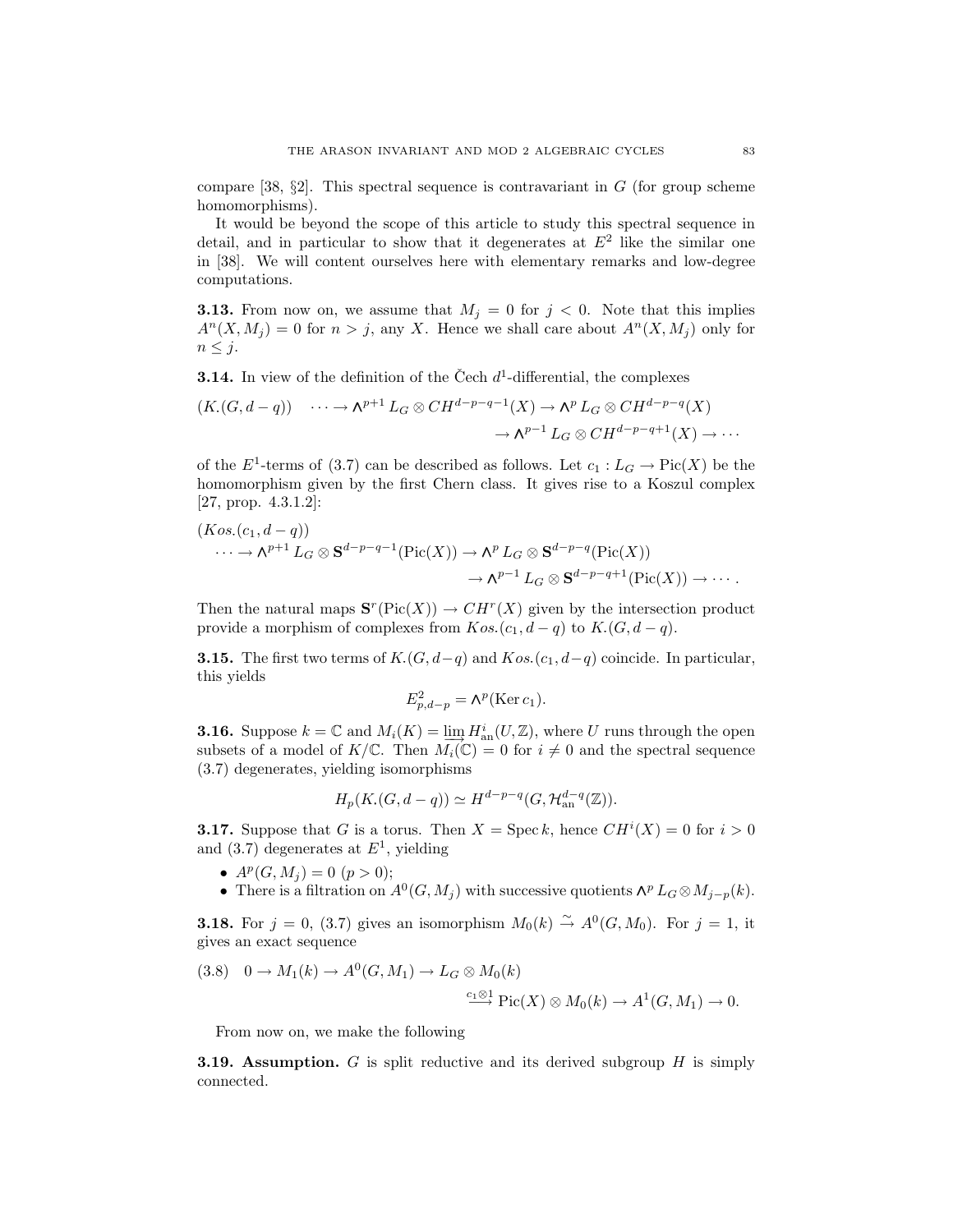Therefore we have an exact sequence  $1 \rightarrow H \rightarrow G \rightarrow S \rightarrow 1$  where

- *• S* is a split torus
- *H* is semi-simple, simply connected and has a split torus  $T_H$ .

The unique maximal torus of *G* containing  $T_H$  is  $T_G = Z(G)^0 T_H$ , where  $Z(G)^0$ is the connected component of 1 in the center of  $G$  [13, exposé XXII, p. 260, prop. 6.2.8]. We have an exact sequence

$$
1 \to T_H \to T_G \to S \to 1
$$

and the assumption that *H* is simply connected implies that  $L_H \stackrel{c_1}{\rightarrow} Pic(X)$  is an isomorphism [14]. We also have  $X_G = X_H$  (and  $X_S = \text{Spec } k$ ). This gives a split short exact sequence

(3.9)  $0 \to L_S \to L_G \xrightarrow{c_1} \text{Pic}(X) \to 0.$ 

**3.20. Proposition.** *Under Assumption 3.19,*

- (i) For  $j \geq 0$ , the maps  $A^0(S, M_j) \rightarrow A^0(G, M_j)$  are isomorphisms. If  $S = \{1\}$ , *we have*  $M_j(k) \stackrel{\sim}{\rightarrow} A^0(G, M_j)$  *for all*  $j > 0$ *.*
- (ii) *There is for*  $j = 1$  *a short exact sequence*

$$
0 \to M_1(k) \to A^0(G, M_1) \to L_S \otimes M_0(k) \to 0.
$$

*Moreover,*  $A^1(G, M_1) = 0$ .

- (iii) *For*  $j = 2$ *, we have* 
	- *• an exact sequence*

$$
0 \to A^1(G, M_2) \to \mathbf{S}^2(L_H) \otimes M_0(k) \xrightarrow{c \otimes 1} CH^2(X) \otimes M_0(k) \to 0
$$

*where c is the characteristic map*  $S^2(L_H) \rightarrow CH^2(X)$ ;

• *isomorphisms*  $A^1(G, M_2) \stackrel{\sim}{\rightarrow} A^1(H, M_2)$  and equalities  $A^2(G, M_2) =$  $A^2(H,M_2)=0$ .

*Proof.* To see the first claim of (i), note that 3.15 implies that the  $E_{p,q}^2(S,M_j) \stackrel{\sim}{\rightarrow}$  $E_{p,q}^2(G, M_j)$  for  $p+q=d$  in the spectral sequence (3.7) attached to *S* and *G*. As observed in 3.17,  $E_{p,q}^2(S, M_j) = 0$  for  $p + q \neq d$ , which implies that all differentials starting from  $E_{p,q}^2(G, M_j)$  are 0. Since no differentials arrive at  $E_{p,q}^2(G, M_j)$ , this means that  $E_{p,q}^2(\tilde{G}, M_j) = E_{p,q}^{\infty}(G, M_j)$ . The map  $A^0(S, M_j) \to A^0(\tilde{G}, M_j)$  respects the filtrations from (3.7) and is an isomorphism on the associated graded, so it is an isomorphism. The second claim of (i) follows immediately.

(ii) follows from (3.8) and the fact that  $c_1 \otimes 1$  is surjective (3.9). We now look at the spectral sequence (3.7) for  $j = 2$ . It follows from (3.9) and the description of  $(K(G, d-q))$  as a Koszul-like complex that  $(3.10)$ 

$$
3.10)
$$

$$
E_{2,d-2}^2 = \Lambda^2(L_S) \otimes M_0(k) \quad E_{1,d-2}^2 = \text{Ker } c \otimes M_0(k) \quad E_{0,d-2}^2 = \text{Coker } c \otimes M_0(k)
$$
  

$$
E_{1,d-1}^2 = L_S \otimes M_1(k)
$$
  

$$
E_{0,d}^2 = M_2(k)
$$

 $E_{p,q}^2 = 0$  otherwise.

(iii) follows easily from this computation, except for the vanishing of  $A^2(G, M_2)$ . To see this, suppose first that  $M = K^M$  (Milnor *K*-theory). Then  $A^2(G, M_2) =$  $CH<sup>2</sup>(G)$  and this group is 0 by [42] for *G* semi-simple classical, [38, th. 2.1] in general. Indeed, [38, th. 2.1] implies that  $K_0(G) \simeq \mathbb{Z}$  with trivial topological filtration, and it is well-known that for any smooth variety  $V$ , the natural map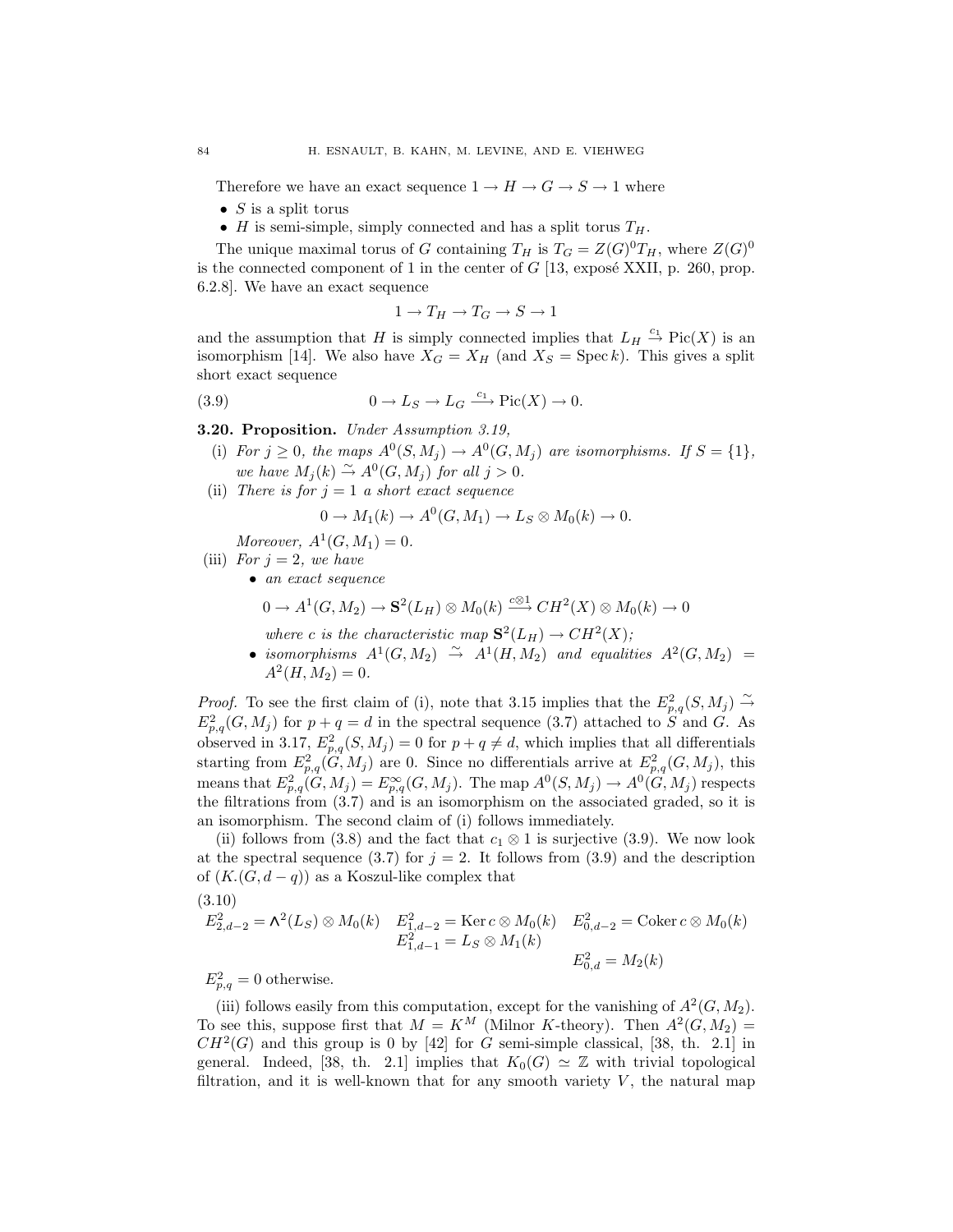$CH^{i}(V) \rightarrow \text{gr}^{i} K_{0}(V) = 0$  is surjective with kernel killed by  $(i-1)!$ . So the characteristic map *c* is surjective, which gives the result in general. 口

Let  $C$  be a category with finite products. Recall that a contravariant functor *T* :  $\mathcal{C}^{\circ} \to$  {abelian groups} is *additive* if  $T(*) = 0$ , where  $*$  is the final object of  $\mathcal{C}$ , and  $T(X) \oplus T(Y) \rightarrow T(X \times Y)$  is an isomorphism for all  $X, Y \in \mathcal{C}$ , where the map is given by the two projections.

**3.21. Corollary.** *Let C be the category of k-reductive groups satisfying Assumption 3.19. Then*  $G \mapsto A^1(G, M_2)$  *is additive.* 

*Proof.* Recall that, for  $G \in \mathcal{C}$ , the first Chern class identifies  $L_H$  with Pic(*X*). Let  $G_1, G_2 \in \mathcal{C}$ , with split maximal tori  $T_1$  and  $T_2, G = G_1 \times G_2$  with split maximal torus  $T = T_1 \times T_2$ , and  $X_1 = G_1/T_1$ ,  $X_2 = G_2/T_2$ ,  $X = G/T$ . Then  $X \simeq X_1 \times X_2$ , hence we get decompositions (using Proposition 3.7):

$$
\mathbf{S}^2(\mathrm{Pic}(X)) \simeq \mathbf{S}^2(\mathrm{Pic}(X_1)) \oplus \mathrm{Pic}(X_1) \otimes \mathrm{Pic}(X_2) \oplus \mathbf{S}^2(\mathrm{Pic}(X_2)),
$$
  
\n
$$
CH^2(X) \simeq CH^2(X_1) \oplus \mathrm{Pic}(X_1) \otimes \mathrm{Pic}(X_2) \oplus CH^2(X_2).
$$

Moreover, the multiplication map  $\mu$ :  $S^2(Pic(X)) \rightarrow CH^2(X)$  is diagonal with respect to these decompositions:

$$
\mu = \text{diag}(\mu_1, Id, \mu_2)
$$

with obvious notation.

We shall need the following corollary in Appendices B and C:

**3.22. Corollary.** *Let A be a semi-local ring of a smooth variety over k. Then, for any split semi-simple simply connected algebraic group H over k and any cycle module M∗, there are isomorphisms:*

$$
H_{\text{Zar}}^{0}(H_{A}, \mathcal{M}_{i}) \simeq H^{0}(A, \mathcal{M}_{i}) \text{ for all } i \geq 0,
$$
  
\n
$$
H_{\text{Zar}}^{1}(H_{A}, \mathcal{M}_{2}) \simeq \text{Ker } c \otimes H^{0}(A, \mathcal{M}_{0}) \simeq \text{Ker } c \otimes M_{0}(K),
$$
  
\n
$$
H_{\text{Zar}}^{q}(H_{A}, \mathcal{M}_{2}) = 0 \text{ for } q \geq 2
$$

*where c is the characteristic map of Proposition 3.20* (ii) and  $M_i$  *is the Zariski sheaf associated to M*<sup>i</sup> *as in 3.9.*

*Proof.* Consider the cohomology theory with supports

$$
(X,Z)\mapsto h_Z^*(X):=H^*_{H\times Z}(H\times X,\mathcal{M}_i)
$$

(Zariski cohomology) for some  $i \geq 0$ . It satisfies étale excision (in the sense that  $h_Z^*(X) \stackrel{\sim}{\to} h_Z^*(X')$  for an étale morphism  $X' \stackrel{f}{\to} X$  such that  $f^{-1}(Z) \stackrel{\sim}{\to} Z$ ) and is homotopy invariant; the first fact follows from the stronger localization property (3.4) for cycle cohomology, and the second is 3.4. By the arguments of [20] (see also [10]), this cohomology theory satisfies Gersten's conjecture. In particular, for *A* as in Corollary 3.22, with field of fractions *K*, we have exact sequences:

$$
0 \to h^q(A) \to h^q(K) \to \bigoplus_{y \in Y^{(1)}} h_y^{q+1}(A)
$$

where  $Y = \text{Spec } A$ . Identifying  $h_y^{q+1}(A)$  with  $H^q(H_{k(y)}, \mathcal{M}_{i-1})$  via (3.4), this translates as

$$
0 \to H^q(H_A, \mathcal{M}_i) \to H^q(H_K, \mathcal{M}_i) \to \bigoplus_{y \in Y^{(1)}} H^q(H_{k(y)}, \mathcal{M}_{i-1}).
$$

 $\Box$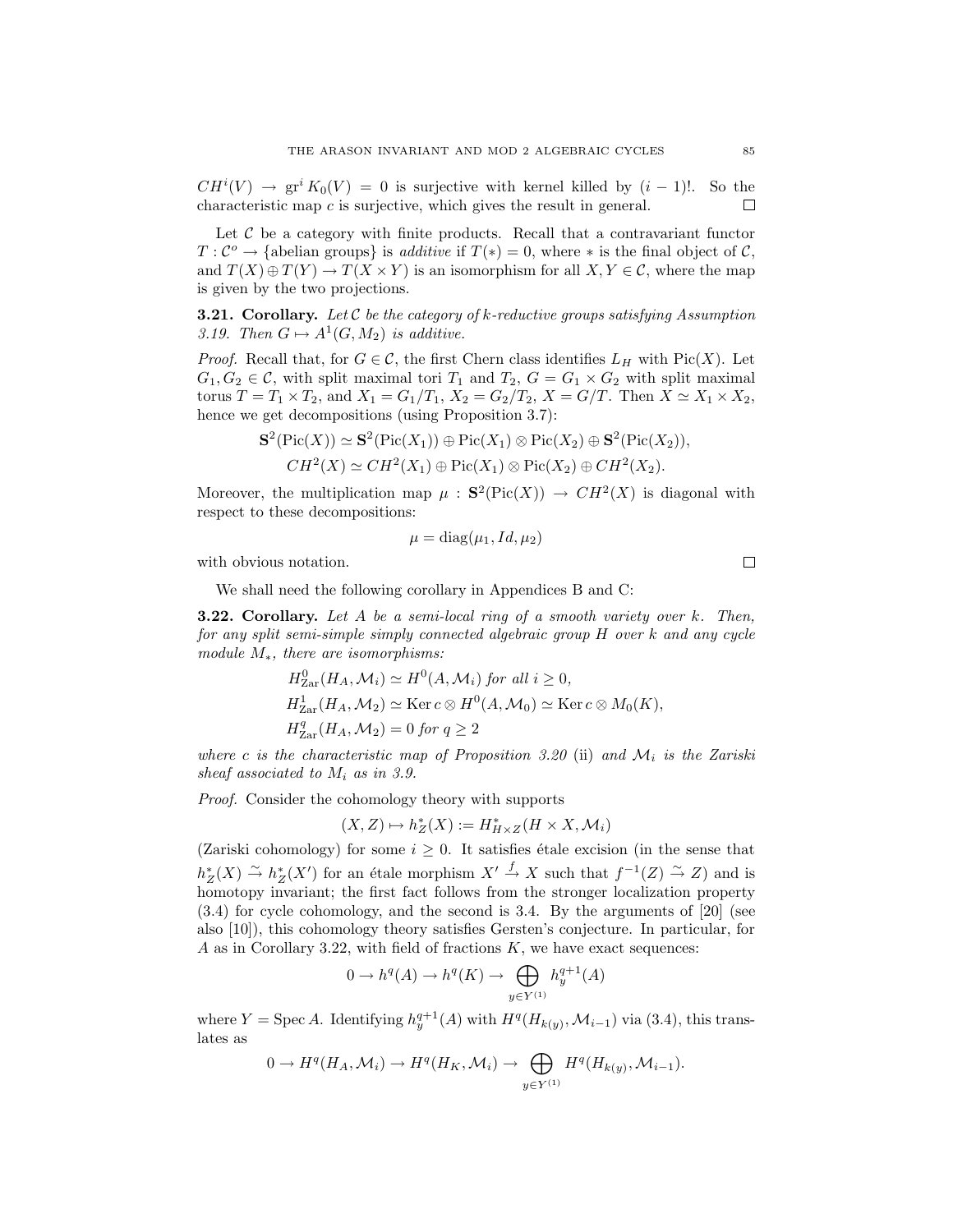Corollary 3.22 follows from this and the computations of Proposition 3.20 and Corollary 3.21. 口

3.23*. Remark.* Replacing  $H_{\text{Zar}}^1(H_A, \mathcal{M}_2)$  by  $A^1(H_A, K_2)$ , one gets the same answer when *A* is an arbitrary discrete valuation ring. This can be proven by considering the localization sequence for the generic and closed points of *A*, together with the fact that *H* can be defined over  $\mathbb Z$  as a "groupe épinglé" (Chevalley's theorem), the latter implying that the characteristic map is independent of the base.

## 4. *K*-cohomology of *BG*

In this section, we compute the groups  $H^i_{\text{Zar}}(BG, \mathcal{M}_j)$ , where  $\mathcal{M}_j$  is as in 3.9:

- *•* in general when *G* is a split torus;
- for  $j < 2$  when *G* is as in 3.19.

For simplicity, we sometimes drop the index  $_{\text{Zar}}$  from the groups  $H^i_{\text{Zar}}(BG, \mathcal{M}_j)$ .

**4.1.** Let  $X_{\bullet}$  be a simplicial *k*-scheme such that all  $X_n$  are smooth. Let  $\mathfrak{T}$  be a Grothendieck topology over the category of schemes of finite type over *k* (for example the Zariski or the étale topology, or the analytic topology if  $k = \mathbb{C}$ ). Recall the spectral sequence [11]

(4.1) 
$$
E_1^{p,q}(\mathcal{F}_{\bullet}) = \mathbb{H}^q_{\mathfrak{T}}(X_p, \mathcal{F}_p) \Rightarrow \mathbb{H}^{p+q}_{\mathfrak{T}}(X_{\bullet}, \mathcal{F}_{\bullet})
$$

for any complex of simplicial sheaves  $\mathcal{F}_{\bullet}$  over  $X_{\bullet}$ , with differential

$$
d_1: E_1^{p,q} \to E_1^{p+1,q}, \quad d_1 = \sum_{i=0}^{p+1} (-1)^i \delta_i^*.
$$

**4.2.** We are especially interested in the case where  $X_{\bullet} = BG$ , where G is an algebraic group over *k* and  $BG = EG/G$ , where  $EG$  is defined by

$$
(EG)_{\ell} = G^{\Delta_{\ell}}
$$

with  $\Delta_{\ell} = \{0, \ldots, \ell\}$ . Here *G* acts on *EG* diagonally on the right:

$$
(g_0,\ldots,g_\ell)\cdot h=(g_0h,\ldots,g_\ell h)
$$

for  $(g_0, \ldots, g_\ell) \in (EG)_\ell$  and  $h \in G$ . The face map  $\delta_i$  is just "forgetting *i*".

**4.3. Lemma.** *Suppose k is algebraically closed, let U be a unipotent subgroup of G*, and take *u* in  $U(k)$ *. Then conjugation by <i>u* acts by the identity on  $H^*(BG, \mathcal{M}_*)$ *.* 

*Proof.* Let  $\mu: G \times_k BG \to BG$  be the morphism giving the action of conjugation. As a variety *U* is an affine space over *k*, there is a map  $\varphi: \mathbb{A}^1_k \to G$  such that  $u = \varphi(1)$ ,  $1_G = \varphi(0)$ . Pulling back  $\mu$  by  $\varphi$  gives the morphism

$$
\nu\colon \mathbb{A}^1\times_k BG\to BG.
$$

We have the sections

$$
i_0, i_1 \colon BG \to \mathbb{A}^1 \times_k BG
$$

with respective values 0 and 1. The projection  $p_2$  gives a map

$$
p_2^*: H^*(BG, \mathcal{M}_*) \to H^*(\mathbb{A}^1 \times_k BG, \mathcal{M}_*).
$$

This map is an isomorphism by homotopy invariance for the cohomology of *G*<sup>p</sup> and a comparison of spectral sequences. It follows that

$$
id = i_0^* \circ \nu^* = i_1^* \circ \nu^* = \text{conjugation by } u.
$$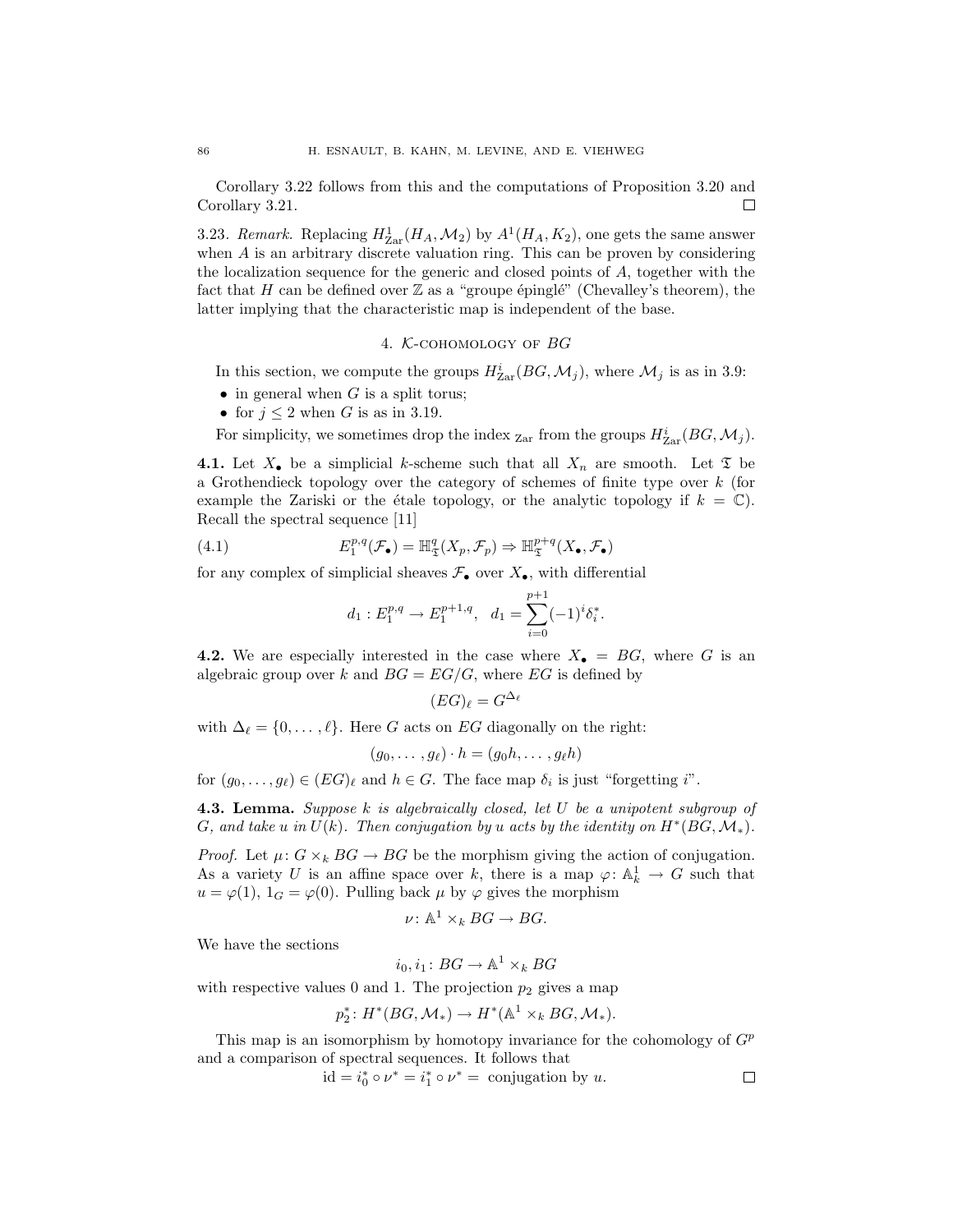**4.4. Proposition** (compare [23], lemme 1)**.** *Suppose k is algebraically closed. Then the natural action of*  $G(k)$  *on the cohomology groups*  $H^i_{\text{Zar}}(BG, M_j)$  *via inner automorphisms is trivial.*

*Proof.* (compare *loc. cit.*) The group *G*(*k*) is generated by the *k*-points of unipotent subgroups of  $G$ , together with the  $k$ -points of the center: if  $G$  is simple the subgroup of *G* generated by all unipotent subgroups is normal and not contained in the center, hence equal to *G*. The simple case implies the semi-simple case, and in general *G* is generated by its derived subgroup and its center. Since *k*-points of the center obviously act trivially, the conclusion follows from Lemma 4.3.  $\Box$ 

**4.5. Lemma.** Let  $\mathcal{C}$  be a category with finite products and  $T: \mathcal{C}^o \rightarrow \{abelian\ groups\}$ *an additive functor. Let G be a group object of C. Then the cohomotopy of the cosimplicial abelian group*  $T(BG)$  *is*  $T(G)$  *in degree* 1 *and* 0 *elsewhere.* 

This is clear, since  $T(BG)_n = T(G)^n$  and therefore  $T(BG)$  is "dual" to  $BT(G)$ .

**4.6. Theorem.** Let  $S$  be a split torus over  $k$ , with character group  $L_S$ . Then, for *all*  $i, j \geq 0$ *, we have a canonical isomorphism* 

$$
\mathbf{S}^i(L_S) \otimes M_{j-i}(k) \xrightarrow{\sim} H_{\text{Zar}}^i(BS, \mathcal{M}_j).
$$

*Proof.* By 3.9, 3.17 and (4.1),  $H_{\text{Zar}}^{i}(BS, \mathcal{M}_{j})$  is the *i*-th homotopy group of the simplicial abelian group

$$
\cdots \stackrel{\stackrel{\scriptscriptstyle{\leftarrow}}{\scriptscriptstyle{\rightarrow}}}{\rightleftarrows} A^0(S^{n-1}, M_j) \stackrel{\stackrel{\scriptscriptstyle{\leftarrow}}{\scriptscriptstyle{\rightarrow}}}{\rightleftarrows} A^0(S^n, M_j) \stackrel{\stackrel{\scriptscriptstyle{\leftarrow}}{\scriptscriptstyle{\rightarrow}}}{\rightleftarrows} A^0(S^{n+1}, M_j) \stackrel{\stackrel{\scriptscriptstyle{\leftarrow}}{\scriptscriptstyle{\rightarrow}}}{\rightleftarrows} \cdots
$$

and this simplicial abelian group has a filtration whose typical quotient is

$$
(4.2) \qquad (\cdots \stackrel{\stackrel{\leftarrow}{\rightarrow}}{\underset{\rightleftarrow}{\rightleftarrows}} \Lambda^{i}(L_{S}^{n-1}) \stackrel{\stackrel{\leftarrow}{\rightarrow}}{\underset{\rightleftarrow}{\rightleftarrows}} \Lambda^{i}(L_{S}^{n}) \stackrel{\stackrel{\leftarrow}{\rightarrow}}{\underset{\rightleftarrow}{\rightleftarrows}} \Lambda^{i}(L_{S}^{n+1}) \stackrel{\stackrel{\leftarrow}{\rightarrow}}{\underset{\rightleftarrow}{\rightleftarrows}} \cdots) \otimes M_{j-i}(k).
$$

Consider the cosimplicial abelian group " $BL<sub>S</sub>$ ". By Lemma 4.5, its homotopy is  $L<sub>S</sub>$  in degree 1 and 0 in all other degrees. By [27, prop. 4.3.2.1], the homotopy of

$$
\cdots \overset{\stackrel{\scriptscriptstyle\longleftarrow}{\scriptscriptstyle\rightarrow}}{\rightleftarrows} \Lambda^i(L_S^{n-1}) \overset{\stackrel{\scriptscriptstyle\longleftarrow}{\scriptscriptstyle\rightarrow}}{\rightleftarrows} \Lambda^i(L_S^n) \overset{\stackrel{\scriptscriptstyle\longleftarrow}{\scriptscriptstyle\rightarrow}}{\rightleftarrows} \Lambda^i(L_S^{n+1}) \overset{\stackrel{\scriptscriptstyle\longleftarrow}{\scriptscriptstyle\rightarrow}}{\rightleftarrows} \cdots
$$

is therefore  $S^{i}(L_{S})$  in degree *i* and 0 elsewhere; since this group is torsion-free, the homotopy of  $(4.2)$  is  $\mathbf{S}^i(L_S) \otimes M_{j-i}(k)$  in degree *i* and 0 elsewhere. All quotients (4.2) have their homotopy concentrated in one degree. In the spectral sequence associated to the filtration all those degrees lie on the codiagonal, hence all the differentials vanish. This yields Theorem 4.6. 口

#### **4.7. Theorem.** *Under Assumption 3.19,*

(i) *For all j, we have isomorphisms*

$$
M_j(k) \stackrel{\sim}{\rightarrow} H^0(BG, \mathcal{M}_j),
$$
  

$$
H^1(BS, \mathcal{M}_j) \stackrel{\sim}{\rightarrow} H^1(BG, \mathcal{M}_j)
$$

*and for*  $j \leq 2$  *an exact sequence* 

$$
0 \to H^2(BS, \mathcal{M}_j) \to H^2(BG, \mathcal{M}_j) \to E_2^{1,1}(G, \mathcal{M}_j) \to H^3(BS, \mathcal{M}_j) \to H^3(BG, \mathcal{M}_j)
$$

where  $E_2^{1,1}(G, \mathcal{M}_j)$  is a subgroup of  $H^1(H, \mathcal{M}_j)$ .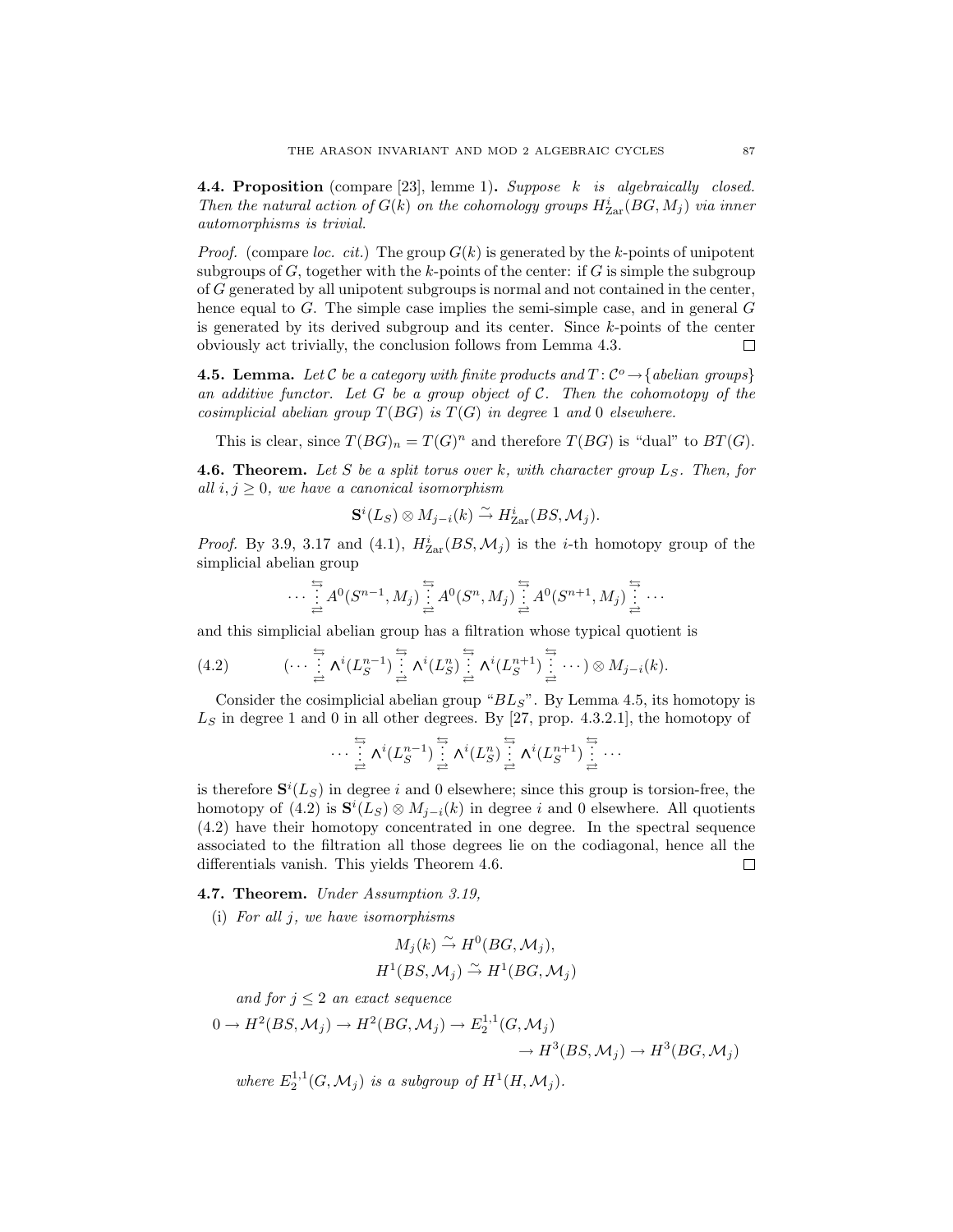(ii) *We have*

$$
H^0(BG, \mathcal{M}_1) \simeq M_1(k),
$$
  
\n
$$
H^1(BG, \mathcal{M}_1) \simeq L_S \otimes M_0(k),
$$
  
\n
$$
H^n(BG, \mathcal{M}_1) = 0 \text{ for } n \ge 2.
$$

(iii) *We have*

$$
H0(BG, M2) \simeq M2(k),
$$
  
\n
$$
H1(BG, M2) \simeq LS \otimes M1(k),
$$
  
\n
$$
Hn(BG, M2) = 0 \text{ for } n \geq 3.
$$

(iv) *The spectral sequence* (4.1) *yields an exact sequence*

$$
0 \to E_2^{2,0}(G,\mathcal{M}_2) \to H^2_{\text{Zar}}(BG,\mathcal{M}_2) \to E_2^{1,1}(G,\mathcal{M}_2) \to 0
$$

*which coincides canonically with the (exact) sequence*

$$
0 \to H_{\text{Zar}}^2(BS, \mathcal{M}_2) \to H_{\text{Zar}}^2(BG, \mathcal{M}_2) \to H_{\text{Zar}}^2(BH, \mathcal{M}_2) \to 0.
$$

 $Moreover, E_2^{1,1}(G, \mathcal{M}_2) \overset{\sim}{\rightarrow} H^1(H, \mathcal{M}_2).$ 

*Proof.* Note that  $E_1^{0,q}(G, \mathcal{M}_j) = 0$  for  $q > 0$  in the spectral sequence (4.1); (i) follows from this and Proposition 3.20 (i). On the other hand,  $E_1^{p,q}(G, \mathcal{M}_j) = 0$ for  $q > j$  (Gersten's conjecture). If  $j = 1$ , we have moreover  $E_1^{p,1} = 0$  for all *p* by Proposition 3.20: this and Theorem 4.6 give (ii). Assume now  $j = 2$  and let us simply write  $E_r^{p,q}(G)$  for  $E_r^{p,q}(G,\mathcal{M}_2)$ . This time, Proposition 3.20 (iii) implies that  $E_2^{p,2}(G) = 0$  for all  $p \ge 0$ . Note also that Corollary 3.21 and Lemma 4.5 give  $E_2^{p,1}(G) = 0$  for  $p > 1$  and  $E_2^{1,1}(G) = H^1(G, \mathcal{M}_2)$ . Moreover, by Proposition 3.20 (i) and Theorem 4.6, we have

$$
\mathbf{S}^p(L_S) \otimes M_{2-p}(k) \xrightarrow{\sim} E_2^{p,0}(S) \xrightarrow{\sim} E_2^{p,0}(G).
$$

Finally, the only nonzero  $E_2$ -terms are  $E_2^{1,1}(G)$  and  $E_2^{p,0}(G)$  ( $0 \le p \le 2$ ); in particular,  $E_2 = E_\infty$ . Theorem 4.7 follows easily from all these facts and Corollary 3.21 3.21.

Let  $N_T$  be the normalizer of  $T = T_G$  in  $G$ , which we let act on  $G$  by conjugation. The Weyl group  $W(G)$  is by definition the quotient  $N_T/T$ . The actions of  $N_T$  on *G* and *T* extend to actions on *EG* and *ET*, giving an action of  $N_T$  on *BG* and *BT*.

Let  $k_s$  be a separable closure of k. The restriction map

(4.3) 
$$
H_{\text{Zar}}^i(BG/k_s, K_i^M) \to H_{\text{Zar}}^i(BT/k_s, K_i^M) \ (i \le 2)
$$

is  $N_G(T)(k_s)$ -equivariant; by Proposition 4.4, the action of the latter group on  $H_{\text{Zar}}^{i}(BG/\overline{k}, K_{i}^{M})$  is trivial. On the other hand, since *T* is commutative, the action of *T* on *ET* by conjugation is trivial, hence the  $N_T(k_s)$ -action on  $H^i_{\text{Zar}}(BT/\overline{k}, K_i^M)$ descends to an action of  $W(G)$ . It follows that the image of  $(4.3)$  is contained in the Weyl invariants  $H^i_{\text{Zar}}(BT/\overline{k}, K_i^M)^{W(G)}$ . By Theorem 4.7,  $H^i_{\text{Zar}}(BG/k, K_i^M) \rightarrow$  $H_{\text{Zar}}^i(BG/\overline{k}, K_i^M)$  and  $H_{\text{Zar}}^i(BT/k, K_i^M) \rightarrow H_{\text{Zar}}^i(BT/\overline{k}, K_i^M)$  are isomorphisms, hence the image of  $H_{\text{Zar}}^{i}(BG/k, K_i^M) \to H_{\text{Zar}}^{i}(BT/k, K_i^M)$  is also contained in the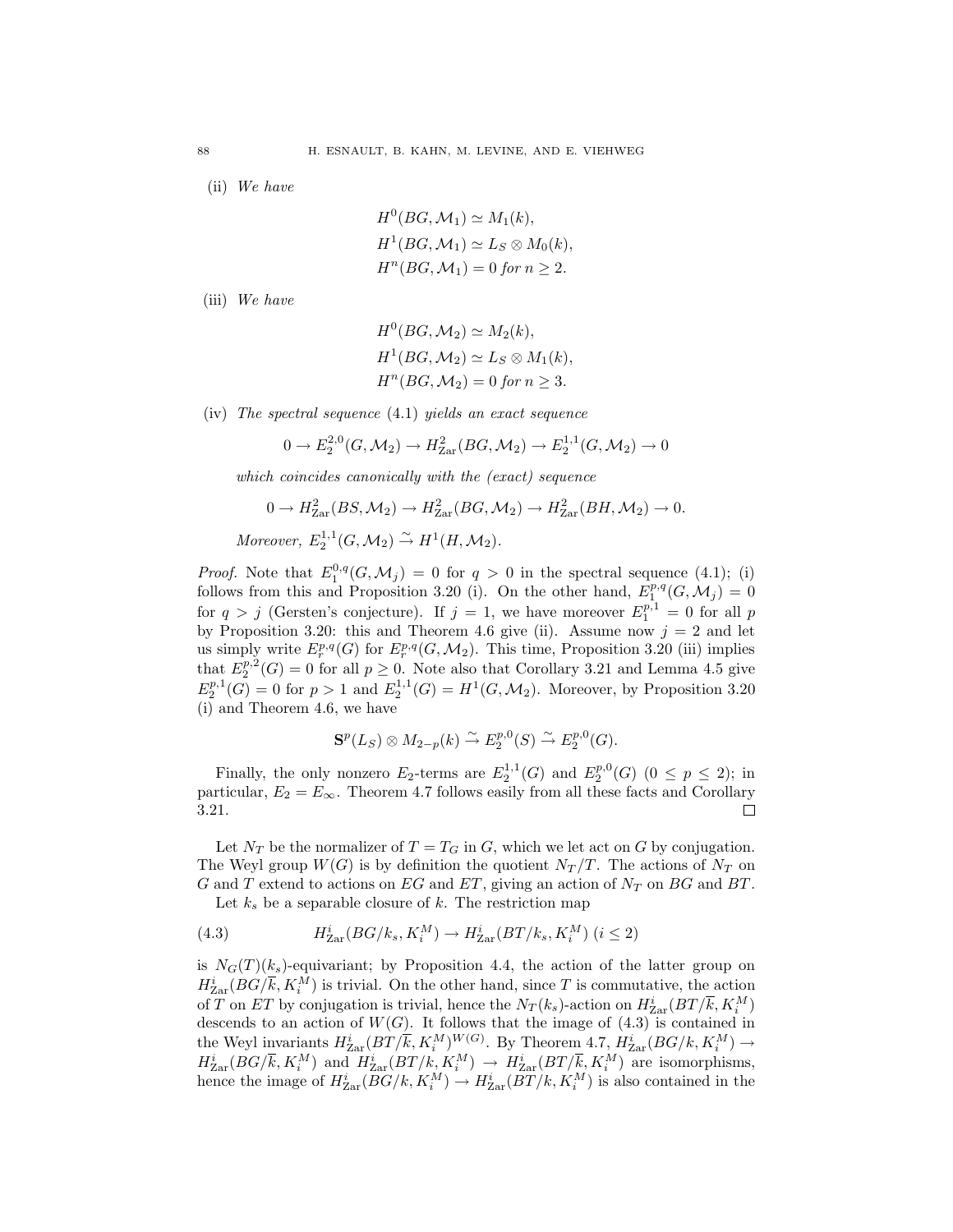Weyl invariants. We are now all set to prove:

**4.8. Theorem.** *Under Assumption 3.19, restriction to the maximal torus T of G yields a chain of isomorphisms*

$$
H_{\text{Zar}}^i(BG, \mathcal{M}_j) \xrightarrow{\sim} H_{\text{Zar}}^i(BG, \mathcal{K}_i^M) \otimes M_{j-i}(k)
$$
  
\n
$$
\xrightarrow{\sim} H_{\text{Zar}}^i(BT, \mathcal{K}_i^M)^{W(G)} \otimes M_{j-i}(k) \xleftarrow{\sim} \mathbf{S}^i(L_G)^{W(G)} \otimes M_{j-i}(k)
$$

*for*  $0 \leq i \leq j \leq 2$ , where  $W(G)$  *is the Weyl group of G. These isomorphisms are natural in G.*

*Proof.* The left isomorphism follows from Theorem 4.7 and the right one from Theorem 4.6. It remains to prove that the middle map is an isomorphism. It suffices to do this for  $M_* = K_*^M$  and  $j = i$ . We proceed in two steps:

**Step 1.** *G* is semi-simple. The cases  $i = 0, 1$  are trivial. We compute the *K*cohomology of *BT* via the spectral sequence associated to its simplicial model  $EG/T$  (see Example A.6). The  $E_1$ -term of this spectral sequence is

$$
E_1^{p,q} = H_{\text{Zar}}^q(G/T \times G^p, \mathcal{K}_2).
$$

We have  $E_1^{p,q} = 0$  for  $q > 2$ . Since  $X = G/T$  is an affine bundle over a cellular variety, Propositions 3.7 a) and 3.20 give isomorphisms:

$$
E_1^{p,0} = K_2(k),
$$
  
\n
$$
E_1^{p,1} = \text{Pic}(X) \otimes K_1(k) \oplus H_{\text{Zar}}^1(G^p, \mathcal{K}_2),
$$
  
\n
$$
E_1^{p,2} = CH^2(X).
$$

It follows that  $E_2^{p,q} = 0$ , except for

$$
E_2^{0,2} = CH^2(X),
$$
  
\n
$$
E_2^{0,1} = Pic(X) \otimes K_1(k), \quad E_2^{1,1} = H_{\text{Zar}}^1(G, \mathcal{K}_2),
$$
  
\n
$$
E_2^{0,0} = K_2(k).
$$

We therefore get a short exact sequence

(4.4) 
$$
0 \to H^1_{\text{Zar}}(G, \mathcal{K}_2) \to H^2_{\text{Zar}}(BT, \mathcal{K}_2) \to CH^2(X) \to 0
$$

and comparing with the spectral sequence for *BG*, it is clear that the isomorphism of Theorem 4.7 identifies the first map with the restriction map

$$
H_{\text{Zar}}^2(BG, \mathcal{K}_2) \to H_{\text{Zar}}^2(BT, \mathcal{K}_2).
$$

The exact sequence (4.4) shows that  $Coker(H_{Zar}^2(BG, \mathcal{K}_2) \rightarrow H_{Zar}^2(BT, \mathcal{K}_2))$  is torsion-free and by Theorem 4.6  $\text{Im}(H_{\text{Zar}}^2(BG,\mathcal{K}_2) \rightarrow H_{\text{Zar}}^2(BT,\mathcal{K}_2))$  is contained in the Weyl invariants  $H_{\text{Zar}}^2(BT, \mathcal{K}_2)^W \simeq \mathbf{S}^2(L_G)^W$ .

On the other hand, by Proposition 3.20,  $H_{\text{Zar}}^1(G,\mathcal{K}_2)$  is the kernel of the characteristic map  $c : S^2(L_G) \to CH^2(X)$  and Demazure identified this kernel with  $S^{2}(L_{G})^{W}$  ([14, cor. 2 to prop. 3] and [15], completed by [61]).

It follows that the map  $H_{\text{Zar}}^2(BG, \mathcal{K}_2) \to H_{\text{Zar}}^2(BT, \mathcal{K}_2)^W$  is an injection with torsion-free cokernel between two abelian groups of the same rank. Therefore it must be *surjective*.

**Step 2.** *The general case*. We need a lemma:

**4.9. Lemma.** *Let W be a finite group acting on a finitely generated free* Z*-module A.* Let  $B \subseteq A$  be a subgroup such that *W* acts trivially on *B* and  $C := A/B$  is free.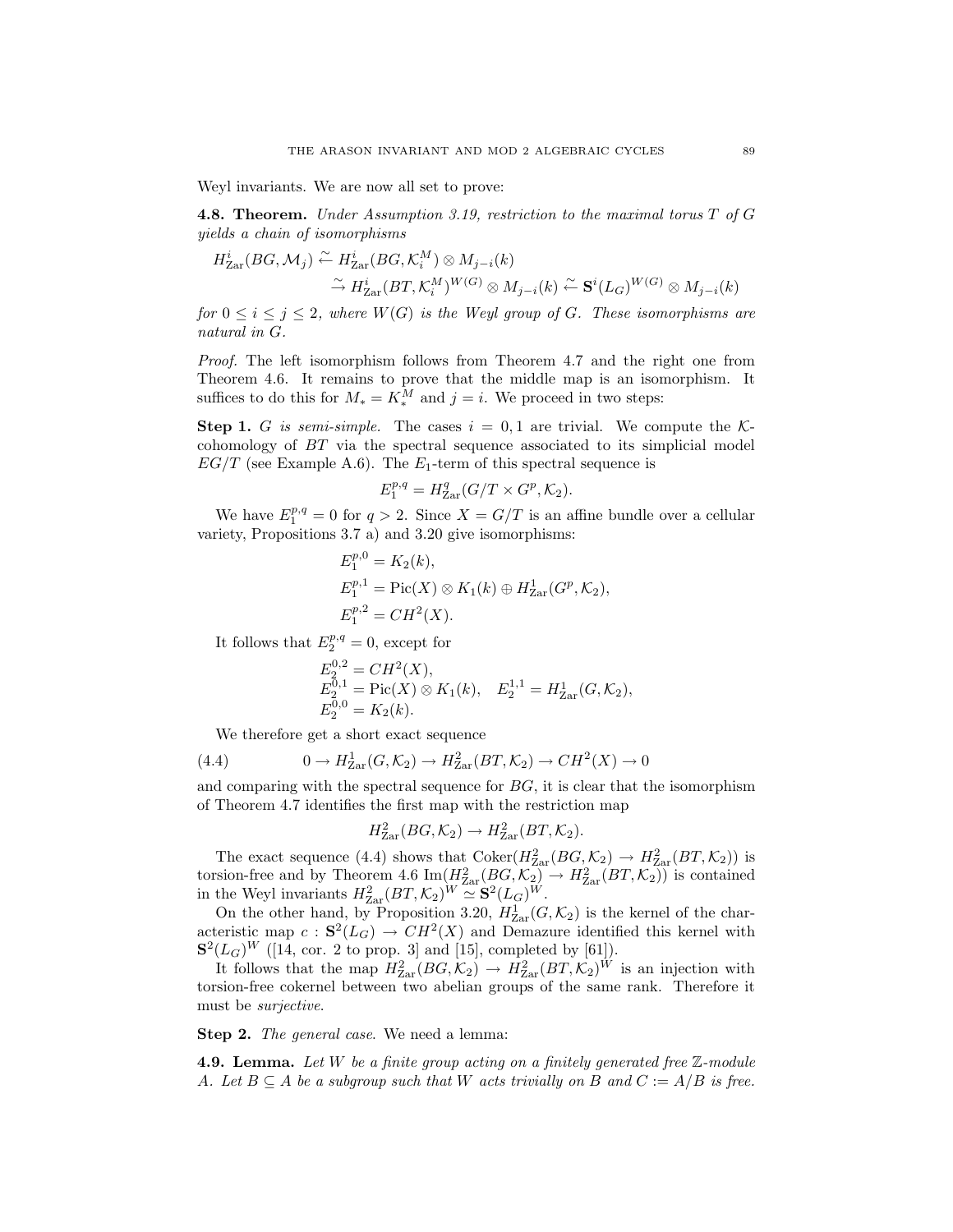*Then*

(i) *The sequence*

$$
0 \to B \to A^W \to C^W \to 0
$$

*is exact.* (ii) *If*  $C^W = 0$ *, the sequence* 

$$
0 \to \mathbf{S}^2(B) \to \mathbf{S}^2(A)^W \to \mathbf{S}^2(C)^W
$$

*is exact.*

*Proof.* The first claim follows from the cohomology exact sequence and the equality  $H^1(W, B) = \text{Hom}(W, B) = 0$ . To see the second one, consider the complex of Wmodules

(K) 
$$
0 \to \mathbf{S}^2(B) \to \mathbf{S}^2(A) \to \mathbf{S}^2(C) \to 0.
$$

This complex is acyclic, except at  $S^2(A)$  where its cohomology is  $B \otimes C$ . We have two hypercohomology spectral sequences

$$
I_1^{p,q} = H^q(W, K^p) \Rightarrow \mathbb{H}^{p+q}(W, K) \Leftarrow II_2^{p,q} = H^p(W, H^q(K)).
$$

The spectral sequence *II* degenerates, yielding a spectral sequence

 $I_1^{p,q} = H^q(W, K^p) \Rightarrow H^{p+q-1}(W, B \otimes C).$ 

Since  $C^{W} = 0$  and *B* is free,  $(B \otimes C)^{W} = 0$  too. So we get  $I_2^{0,0} = I_2^{1,0} = 0$  and the claim follows.

*End of proof of Theorem 4.8.* We check it case by case with the help of Theorems 4.6 and 4.7. The case  $i = 0$  is trivial. Note that  $W(G) = W(H)$  [26, p. 181, Lemma 29.5] and  $(L_H)^{W(H)} = 0$  since *H* is semi-simple. This yields immediately the case  $i = 1$ . As for  $i = 2$ , it follows from the commutative diagram

$$
0 \longrightarrow S^{2}(L_{S}) \otimes M_{0}(k) \longrightarrow H^{2}_{\text{Zar}}(BG, \mathcal{M}_{2}) \longrightarrow S^{2}(L_{H})^{W} \otimes M_{0}(k) \longrightarrow 0
$$
  
\n
$$
\parallel \qquad \qquad \downarrow \qquad \qquad \parallel
$$
  
\n
$$
0 \longrightarrow S^{2}(L_{S}) \otimes M_{0}(k) \longrightarrow S^{2}(L_{G})^{W} \otimes M_{0}(k) \longrightarrow S^{2}(L_{H})^{W} \otimes M_{0}(k)
$$

where the top row is exact by Theorem 4.7 and the bottom row is exact by Lemma 4.9 (note that  $\mathbf{S}^2(L_S)$ ,  $\mathbf{S}^2(L_G)^W$  and  $\mathbf{S}^2(L_H)^W$  are torsion-free).  $\Box$ 

4.10*. Remark.* The proof of Theorem 4.8 implies that for a semi-simple group *G* the exact sequence (4.4) is up to isomorphism the same as the one in Proposition 3.20 (iii).

For a simple group *G*, it is well-known that the Weyl invariants  $S^2(L_G)^W$  have rank 1. In fact, the representation of *W* on  $L_G$  is irreducible over  $\mathbb C$  and hence

$$
\dim(\mathbf{S}^{2}(L_{G})^{W})+\dim(\mathbf{\Lambda}^{2}(L_{G})^{W})=\dim((L_{G}\otimes L_{G})^{W})=\dim((L_{G}\otimes (L_{G})^{\vee})^{W})=1.
$$

On the other hand,  $W$  cannot act as a symplectic representation as  $L_G$  is defined over  $\mathbb{O}$ , hence dim $(\Lambda^2(L_G)^W) = 0$ .

We now compare *K*-cohomology with analytic cohomology. This will be used in Appendices B and C.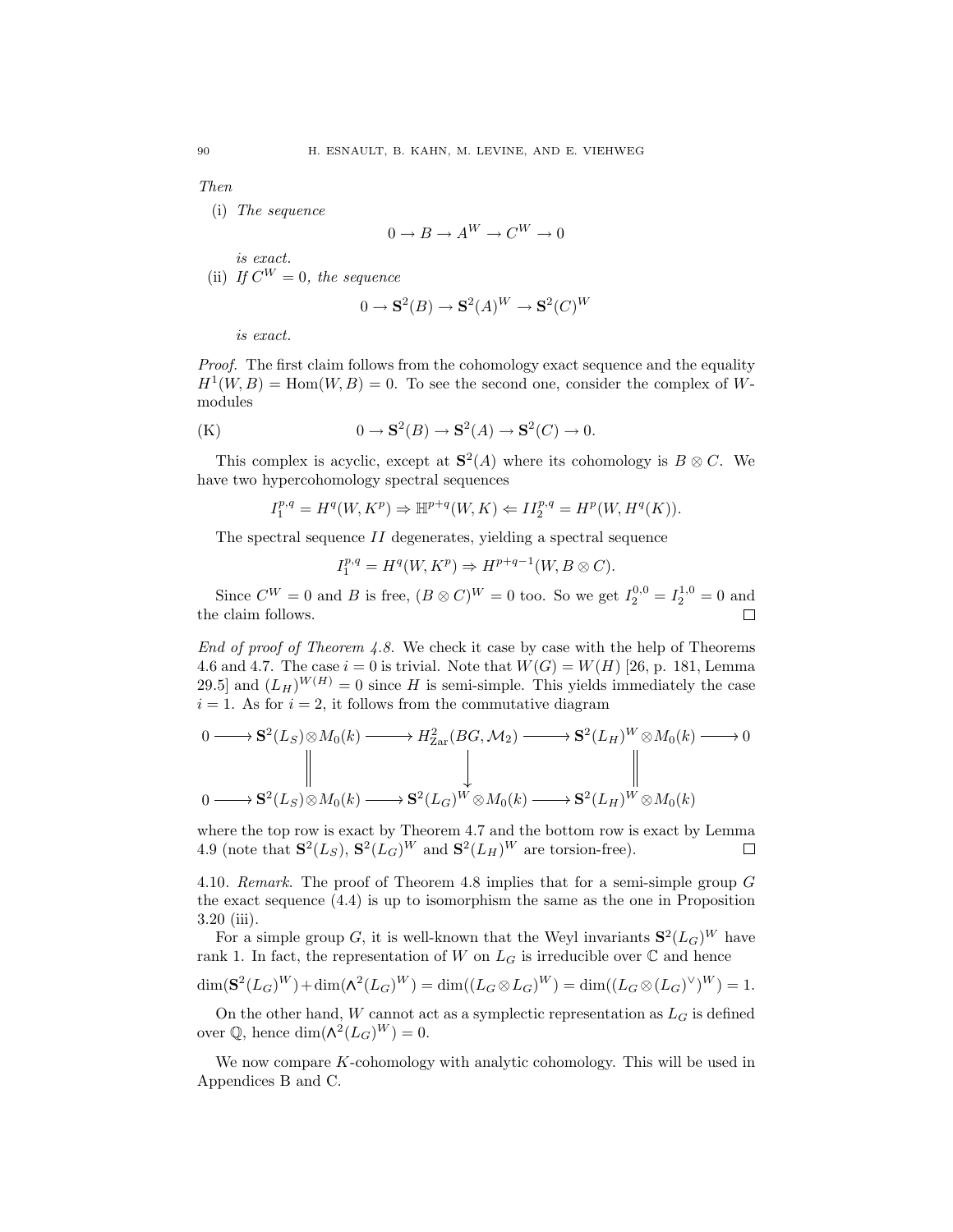**4.11. Theorem.** *Under Assumption 3.19, there are isomorphisms*

$$
H^1(BG, \mathcal{K}_1) \xrightarrow{\sim} H^2_{\text{an}}(BG(\mathbb{C}), \mathbb{Z}),
$$
  

$$
H^2(BG, \mathcal{K}_2) \xrightarrow{\sim} H^4_{\text{an}}(BG(\mathbb{C}), \mathbb{Z})
$$

*which are natural with respect to algebraic group homomorphisms.*

The proof will be in four steps.

**Step 1.** For  $i = 1, 2$ ,  $H^{i}(BG, \mathcal{K}_{i})$  is invariant under base change.

This is clear from Theorem 4.8. More precisely, choose a Chevalley model of *G* over Z [13], that we still denote by *G*, and choose a split maximal torus *T* of this model as well. Then, for  $i = 1, 2$ , the functor  $A \mapsto (\mathbf{S}^i(X(T_A)))^W$  from commutative rings to abelian groups defines a constant sheaf for the Zariski topology, where  $X(T_A)$  is the group of characters of  $T_A$ . By Theorem 4.8,  $(\mathbf{S}^2(X(T_k)))^W$ is naturally isomorphic to  $H^2(BG/k, \mathcal{K}_2)$  when k is a field. This argument allows us in particular to pass from characteristic 0 to characteristic *p* via some discrete valuation ring of unequal characteristic.

This shows that we may assume  $k = \mathbb{C}$  in Theorem 4.11.

**Step 2.** For  $i = 1, 2$ , there is a natural map of Zariski sheaves  $\mathcal{K}_i \to \mathcal{H}_{an}^i(\mathbb{Z})$ , and *this map induces isomorphisms*  $H^i(BG, \mathcal{K}_i) \stackrel{\sim}{\rightarrow} H^i(BG, \mathcal{H}_{an}^i(\mathbb{Z}))$ *.* 

For  $i = 1$ , the map is given by the composite map of presheaves

$$
\Gamma(U, \mathcal{O}_U^*) \to H^0_{\text{an}}(U, \mathbb{G}_m) \to H^1_{\text{an}}(U, \mathbb{Z})
$$

where the second map comes from the exponential exact sequence

$$
0 \to \mathbb{Z} \xrightarrow{2\pi i} \mathbb{G}_a \xrightarrow{\exp} \mathbb{G}_m \to 1.
$$

This induces a composite

$$
\mathcal{K}_1\otimes\mathcal{K}_1\to\mathcal{H}^1_{\rm an}(\mathbb{Z})\otimes\mathcal{H}^1_{\rm an}(\mathbb{Z})\to\mathcal{H}^2_{\rm an}(\mathbb{Z})
$$

in which the last map is cup-product. Since  $H_{an}^2(\mathbb{A}_{\mathbb{C}}^1 - \{0,1\}, \mathbb{Z}) = 0$ , this composite factors through  $K_2$ . Now that we have comparison maps, the claim follows once again from Theorem 4.7.

**Step 3.** For  $i = 1, 2$ , there is a natural map  $H^{i}(BG, \mathcal{H}_{an}^{i}(\mathbb{Z})) \rightarrow H_{an}^{2i}(BG, \mathbb{Z})$ .

Indeed, for  $p + q = 2$  or 4, we have  $H^p(BG, \mathcal{H}_{\text{an}}^q(\mathbb{Z})) = 0$  for  $p > q$  by Theorem 4.7. The Bloch-Ogus spectral sequence then yields the desired homomorphism.

**Step 4.** *The map of Step* 3 *is an isomorphism.*

Indeed, by Theorem 4.7 (iv), we have  $H^p(BG, \mathcal{H}_{an}^{4-p}(\mathbb{Z})) = 0$  for  $p = 0, 1$ .  $\Box$ 

4.12*. Remark.* Theorem 4.7 shows that, for any cycle module *M*,

$$
H^i(BG, \mathcal{K}_i) \otimes M_{j-i}(k) \to H^i(BG, \mathcal{M}_j)
$$

is an isomorphism for  $0 \leq j \leq 2$ . Together with Theorem 4.11, this yields canonical isomorphisms

$$
H^i(BG, \mathcal{M}_j) \simeq H_{\text{an}}^{2i}(BG(\mathbb{C}), \mathbb{Z}) \otimes M_{j-i}(k)
$$

for  $0 \leq j \leq 2$ .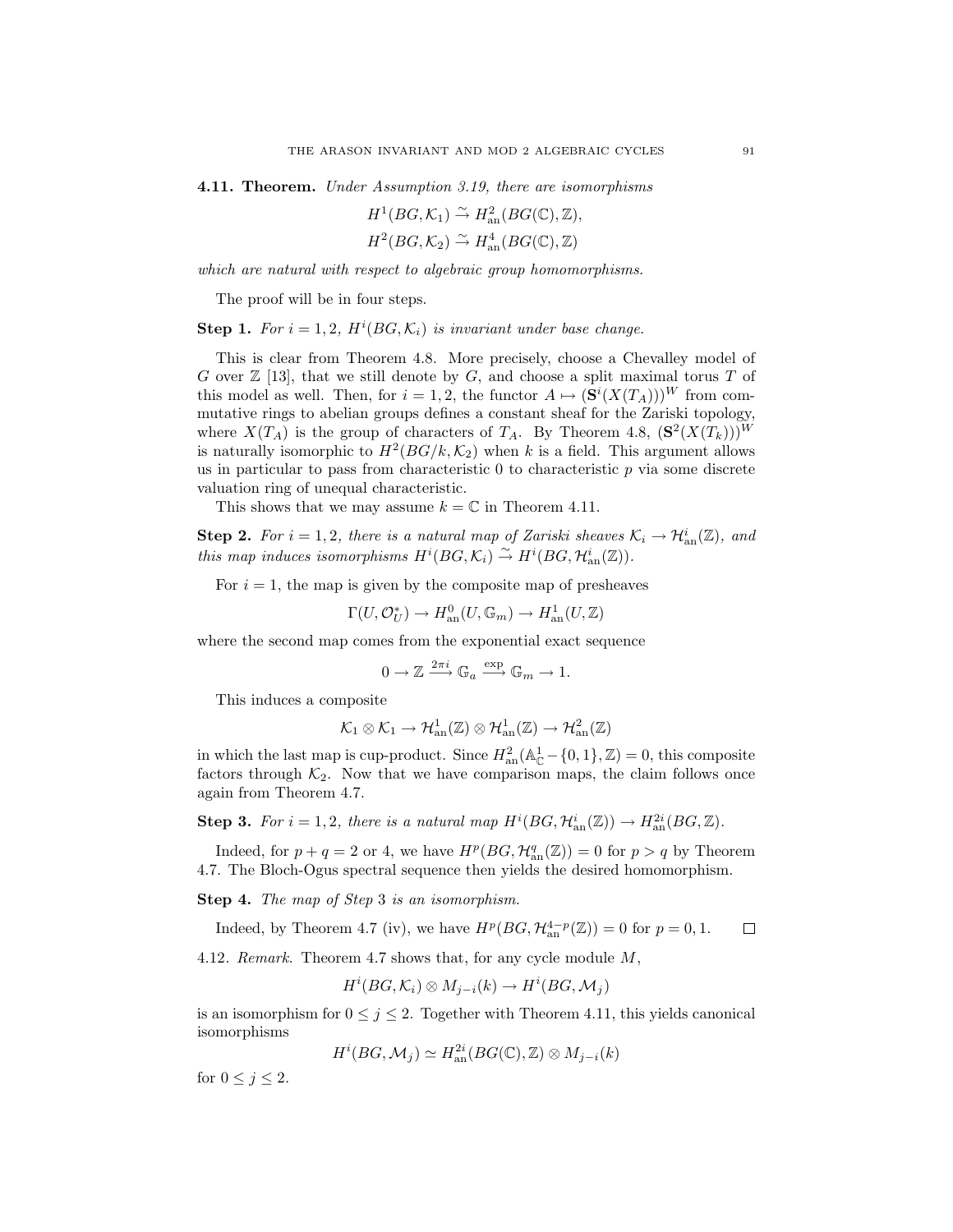### 5.  $GL(N)$  AND Cliff $(n, n)$

In this section, we use Theorem  $4.8$  to compute explicitly the lower  $K$ -cohomology of *BG*, where  $G = GL(N), SL(N), Cliff(n, n)$  and  $Spin(n, n)$ .

**5.1. SL(N)** and **GL(N)**. We take as maximal split torus for  $GL(N)$  the group *T* of diagonal matrices and for  $SL(N)$  diagonal matrices  $T_0$  with determinant 1. If  $x_1, \ldots, x_N$  is the corresponding basis of characters of  $L_{GL(N)}$ , then  $L_{SL(N)} =$  $L_{GL(N)}/\langle \sum x_i \rangle$ . The Weyl group  $W = \mathfrak{S}_N$  acts by permutation of the  $x_i$ ; it follows that  $\mathbf{S}(L_{GL(N)})^W$  is the free polynomial algebra on the elementary symmetric functions  $c_r$  of the  $x_i$  and that  $\mathbf{S}(L_{SL(N)})^W$  is its quotient by the ideal generated by  $c_1 = \sum x_i$ . In particular:

$$
L_{GL(N)}^W = \mathbb{Z}c_1, \qquad L_{SL(N)}^W = 0, \mathbf{S}^2(L_{GL(N)})^W = \mathbb{Z}c_1^2 \oplus \mathbb{Z}c_2, \quad \mathbf{S}^2(L_{SL(N)})^W = \mathbb{Z}c_2.
$$

The restriction map induces homomorphisms  $H^{i}(BGL(N), K_j) \to H^{i}(BT, K_j)^W$ and  $H^{i}(BSL(N), \mathcal{K}_{j}) \rightarrow H^{i}(BT_0, \mathcal{K}_{j})^W$ , which are seen to be isomorphisms by Theorem 4.8. By Theorem 4.6 and the above computation, we get:

**5.2. Theorem.** For  $N \geq 1$ , restriction to the maximal torus yields isomorphisms:

$$
H^1(BGL(N), \mathcal{K}_1) = \mathbb{Z}c_1, \qquad H^1(BSL(N), \mathcal{K}_1) = 0,
$$
  

$$
H^2(BGL(N), \mathcal{K}_2) = \mathbb{Z}c_1^2 \oplus \mathbb{Z}c_2, \quad H^2(BSL(N), \mathcal{K}_2) = \mathbb{Z}c_2.
$$

**5.3. Proposition.** The Whitney formula holds for  $c_1$  and  $c_2$ : for  $M, N \geq 1$  one *has*

$$
\rho^* c_1 = c_1 \times 1 + 1 \times c_1, \n\rho^* c_2 = c_2 \times 1 + c_1 \times c_1 + 1 \times c_2
$$

*where*  $\rho$  *is the embedding*  $GL(M) \times GL(N) \hookrightarrow GL(M+N)$ *. In particular,*  $c_1$  *and c*<sup>2</sup> *are stable.*

*Proof.* This can be proven by restriction to the maximal torus (Theorem 4.8) or by  $\Box$ reduction to topology (Theorem 4.11).

5.4*. Remark.* This shows that the classes *c*1*, c*<sup>2</sup> of Theorem 5.2 coincide with the Chern classes defined by Gillet in [21]. For *c*1, reduce by stability to the tautological case of *GL*(1). For *c*2, reduce by Theorem 4.8 and the Whitney formula for the Gillet classes to the case of *c*1.

**5.5. Spin**(**n***,* **n**) **and Cliff**(**n***,* **n**). We have the following

**5.6. Proposition.** Let  $q = n\mathbb{H}$ , where  $\mathbb{H}$  is the quadratic form  $xy$ *.* Let  $(e_1, f_1, \ldots, f_n)$  $e_n, f_n$ ) *be the corresponding basis of the space underlying q. Then, in* Cliff( $n\mathbb{H}$ ) = Cliff(*n, n*)*, the assignment*

$$
(t_0, t_1, \ldots, t_n) \mapsto t_0(t_1e_1 + f_1)(e_1 + f_1) \ldots (t_ne_n + f_n)(e_n + f_n)
$$

*defines an isomorphism*  $\mathbb{G}_m^{n+1}$  $\frac{\tau}{\sim}$  *T* of  $\mathbb{G}_m^{n+1}$  onto a split maximal torus *T*. We *have:*

- (i)  $\gamma_1 \circ \tau(t_0,\ldots,t_n) = t_0^2 t_1 \ldots t_n$ , where  $\gamma_1$  is the spinor norm of section 2 (see *diagram* (2.2)*).*
- (ii)  $\psi \circ \tau(t_0, \ldots, t_n) = \text{diag}(t_1, t_1^{-1}, \ldots, t_n, t_n^{-1}), \text{ where } \psi : \text{Cliff}(n, n) \to SL(2n) \text{ is }$ *the natural map.*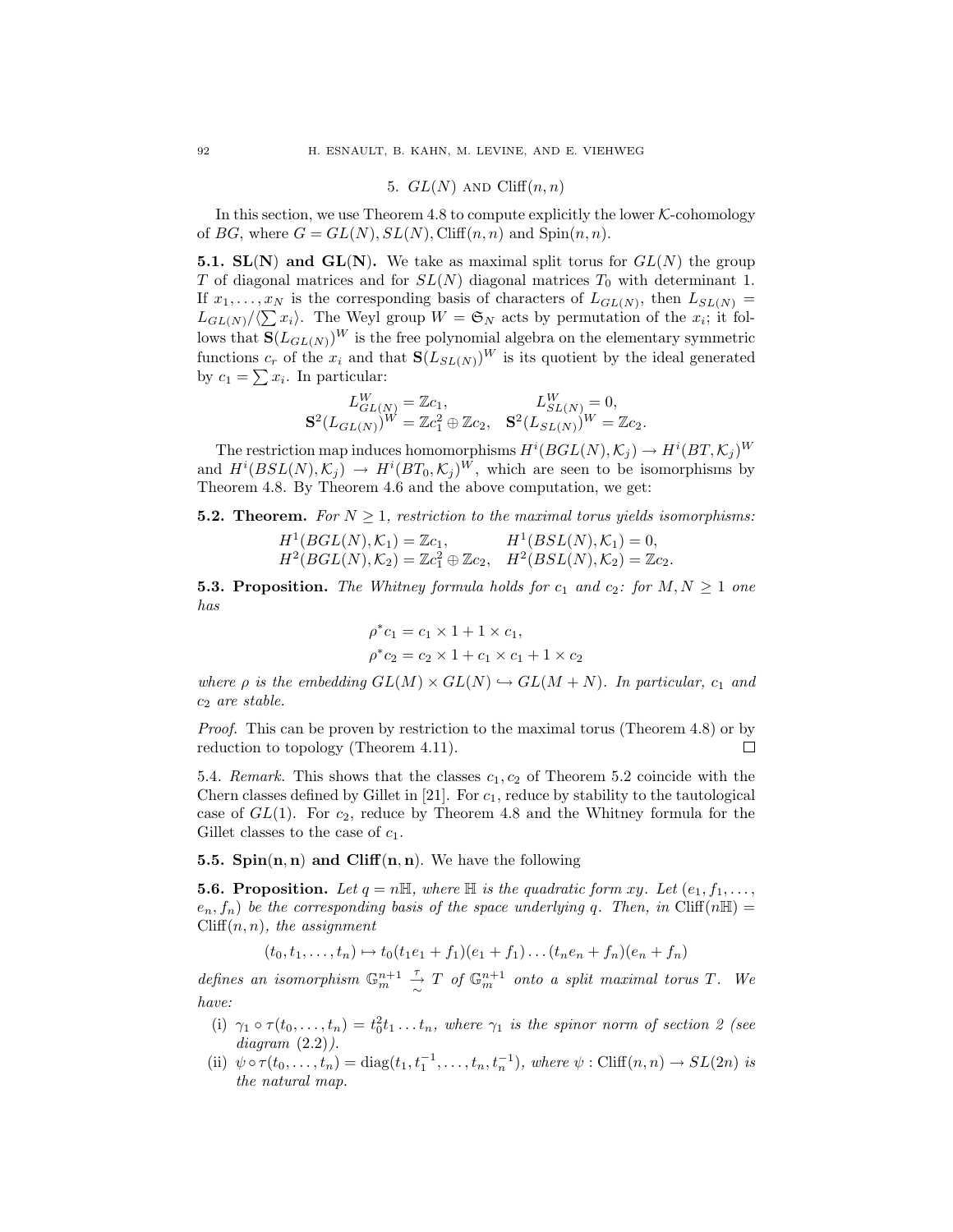- (iii) *For*  $n \geq 2$ *, the Weyl group W*(Cliff $(n, n)$ ) *is isomorphic to the subgroup of the wreath product*  $\mathfrak{S}_n \wr \mu_2 = \mathfrak{S}_n \times {\pm 1}^n$  *consisting of elements*  $(\sigma, \varepsilon_1, \ldots, \varepsilon_n)$ *such that*  $\varepsilon_1 \ldots \varepsilon_n = 1$ *. For*  $n = 1$ *, it is trivial.*
- (iv) *Suppose*  $n \geq 2$ . *Via the isomorphism*  $\tau$ ,  $W(\text{Cliff}(n, n))$  *acts on*  $\mathbb{G}_m^{n+1}$  *as follows:*

$$
\sigma(t_0, t_1, \dots, t_n) = (t_0, t_{\sigma(1)}, \dots, t_{\sigma(n)}),
$$
  

$$
\varepsilon(t_0, t_1, \dots, t_n) = (t_0 \prod_{\varepsilon_i = -1} t_i, t_1^{\varepsilon_1}, \dots, t_n^{\varepsilon_n})
$$

*where*  $\sigma \in \mathfrak{S}_n$  *and*  $\varepsilon = (\varepsilon_1, \ldots, \varepsilon_n)$  *(with*  $\prod \varepsilon_i = 1$ *).* 

*Proof.* Let us record the identities in the Clifford algebra of *n*H:

$$
e_i^2 = f_i^2 = 0,
$$
  
\n
$$
e_i e_j = -e_j e_i; f_i f_j = -f_j f_i,
$$
  
\n
$$
e_i f_j = -f_j e_i (i \neq j),
$$
  
\n
$$
e_i f_i + f_i e_i = 1,
$$
  
\n
$$
e_i f_i e_i = e_i; f_i e_i f_i = f_i.
$$

We first show that  $\tau$  is a homomorphism. Since the  $e_i$  and  $f_i$  with different indices anticommute, the  $(t_i e_i + f_i)(e_i + f_i)$  mutually commute and we may assume  $n=1$  and obviously  $t_0=1$ . Let us drop the indices  $_1$  for simplicity. We have

$$
(te+f)(e+f) = tef + fe,
$$
  

$$
(sef + fe)(tef + fe) = st(ef)^2 + (fe)^2 = stef + fe.
$$

Similarly, to compute  $\gamma_1 \circ \tau$  and  $\psi \circ \tau$ , we may assume  $n = 1$  and  $t_0 = 1$ . We have:

$$
\gamma_1((te+f)(e+f)) = (te+f)(e+f)(e+f)(te+f) = (te+f)^2 = t.
$$

On the other hand,

$$
(tef + fe)e(tef + fe)^{-1} = (tef + fe)e(t^{-1}ef + fe) = tefefe = te;
$$
  

$$
(tef + fe)f(tef + fe)^{-1} = (tef + fe)f(t^{-1}ef + fe) = t^{-1}fefef = t^{-1}f;
$$

and, for *v* orthogonal to  $\langle e, f \rangle$ :

$$
(tef + fe)v(tef + fe)^{-1} = (tef + fe)v(t^{-1}ef + fe)
$$

$$
= v(tef + fe)(t^{-1}ef + fe) = v.
$$

The composition  $\mathbb{G}_m^{n+1} \longrightarrow T \stackrel{(\psi,\gamma_1)}{\longrightarrow} T_{SL(2n)} \times \mathbb{G}_m$  obviously has kernel  $\mu_2 \times$  $(1, \ldots, 1)$ , and scalar multiplication acts faithfully on  $C(n\mathbb{H})$ , so that  $\tau$  is injective. Since the dimension of a maximal torus of  $\text{Spin}(n, n)$  or  $SO(n, n)$  is *n*, *τ* is also surjective.

For  $n \geq 2$ , the Weyl group of Cliff $(n, n)$  is the same as that of its derived subgroup  $Spin(n, n)$ . This Weyl group is classically known [6, ch. VI, planche IV, (X)]. For  $n = 1$ , Cliff $(n, n) \simeq \mathbb{G}_m \times \mathbb{G}_m$ , so  $W = 1$ . Finally, let us prove the last claim. It suffices to observe that  $\sigma$  is represented by an element of Cliff $(n, n)$  that maps  $(e_i, f_i)$  to  $\pm(e_{\sigma(i)}, f_{\sigma(i)})$  by conjugation (for  $\sigma = (1, 2)$ , we may choose for such an element  $(e_1 + e_2)(f_1 + f_2) - 1$  and that  $\varepsilon$  is represented by an element of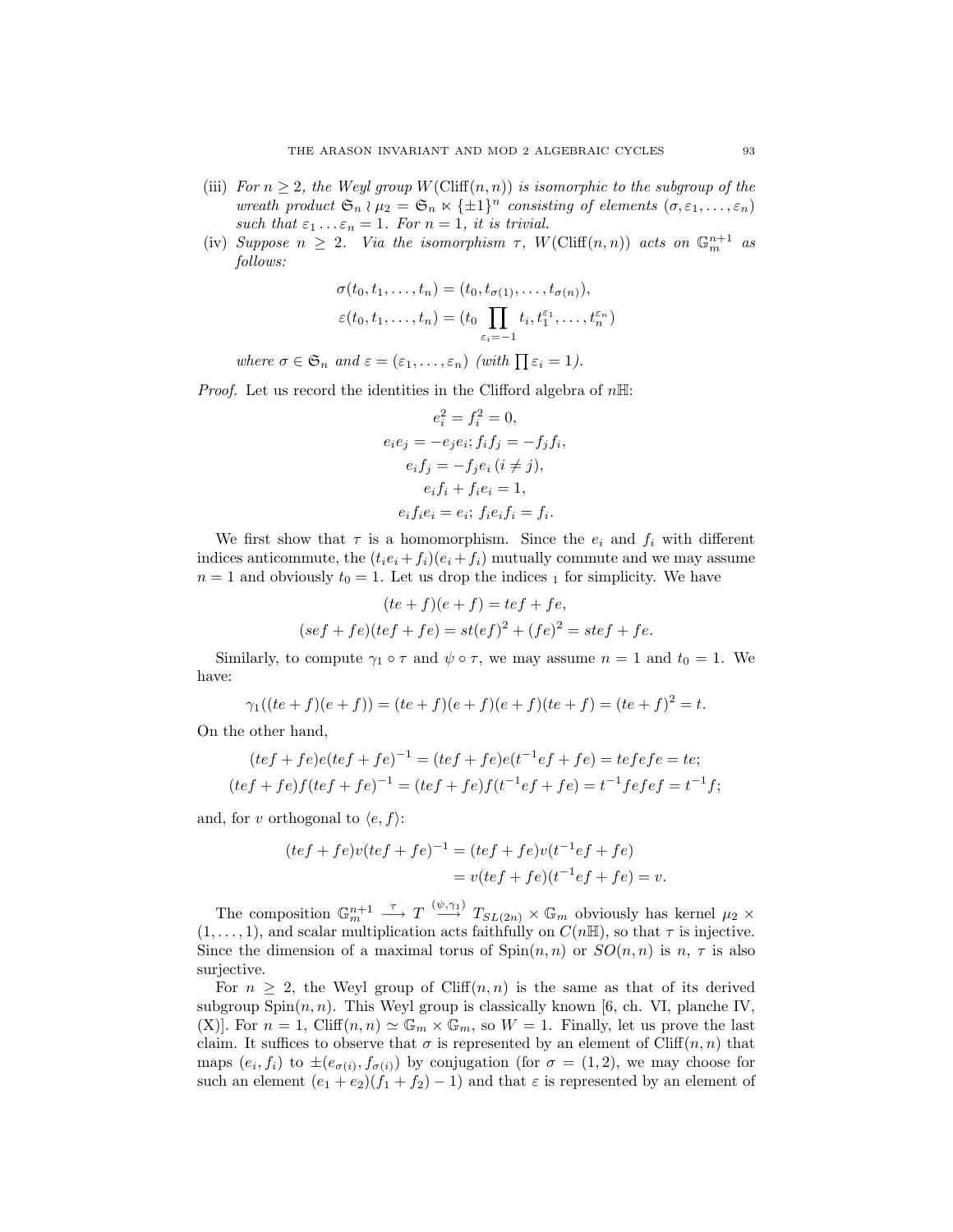Cliff $(n, n)$  that exchanges  $e_i$  and  $f_i$  exactly for those *i* such that  $\varepsilon_i = -1$  (we may  $\Box$ choose for such an element  $\prod_{\varepsilon_i=-1}(e_i+f_i)$ ).

We translate the action of  $W(\text{Cliff}(n, n))$  on the group of characters  $L_{\text{Cliff}(n,n)}$ , provided with the basis  $x_0, \ldots, x_n$  given by  $\tau$ . We get:

• For  $\sigma \in \mathfrak{S}_n$ :

$$
\sigma x_0 = x_0, \ \ \sigma x_i = x_{\sigma^{-1}(i)} \ (i > 0).
$$

*•* For *ε ∈ {±*1*}*<sup>n</sup>:

$$
\varepsilon x_i = \begin{cases} \varepsilon_i x_i & \text{if } i > 0, \\ x_0 + \sum_{j>0} \frac{1-\varepsilon_j}{2} x_j & \text{if } i = 0. \end{cases}
$$

On the other hand, a maximal torus of  $Spin(n, n)$  is given by  $Ker((\gamma_1)_{|T})$ , hence  $L_{\text{Spin}(n,n)}$  is the quotient of  $L_{\text{Cliff}(n,n)}$  by the subgroup generated by

(5.1) 
$$
\gamma_1 = 2x_0 + \sum_{i>0} x_i.
$$

Let us also define

(5.2) 
$$
\gamma_2 = 2x_0^2 + 2x_0 \sum_{i>0} x_i + \sum_{0
$$

The following proposition follows from elementary computations.

# **5.7. Proposition.** *We have*

(i) 
$$
(L_{\text{Cliff}(n,n)})^W = \begin{cases} \mathbb{Z}\gamma_1 & \text{for } n \geq 2, \\ \mathbb{Z}\gamma_1 \oplus \mathbb{Z}x_0 & \text{for } n = 1. \end{cases}
$$
  
\n(ii)  $(L_{\text{Spin}(n,n)})^W = \begin{cases} 0 & \text{for } n \geq 2, \\ \mathbb{Z}x_0 & \text{for } n = 1. \end{cases}$   
\n(iii)  $\mathbf{S}^2(L_{\text{Cliff}(n,n)})^W = \begin{cases} \mathbb{Z}\gamma_1^2 \oplus \mathbb{Z}\gamma_2 & \text{for } n \geq 3, \\ \mathbb{Z}\gamma_1^2 \oplus \mathbb{Z}\gamma_2 \oplus \mathbb{Z}x_0(\gamma_1 - x_0) & \text{for } n = 2, \\ \mathbb{Z}\gamma_1x_0 \oplus \mathbb{Z}\gamma_1x_1 \oplus \mathbb{Z}x_0^2 & \text{for } n = 1. \end{cases}$   
\n(iv)  $\mathbf{S}^2(L_{\text{Spin}(n,n)})^W = \begin{cases} \mathbb{Z}\gamma_2 & \text{for } n \geq 3, \\ \mathbb{Z}\gamma_2 \oplus \mathbb{Z}x_0^2 & \text{for } n = 2, \\ \mathbb{Z}x_0^2 & \text{for } n = 1. \end{cases}$   
\n(v)  $\psi^*c_2 = 2\gamma_2 - \gamma_1^2 \in \mathbf{S}^2(L_{\text{Cliff}(n,n)}).$ 

**5.8. Theorem.** *For*  $n \geq 3$ *, restriction to the maximal torus yields isomorphisms:* 

$$
H^1(B \text{ Cliff}(n, n), \mathcal{K}_1) = \mathbb{Z}\gamma_1, \qquad H^1(B \text{Spin}(n, n), \mathcal{K}_1) = 0,
$$
  

$$
H^2(B \text{ Cliff}(n, n), \mathcal{K}_2) = \mathbb{Z}\gamma_1^2 \oplus \mathbb{Z}\gamma_2, \quad H^2(B \text{Spin}(n, n), \mathcal{K}_2) = \mathbb{Z}\gamma_2.
$$

*We have the identity, valid for all*  $n \geq 1$ *:* 

(5.3) 
$$
\psi^* c_2 = 2\gamma_2 - \gamma_1^2 \in H^2_{\text{Zar}}(B \text{ Cliff}(n, n), \mathcal{K}_2)
$$

*where*  $\psi$  : Cliff $(n, n) \rightarrow SL(2n)$  *is the natural map.* 

**5.9. Proposition.** *The Whitney formula holds for*  $\gamma_1$  *and*  $\gamma_2$ *: for*  $m, n \ge 1$  *one has*

$$
\rho^* \gamma_1 = \gamma_1 \times 1 + 1 \times \gamma_1,
$$
  

$$
\rho^* \gamma_2 = \gamma_2 \times 1 + \gamma_1 \times \gamma_1 + 1 \times \gamma_2
$$

 $\Box$ 

 $\Box$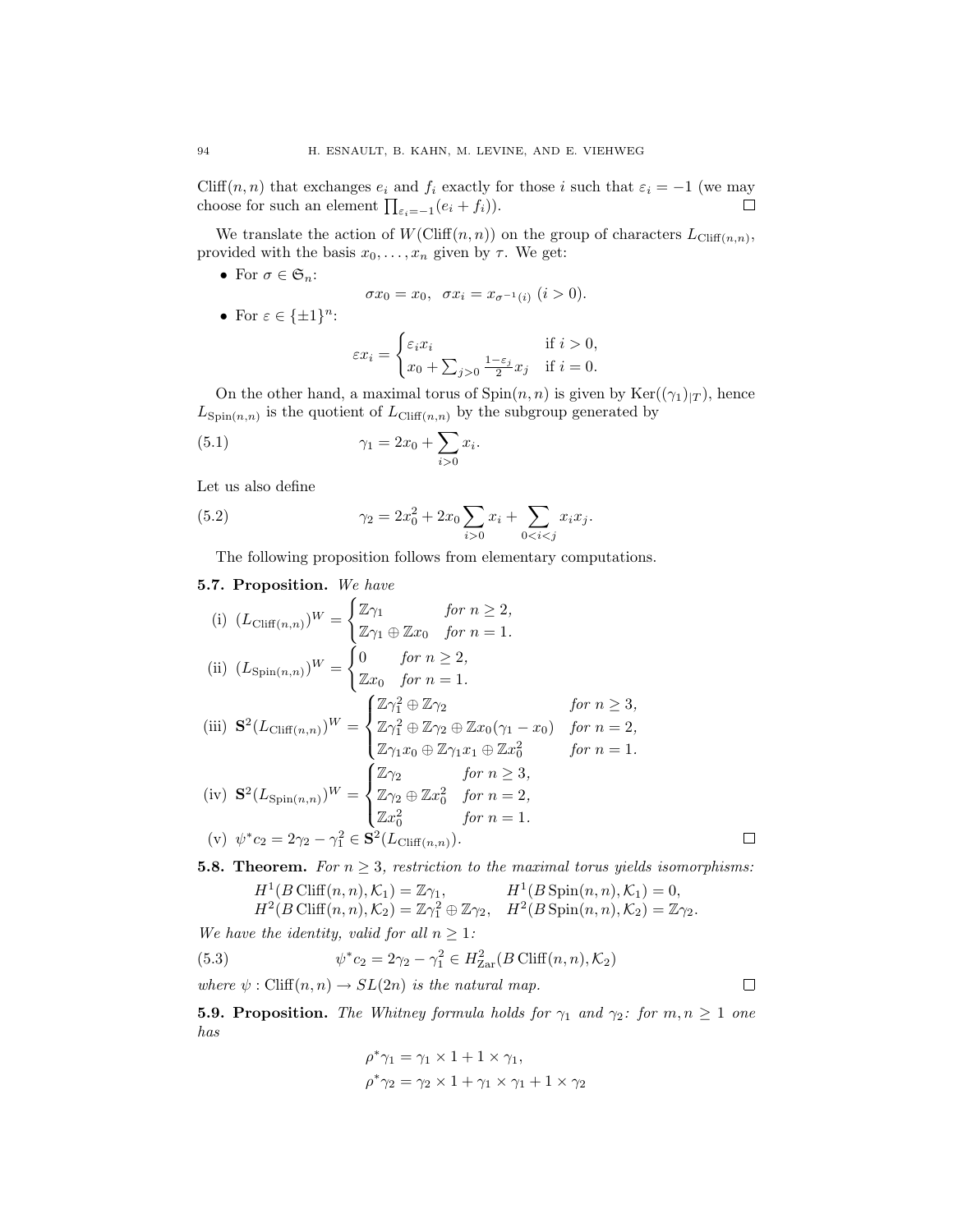*where*  $\rho$  *is the embedding* Cliff $(m, m) \times$  Cliff $(n, n) \hookrightarrow$  Cliff $(m + n, m + n)$ *. In particular,*  $\gamma_1$  *and*  $\gamma_2$  *are stable.* 

*Proof.* This is clear for  $\gamma_1$ . For  $\gamma_2$ , the easiest is to use formula (5.3) of Theorem 5.8. Note that  $c_2$  is additive since it comes from  $SL(2n)$ . So (5.3) gives the Whitney formula for  $\gamma_2$  multiplied by 2, and we can then divide by 2 since

$$
H^2_{\text{Zar}}(B(\text{Cliff}(m, m) \times \text{Cliff}(n, n)), \mathcal{K}_2)
$$

is torsion-free.

#### 6. Two invariants for Clifford bundles

In this section we associate to a torsor  $F$  under  $Cliff(n, n)$  on a scheme  $X$  two invariants with values in étale motivic cohomology of  $X$ , which are related to the second Chern class of the vector bundle underlying  $F$ . When  $X = \text{Spec } K$ ,  $K$  a field, we relate these to the Arason invariant.

**6.1.** Recall Lichtenbaum's complexes  $\Gamma(i)$  ( $i \leq 2$ ) ([39], [40], [41]). One has  $\Gamma(0)$  = Z placed in degree 0,  $\Gamma(1) = \mathbb{G}_m$  placed in degree 1 and  $\Gamma(2)$  is constructed in [40]. There are products  $\Gamma(i) \stackrel{L}{\otimes} \Gamma(j) \to \Gamma(i + j)$  for  $i + j \leq 2$ . If *X* is a smooth variety defined over a field *k*, one has  $([41], [33, th. 1.1])$ :

(6.1) 
$$
\mathbb{H}_{\text{\'et}}^i(X,\Gamma(2)) = \begin{cases} 0 & i \leq 0, \\ K_3(k(X))_{\text{ind}} & i = 1, \\ H_{\text{Zar}}^0(X,\mathcal{K}_2) & i = 2, \\ H_{\text{Zar}}^1(X,\mathcal{K}_2) & i = 3, \end{cases}
$$

and an exact sequence

$$
(6.2) \qquad 0 \to CH^2(X) \to \mathbb{H}^4_{\text{\'et}}(X,\Gamma(2)) \to H^0_{\text{Zar}}(X,\mathcal{H}^3(\mathbb{Q}/\mathbb{Z}(2))) \to 0
$$

when  $\mathcal{H}^{j}(\mathcal{F})$  is the Zariski sheaf associated to the presheaf  $U \mapsto H^j_{\text{\'et}}(U, \mathcal{F})$ .

This computation is done via the Leray spectral sequence for the map  $\alpha$  :  $X_{\text{\'et}} \rightarrow$ *X*Zar, together with the following computation of the Zariski sheaves:

(6.3) 
$$
R^{q} \alpha_{*} \Gamma(2) = \begin{cases} 0 & \text{for } q \leq 0, \\ \text{the constant sheaf } K_{3}(k(X))_{\text{ind}} & \text{for } q = 1, \\ \mathcal{K}_{2} & \text{for } q = 2, \\ 0 & \text{for } q = 3, \\ \mathcal{H}^{q-1}(\mathbb{Q}/\mathbb{Z}(2)) & \text{for } q \geq 4. \end{cases}
$$

Here the étale sheaf  $\mathbb{Q}/\mathbb{Z}(2)$  is defined as  $\lim_{n \to \infty} \mu_n^{\otimes 2}$  if char  $k = 0$  and

$$
\varinjlim_{(n,\text{char } F)=1} \mu_n^{\otimes 2} \oplus \varinjlim_r W_r \Omega_{\log}^2[-2],
$$

where  $W_r \Omega_{\log}^2$  is the sheaf of logarithmic de Rham-Witt differentials over the big  $\acute{e}$ tale site of Spec  $k$  and the transition maps are given by the Verlagerung (compare [33]).

On the other hand, one has ([41], [33, th. 1.2])

(6.4) 
$$
\mathbb{H}_{\text{Zar}}^{i}(X,\Gamma(2)) = \begin{cases} K_{3}(k(X))_{\text{ind}} & i = 1, \\ H_{\text{Zar}}^{i-2}(X,\mathcal{K}_{2}) & 2 \leq i \leq 4, \\ 0 & \text{otherwise.} \end{cases}
$$

 $\Box$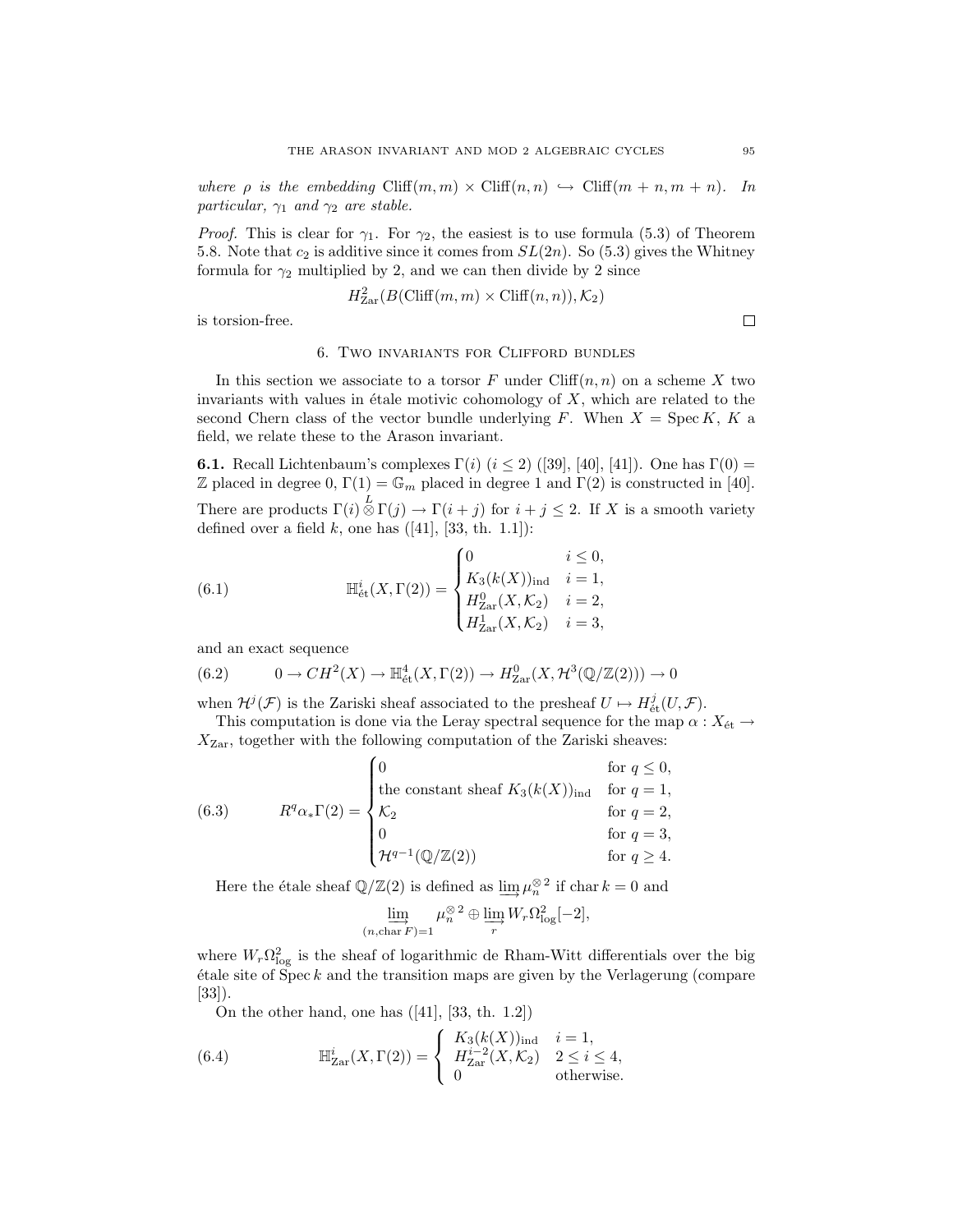**6.2. Lemma.** *Let X/k be a smooth, geometrically connected rational variety. (This means that*  $k_s(X)/k_s$  *is a purely transcendental extension, where*  $k_s$  *is a separable closure of k.)* Then the map  $K_3(k)_{\text{ind}} \to K_3(k(X))_{\text{ind}}$  is an isomorphism.

*Proof.* If  $k(X)/k$  is purely transcendental, this follows from [37, pp. 327–328] or [48, lemma 4.2]. In general this follows from the commutative diagram

$$
(K_3(k_s)_{\text{ind}})^{G_k} \xrightarrow{\sim} (K_3(k_s(X))_{\text{ind}})^{G_k}
$$
\n
$$
\downarrow \qquad \qquad \downarrow
$$
\n
$$
K_3(k)_{\text{ind}} \xrightarrow{\sim} K_3(k(X))_{\text{ind}}
$$

in which the vertical isomorphisms follow from [37, th. 4.13] or [48, prop. 11.4].  $\Box$ 

6.3*. Remark.* One could weaken the assumption "rational" into "unirational". It is in fact conjectured that the result holds for *any* geometrically connected *X* (unirational or not) [48, Conj. 11.7].

Hypercohomology with coefficients in  $\Gamma(2)$  extends to simplicial schemes. We have:

**6.4. Lemma.** a) Let  $X_{\bullet}$  be a simplicial *k*-scheme, with all  $X_n$  smooth, geometri*cally connected and rational (see Lemma 6.2). Then*  $\mathbb{H}^1_{\text{\'et}}(X_\bullet, \Gamma(2)) \simeq K_3(k)_{\text{ind}}$  and *the other formulæ in* (6.1) *and* (6.2) *hold for étale and Zariski cohomology of*  $X_{\bullet}$ *(replacing*  $CH^2(X)$  *by*  $\mathbb{H}_{\text{Zar}}^2(X, \mathcal{K}_2)$  *in* (6.2)*)*.

b) *Assume further that*  $X_0 = \text{Spec } k$ *. Then the exact sequence* (6.2) *degenerates into a canonical isomorphism*

$$
\mathbb{H}^4_{\text{\'et}}(X_{\bullet},\Gamma(2)) \simeq H^3_{\text{\'et}}(k,\mathbb{Q}/\mathbb{Z}(2)) \oplus \mathbb{H}^2_{\text{Zar}}(X_{\bullet},\mathcal{K}_2).
$$

*This applies in particular to*  $X_{\bullet} = BG/k$ *, where G is a connected linear algebraic group over k.*

*Proof.* a) To compare  $\mathbb{H}_{\text{\'et}}^*(X_\bullet, \Gamma(2))$  with  $H_{\text{Zar}}^*(X_\bullet, \mathcal{K}_2)$ , we use the "Leray" spectral sequence

$$
E_2^{p,q} = H^p_{\mathrm{Zar}}(X_\bullet, R^q\alpha_*\Gamma(2)) \Rightarrow \mathbb{H}^{p+q}_{\mathrm{\acute{e}t}}(X_\bullet, \Gamma(2))
$$

where  $\alpha$  is the natural map from the big étale site of Spec  $k$  to its big Zariski site. The simplicial Zariski sheaves  $R^q \alpha_* \Gamma(2)$  are given by (6.3); moreover the assumption on  $X_{\bullet}$  and Lemma 6.2 imply that  $R^1 \alpha_{\ast} \Gamma(2)$  is the constant simplicial sheaf with value  $K_3(k)_{\text{ind}}$ . Therefore,

$$
E_2^{p,1} = H_{\text{Zar}}^p(X_{\bullet}, K_3(k)_{\text{ind}}) = \begin{cases} K_3(k)_{\text{ind}} & p = 0, \\ 0 & p > 0, \end{cases}
$$

and the computations of [41], [33] apply *mutatis mutandis*. (For b), we observe that the composite map

$$
H^3(k, \mathbb{Q}/\mathbb{Z}(2)) = \mathbb{H}^4_{\text{\'et}}(\text{Spec}(k), \Gamma(2)) \to \mathbb{H}^4_{\text{\'et}}(X_{\bullet}, \Gamma(2)) \to E_2^{0,4}
$$
  
=  $H^0_{\text{\'et}}(X_{\bullet}, \mathcal{H}^3(\mathbb{Q}/\mathbb{Z}(2)))$ 

is bijective, which follows from the spectral sequence (4.1) and the assumptions on *X*<sub>0</sub>. It follows that the differential  $E_2^{0,4} \stackrel{d_3}{\rightarrow} E_2^{3,2}$  is 0, even though the latter group may be nonzero.) The last claim follows from the fact that  $G$ , hence all  $G<sup>p</sup>$ , are geometrically connected rational varieties over *k*. $\Box$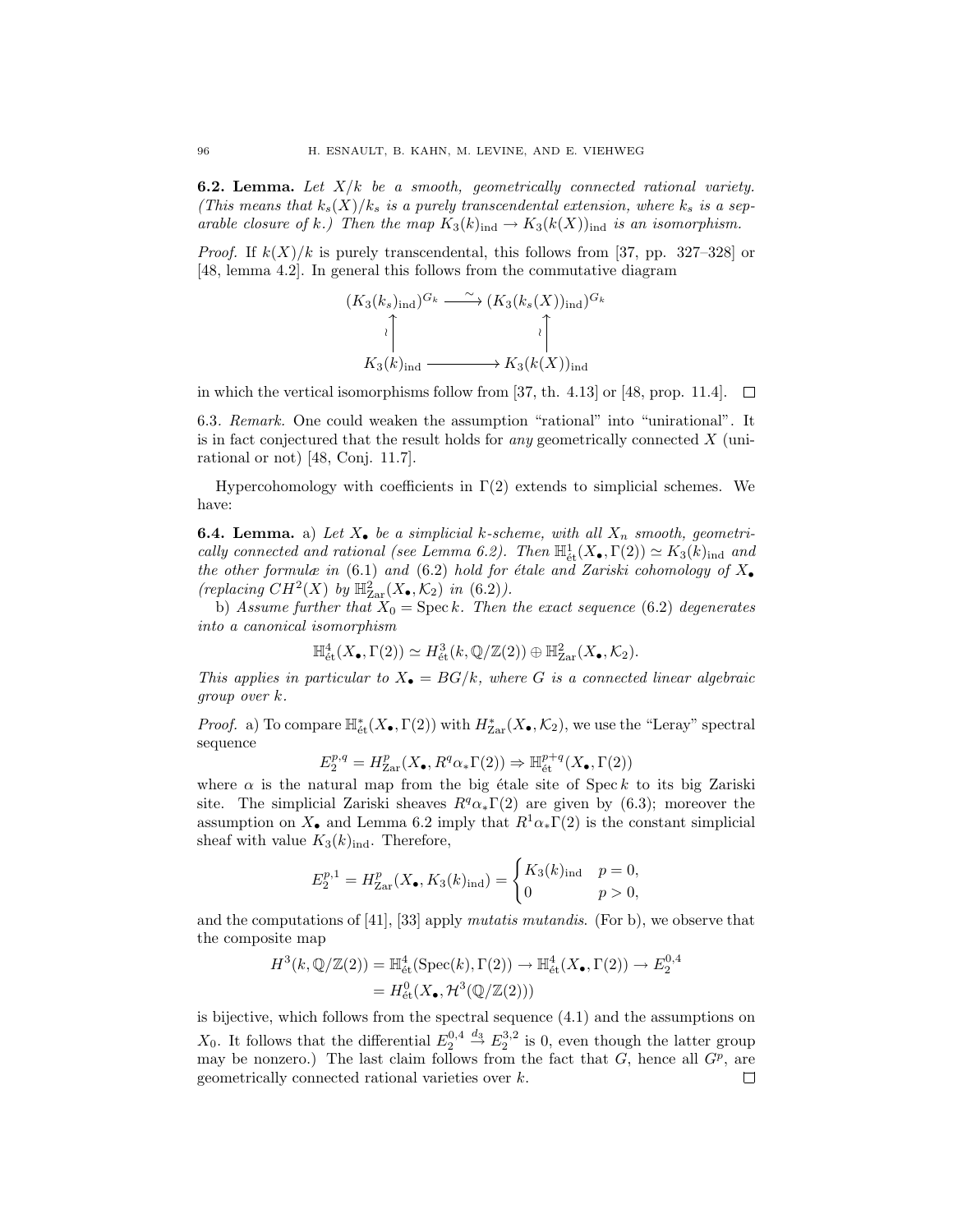**6.5.** Let *X* be a scheme. We shall give parallel definitions of Chern classes  $c_1(V)$ ,  $c_2(V)$  for a vector bundle *V* on *X* (with values in Zariski motivic cohomology) and classes  $\gamma_1(F)$ ,  $\gamma_2(F)$  for a Clifford bundle *F* on *X* (with values in étale motivic cohomology). The classifying simplicial schemes  $BGL(N)$  and  $BCliff(n, n)$  used below will be considered over Z.

**6.6. Vector bundles.** Let *V* be a vector bundle of rank *N* on *X*. Then *V* is locally trivial for the Zariski topology. Let  $(U_i)$  be a Zariski cover of X trivializing *V* , and let *U•* be the associated simplicial scheme. We have a diagram



in which *X* is considered as a constant simplicial scheme. The top map  $[V]$  is induced by transition functions between given trivializations of  $V$  on the  $U_i$ 's. Since the bottom map induces an isomorphism on Zariski cohomology, (6.5) yields homomorphisms

$$
\mathbb{H}_{\rm Zar}^{2i}(\text{BGL}(N),\Gamma(i)) \stackrel{[V]^*}{\longrightarrow} \mathbb{H}_{\rm Zar}^{2i}(X,\Gamma(i))
$$

which only depend on the isomorphism class of *V*. We define

$$
c_1(V) = [V]^* c_1 \in \mathbb{H}^2_{\text{Zar}}(X, \Gamma(1)),
$$
  

$$
c_2(V) = [V]^* c_2 \in \mathbb{H}^4_{\text{Zar}}(X, \Gamma(2)).
$$

Note that  $\mathbb{H}^{2i}_{\text{Zar}}(X,\Gamma(i)) = H^i_{\text{Zar}}(X,\mathcal{K}_i)$  ( $i \leq 2$ ). If X is a smooth variety over a field, then the Bloch-Quillen isomorphism

$$
H_{\text{Zar}}^i(X, \mathcal{K}_i) \simeq CH^i(X)
$$

together with Remark 5.4 identifies  $c_1(V)$  and  $c_2(V)$  with the classical Chern classes with values in the Chow ring of *X*.

**6.7. Clifford bundles.** Let  $F$  be a torsor on  $X$  under Cliff $(n, n)$  (briefly, a Cliff $(n, n)$ -bundle). Then *F* is locally trivial for the étale topology. Let  $(U_i)$  be an étale cover of *X* trivializing  $F$ , and let  $U_{\bullet}$  be the associated simplicial scheme. We have a diagram



in which X is considered as a constant simplicial scheme. The top map  $[F]$  is induced by transition functions between given trivializations of  $F$  on the  $U_i$ 's. Since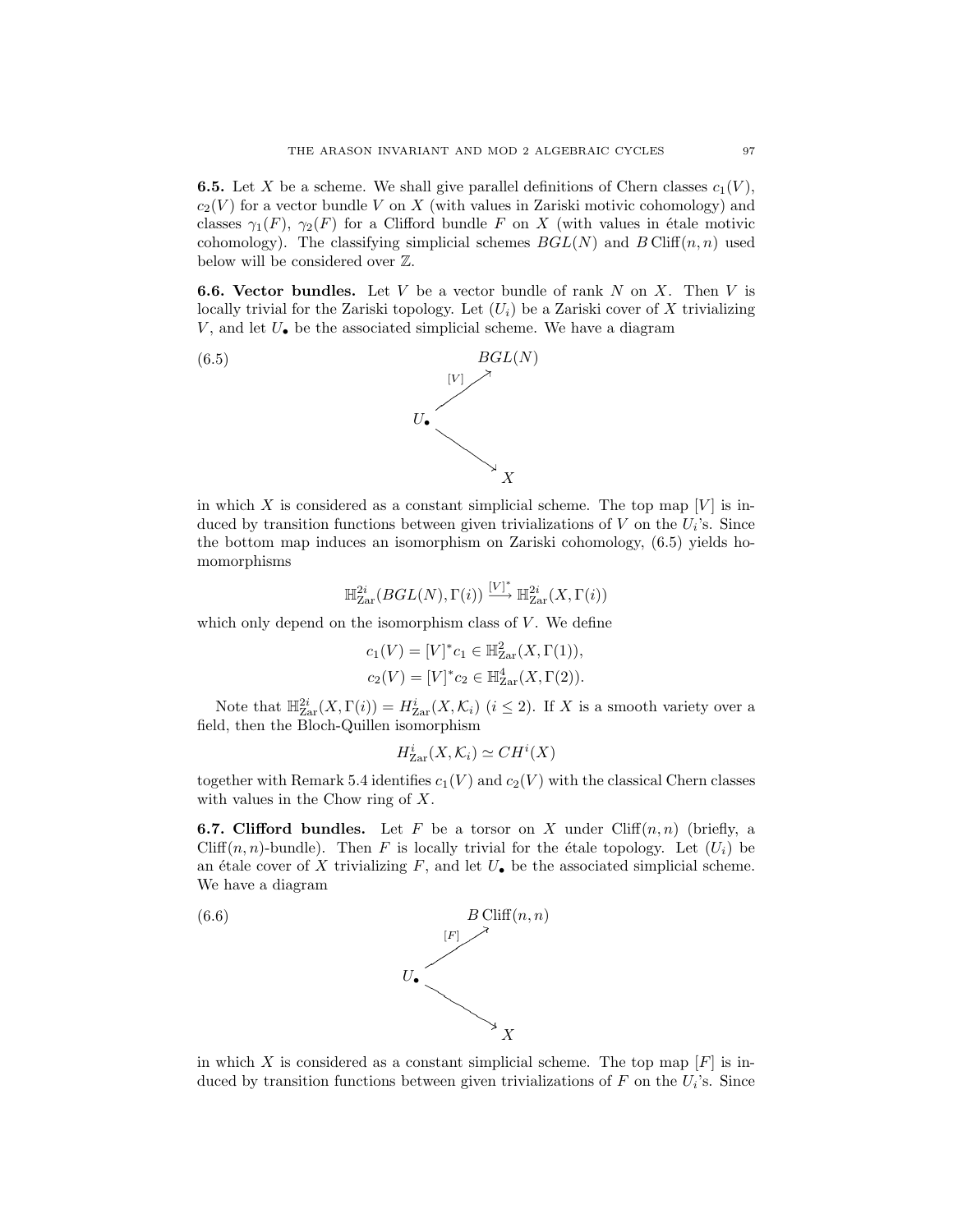the bottom map induces an isomorphism on étale cohomology,  $(6.6)$  yields homomorphisms

$$
\mathbb{H}^{2i}_{\text{\'et}}(B \text{ Cliff}(n,n),\Gamma(i)) \xrightarrow{[F]^*} \mathbb{H}^{2i}_{\text{\'et}}(X,\Gamma(i))
$$

which only depend on the isomorphism class of *F*. We define

$$
\gamma_1(F) = [F]^* \gamma_1 \in \mathbb{H}_{\text{\'et}}^2(X, \Gamma(1)),
$$
  

$$
\gamma_2(F) = [F]^* \gamma_2 \in \mathbb{H}_{\text{\'et}}^4(X, \Gamma(2)).
$$

Note that, even though  $\gamma_1$  and  $\gamma_2$  are classes in  $H^i_{\text{Zar}}(B \text{Cliff}(n, n), \mathcal{K}_i)$  (*i* = 1, 2), [*F*] is only defined in the étale topology, so  $\gamma_i(F)$  is not a priori a Zariski cohomology class. The class  $\gamma_1(F)$  certainly is, since  $\mathbb{H}^2_{\text{Zar}}(X,\Gamma(1)) \to \mathbb{H}^2_{\text{\'et}}(X,\Gamma(1))$ is an isomorphism. But, when *X* is smooth over a field, the map

$$
CH^2(X) \simeq \mathbb{H}_{\rm Zar}^4(X,\Gamma(2)) \to \mathbb{H}_{\rm \acute{e}t}^4(X,\Gamma(2))
$$

 $(cf. (6.4))$  coincides with the map of  $(6.2)$ . The main point of this paper is that in general  $\gamma_2(F) \notin CH^2(X)$ , i.e. is *not algebraic*.

**6.8.** By pushout, the map

$$
\text{Cliff}(n, n) \to SO(n, n)
$$

associates to *F* a *SO*(*n, n*)-torsor *E* on *X*, that we shall call the *underlying quadratic bundle* of *F*. Similarly, the composite

$$
\text{Cliff}(n, n) \to SO(n, n) \to SL(2n)
$$

associates to *F* an *SL*(2*n*)-torsor *V* , the *underlying vector bundle* of *F*.

The vector bundle *V* has a second Chern class  $c_2(V) \in \mathbb{H}_{\text{Zar}}^4(X,\Gamma(2))$ , that we may map to  $\mathbb{H}^4_{\text{\'et}}(X,\Gamma(2))$ . If 2 is invertible on X, the quadratic bundle E has a Clifford invariant  $c(E) \in H^2_{\text{\'et}}(X, \mathbb{Z}/2)$  (Definition 2.3). We define  $c_2(F)$  as  $c_2(V) \in \mathbb{H}_{\text{\'et}}^4(X, \Gamma(2))$  and  $c(F)$  as  $c(E)$ .

**6.9. Theorem.** *The characteristic classes*

$$
\gamma_1(F) \in \mathbb{H}^2_{\text{\'et}}(X,\Gamma(1)), \gamma_2(F) \in \mathbb{H}^4_{\text{\'et}}(X,\Gamma(2))
$$

*have the following properties and relations with*  $c_2(F) \in \mathbb{H}_{\text{\'et}}^4(X,\Gamma(2))$  *and*  $c(F) \in$  $H^2_{\text{\'et}}(X, \mathbb{Z}/2)$   $(1/2 \in \mathcal{O}_X)$ :

- (i) *naturality for all morphisms;*
- (ii) *additivity:*  $\begin{cases} \gamma_1(F \perp F') = \gamma_1(F) + \gamma_1(F')$  $\gamma_2(F \perp F') = \gamma_2(F) + \gamma_1(F) \cdot \gamma_1(F') + \gamma_2(F'),$ *where the product corresponds to the pairing*  $\Gamma(1) \times \Gamma(1) \rightarrow \Gamma(2)$ ;
- (iii) *relation with*  $c_2$ *:*  $c_2(F) = 2\gamma_2(F) \gamma_1(F)^2$ *;*
- (iv) *relation with*  $c$   $(1/2 \in \mathcal{O}_X)$ :  $\delta_1(\gamma_1(F)) = c(F)$ *, where*  $\delta_1 : \mathbb{H}^2_{\text{\'et}}(X,\Gamma(1)) =$  $H^1_{\text{\'et}}(X,\mathbb{G}_m) \rightarrow H^2_{\text{\'et}}(X,\mathbb{Z}/2)$  *is the boundary map from the Kummer exact sequence.*

Note that the class  $\gamma_1(F)$  has an elementary description as the image of  $[F] \in$  $H^1_{\text{\'et}}(X, \text{Cliff}(n, n))$  into  $H^1_{\text{\'et}}(X, \mathbb{G}_m) = \mathbb{H}^2_{\text{\'et}}(X, \Gamma(1))$  via the spinor norm  $\gamma_1$  of (2.2).

*Proof.* (i) is trivial; (ii) and (iii) follow from Theorem 5.8. It remains to prove (iv). The diagram (2.2) gives an exact sequence

$$
1 \to \mu_2 \to \text{Cliff}(n, n) \stackrel{(\rho, \gamma_1)}{\longrightarrow} SO(n, n) \times \mathbb{G}_m \to 1
$$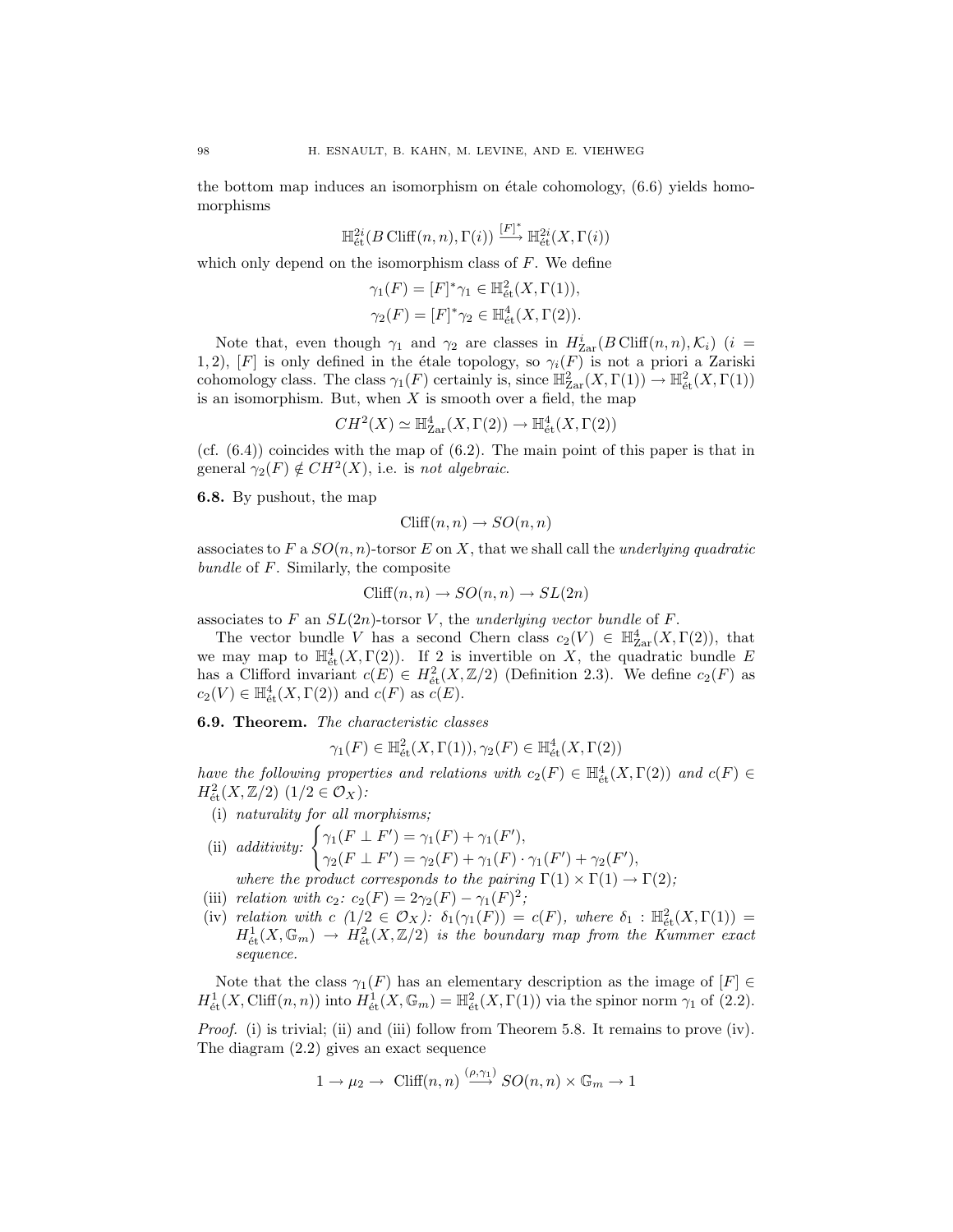and the induced composed map

$$
H^1(X, \text{Cliff}(n, n)) \stackrel{(\rho_*, (\gamma_1)_*)}{\longrightarrow} H^1(X, SO(n, n)) \times H^1(X, \mathbb{G}_m) \to H^2(X, \mu_2)
$$

of non-abelian cohomology pointed sets is zero. Hence the diagram

$$
H^1_{\text{\'et}}(X, \text{Cliff}(n, n)) \xrightarrow{\rho_*} H^1_{\text{\'et}}(X, SO(n, n))
$$
  

$$
\downarrow^{(\gamma_1)_*}
$$
  

$$
H^1_{\text{\'et}}(X, \mathbb{G}_m) \xrightarrow{\delta_1} H^2_{\text{\'et}}(X, \mathbb{Z}/2)
$$

commutes.

Suppose  $X = \text{Spec } K$  where  $K$  is a field of characteristic  $\neq 2$ . Then  $\mathbb{H}^2(K,\Gamma(1))$  $= H^1(K, \mathbb{G}_m) = 0$  (Hilbert 90) and  $c_2(F) = 0$  since any vector bundle over Spec K is trivial. So  $\gamma_1(F) = 0$  and formula (ii) in Theorem 6.9 says that  $\gamma_2$  is *additive*, while formula (iii) reduces to

$$
(6.7) \t\t 2\gamma_2(E) = 0.
$$

**6.10. Lemma.** Let F be a Cliff $(n, n)$ -bundle over a field K, and let q be its un*derlying quadratic form. Then*  $q \in I^3K$ .

*Proof.* By Merkurjev's theorem [43] it suffices to see that  $c(q) = 0$ : this follows immediately from Lemma 2.1 (or Theorem 6.9 (iv)).

**6.11. Theorem.** Let F be a Cliff $(n, n)$ -bundle over K and q the underlying qua*dratic form. Then*

$$
\delta_2(e^3(q)) = \gamma_2(F)
$$

where  $\delta_2: H^3(K,\mathbb{Z}/2) \to \mathbb{H}^4(K,\Gamma(2))$  *is the boundary map coming from the Kummer triangle* [41]*,* [33, (9)]

(6.8) 
$$
\mathbb{Z}/2[-1] \to \Gamma(2) \stackrel{2}{\longrightarrow} \Gamma(2) \to \mathbb{Z}/2.
$$

*Proof.* Write  $q + \sum \varphi_i = 0$  in  $W(K)$ , where the  $\varphi_i$  are multiples of 3-fold Pfister forms. So we have an isomorphism  $q \perp \perp_i \varphi_i \cong m\mathbb{H}$  for some *m*. Letting  $F_i$  and H denote Cliff-bundles representing the  $\varphi_i$  and  $mH$ , we have (with obvious notation)

$$
F \perp \perp_i F_i \simeq H
$$

in view of Remark 2.2, hence  $\gamma_2(F \perp \perp_i F_i) = \gamma_2(H) = 0$ , and by Theorem 6.9 (ii):

$$
\gamma_2(F) + \sum \gamma_2(F_i) = 0
$$

(note that  $\gamma_1 \equiv 0$  on Spec *k*). Since  $e^3(q) = \sum e^3(\psi_i)$  too, we are reduced to the case in which *q* is a 3-fold Pfister form.

Recall that  $\mathbb{H}^3(K,\Gamma(2)) = 0$  (see 6.1), so that  $\delta_2$  is an isomorphism onto  $_2\mathbb{H}^4(K,\Gamma(2))$ . By diagram  $(6.7), \gamma_2(F)$  is 2-torsion: let  $\tilde{\gamma}_2(F)$  denote  $\delta_2^{-1}(\gamma_2(F)) \in$ <br> $H^3(K, \mathbb{Z}/2)$  $H^3(K,\mathbb{Z}/2).$ 

Let  $F$  be a Spin-bundle lifting  $F$ , whose existence is assured by diagram  $(2.2)$ and Hilbert's Theorem 90. Then, by construction,  $\tilde{\gamma}_2(F)$  is nothing else than the Rost invariant associated with  $\tilde{F}$  (see Appendix B). Let  $K_1 = K(q)$  be the function field of the quadric defined by *q* and  $K_2 = K(\tilde{F})$  the function field of the torsor *F*. Since *q* is a Pfister form,  $q_{K_1}$  is hyperbolic [35, cor. X.1.6], hence  $F_{K_1}$  is trivial as the map  $H^1(K_1, \text{Spin}(n, n)) \to H^1(K_1, SO(n, n))$  has trivial kernel (this follows

 $\Box$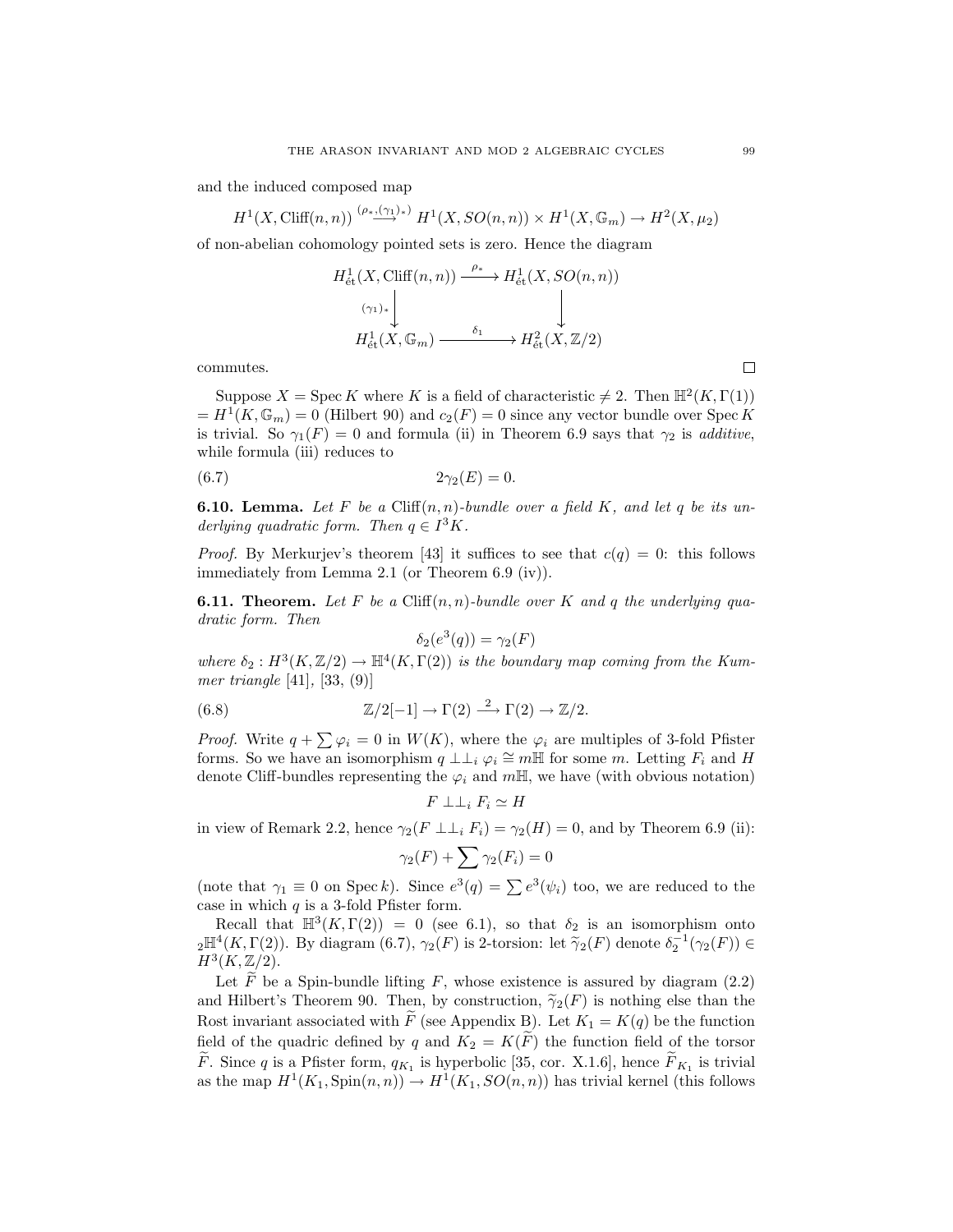from the surjectivity of the spinor norm for isotropic forms). Conversely,  $\widetilde{F}_{K_{2}}$  is trivial, hence  $q_{K_2}$  is hyperbolic. It follows that

$$
e^{3}(q), \widetilde{\gamma}_{2}(F) \in \text{Ker}(H^{3}(K, \mathbb{Z}/2) \to H^{3}(K_{1}, \mathbb{Z}/2))
$$

$$
\cap \text{Ker}(H^{3}(K, \mathbb{Z}/2) \to H^{3}(K_{2}, \mathbb{Z}/2)).
$$

By Arason's theorem [1, th. 5.6], the first kernel is generated by  $e^3(q)$ . By Rost's theorem (Theorem B.11), the second kernel is generated by  $\tilde{\gamma}_2(F)$ . Therefore  $\tilde{\gamma}_2(F) = e^3(q)$ , as we wanted.  $\widetilde{\gamma}_2(F) = e^3(q)$ , as we wanted.

## 7. Snaking a Bloch-Ogus differential

Let  $X$  be a smooth variety over  $k$  and  $n$  be prime to char  $k$ . Consider the commutative diagram with exact rows and columns:

$$
0 \to CH^2(X) \longrightarrow \mathbb{H}^4_{\text{\'et}}(X, \Gamma(2)) \longrightarrow H^0(X, \mathcal{H}^3(\mu_n^{\otimes 2}))
$$
\n
$$
0 \to CH^2(X) \longrightarrow \mathbb{H}^4_{\text{\'et}}(X, \Gamma(2)) \longrightarrow H^0(X, \mathcal{H}^3(\mathbb{Q}/\mathbb{Z}(2))) \to 0
$$
\n
$$
0 \to CH^2(X) \longrightarrow \mathbb{H}^4_{\text{\'et}}(X, \Gamma(2)) \longrightarrow H^0(X, \mathcal{H}^3(\mathbb{Q}/\mathbb{Z}(2))) \to 0
$$
\n
$$
CH^2(X)/n
$$
\n
$$
\downarrow
$$
\n
$$
0
$$

The snake lemma defines a map

$$
S: H^{0}(X, \mathcal{H}^{3}(\mu_{n}^{\otimes 2})) \to CH^{2}(X)/n,
$$
  

$$
S(x) = \operatorname{Im} n\tilde{x} \in CH^{2}(X)/n
$$

where  $\widetilde{x}$  is a lift of  $x$  in  $\mathbb{H}^4_{\text{\'et}}(X,\Gamma(2)).$ 

## **7.1. Theorem.** *Let*

$$
d_2: H^0(X, \mathcal{H}^3(\mu_n^{\otimes 2})) \to H^2(X, \mathcal{H}^2(\mu_n^{\otimes 2})) \simeq CH^2(X)/n
$$

*be the*  $d_2$ -differential from the Bloch-Ogus spectral sequence. Then  $d_2 = S$ .

*Proof.* Let  $I^*$  be a torsion free acyclic complex quasi-isomorphic to  $\Gamma(2)$ . Multiplication by *n* gives an injective map of complexes:

(7.2) 
$$
\alpha_* I^0 \xrightarrow{d} \alpha_* I^1 \longrightarrow \cdots \longrightarrow \alpha_* I^i \longrightarrow \cdots
$$

$$
\downarrow n \qquad \qquad \downarrow n \qquad \qquad \downarrow n
$$

$$
\alpha_* I^0 \xrightarrow{d} \alpha_* I^1 \longrightarrow \cdots \longrightarrow \alpha_* I^i \longrightarrow \cdots
$$

(7.1)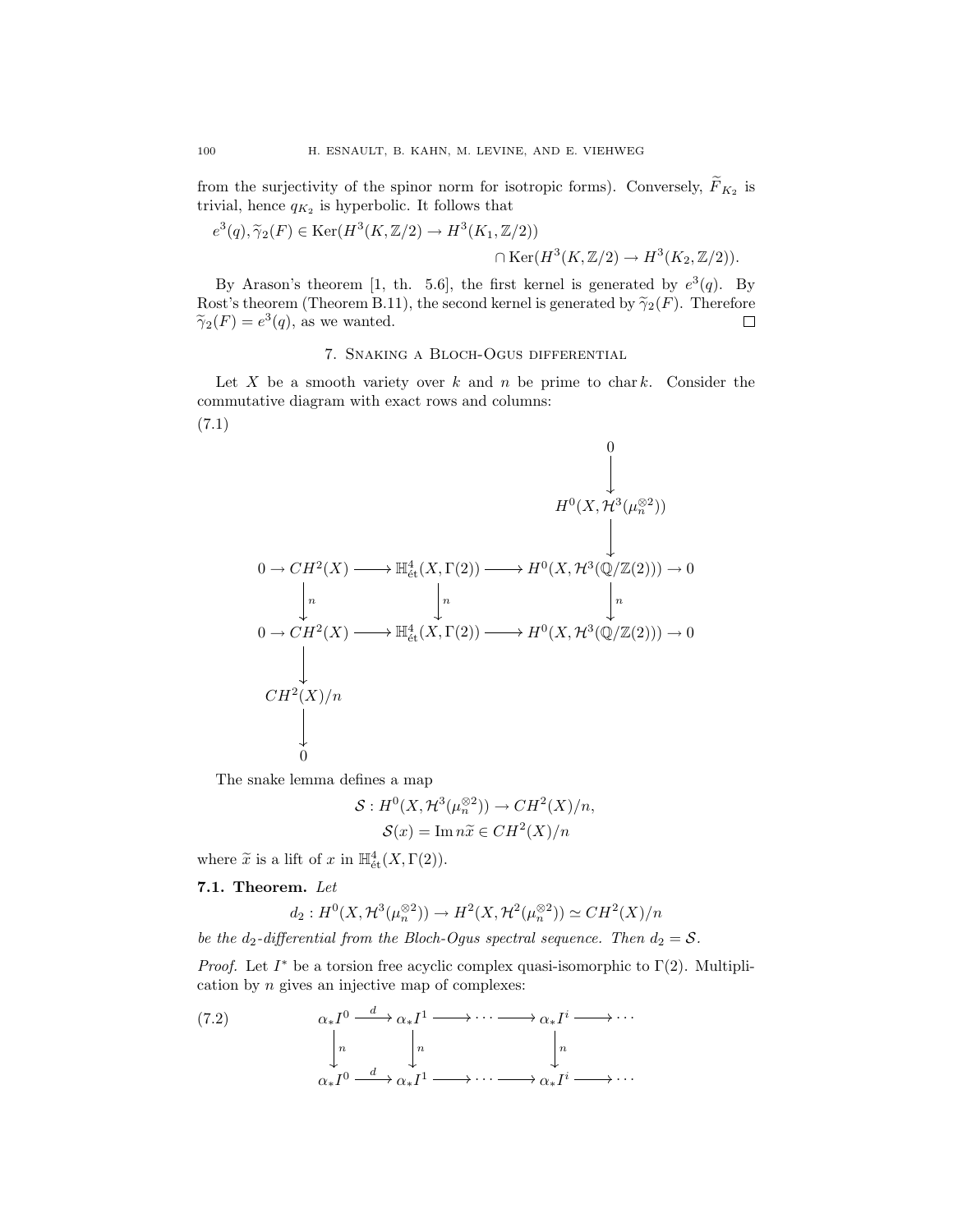with cokernel  $\alpha_* I^i / n \alpha_* I^i = \alpha_* (I^i / n I^i)$  quasi-isomorphic to  $\mu_n^{\otimes 2}$ .

Any *n*-torsion class  $e \in H^0(X, R^4\alpha_*\Gamma(2)) = H^0(X, \mathcal{H}^3(\mathbb{Q}/\mathbb{Z}(2)))$  is represented on a suitable Zariski covering  $X_{\bullet}$  of X by  $x_i \in \Gamma(X_i, \alpha_* I^4)_{d \text{ closed}}$ , with  $dx_i = 0$ ,  $nx_i = dy_i$  for some  $y_i \in \Gamma(X_i, \alpha_* I^3)$ . To obtain  $\mathcal{S}(e)$ , one first lifts *e* as a class in  $\mathbb{H}^4_{\text{\'et}}(X,\Gamma(2)),$  with Čech cocycle

$$
x = (x_{i_0...i_4}, x_{i_0...i_3}, \ldots, x_{i_0}) \in (\mathcal{C}^4(\alpha_* I^0) \times \ldots \times \mathcal{C}^0(\alpha_* I^4))_{d-\delta},
$$

where  $\delta$  is the Čech differential. Thus

$$
nx = (nx_{i_0...i_4}, \dots, nx_{i_0})
$$
  
\n
$$
\equiv (nx_{i_0...i_4}, \dots, nx_{i_0i_1} - (\delta y)_{i_0,i_1}, 0).
$$

As  $R^3\alpha_*\Gamma(2) = 0$ , there are (after refining  $X_{\bullet}$ ) elements  $z_{i_0i_1} \in C^1(\alpha_*I^2)$  verifying:  $dz_{i_0i_1} = nx_{i_0i_1} - (\delta y)_{i_0i_1}$ . Thus

$$
nx \equiv (nx_{i_0...i_4}, nx_{i_0i_1i_2i_3}, nx_{i_0i_1i_2} - (\delta z)_{i_0i_1i_2}, 0, 0)
$$

and  $S(e)$  is the class of

$$
nx_{i_0i_1i_2} - (\delta z)_{i_0i_1i_2} \text{ in } CH^2(X) = H^2_{\text{Zar}}(X, R^2\alpha_*\Gamma(2)).
$$

On the other hand,  $d_2(e)$  is obtained as follows:

$$
e
$$
 as a class in  $H_{\text{Zar}}^0(X, \frac{\text{Ker}\{\alpha_*(I^3/n) \to \alpha_*(I^4/n)\}}{\text{Im}\,\alpha_*(I^2/n)})$ 

is given by  $y_i \pmod{n}$ .

One takes  $y_{i_0i_1} \in \Gamma(X_{i_0i_1}, \alpha_* I^2/n)$  verifying  $dy_{i_0i_1} = (\delta y)_{i_0i_1} \mod n$ .

Then  $d_2(e) = \delta y \in H_{\text{Zar}}^2(X, \mathcal{H}^2(\mu_n^{\otimes 2}))$ . But we can take  $y_{i_0i_1} \equiv -z_{i_0i_1} \pmod{n}$ . Thus

$$
\delta y \equiv -\delta z \pmod{n} \equiv +nx - \delta z \pmod{n}.
$$

This is  $S(e)$ .

## 8. Proof of Theorem 1

First we remark that  $e = e^3(q)$  lies in  $H^0(X, \mathcal{H}^3(\mathbb{Z}/2))$ : this is obvious from Theorem 6.11 and the fact that  $H^3_{\text{\'et}}(\mathcal{O},\mathbb{Z}/2) \stackrel{\delta_2}{\to} {}_2\mathbb{H}^4_{\text{\'et}}(\mathcal{O},\Gamma(2))$  is bijective for the local rings  $O$  of  $X$  (Hilbert 90 for  $K_2$ , see (6.3) and (6.8)).

We now consider the signed discriminant and Clifford invariant  $d_{\pm}E$ ,  $c(E)$  of Definition 2.3. The Bloch-Ogus spectral sequence gives an exact sequence

(8.1) 
$$
0 \to Pic(X)/2 \to H^2_{\text{\'et}}(X,\mathbb{Z}/2) \to H^2(K,\mathbb{Z}/2).
$$

**8.1. Lemma.** *We have*

$$
d_{\pm}E=0,
$$
  

$$
[E]\in \mathrm{Im}(H^1_{\text{\'et}}(X,SO(n,n)))\rightarrow H^1_{\text{\'et}}(X,O(n,n)),^1
$$

*and*

$$
c(E) \in \text{Pic}(X)/2.
$$

<sup>&</sup>lt;sup>1</sup>Although  $H^1_{\text{\'et}}(X, SO(n, n)) \to H^1_{\text{\'et}}(X, O(n, n))$  is injective if *X* is the spectrum of a field, it due to in general: we are indepted to Serre and Perimala for pointing this out need not be in general: we are indebted to Serre and Parimala for pointing this out.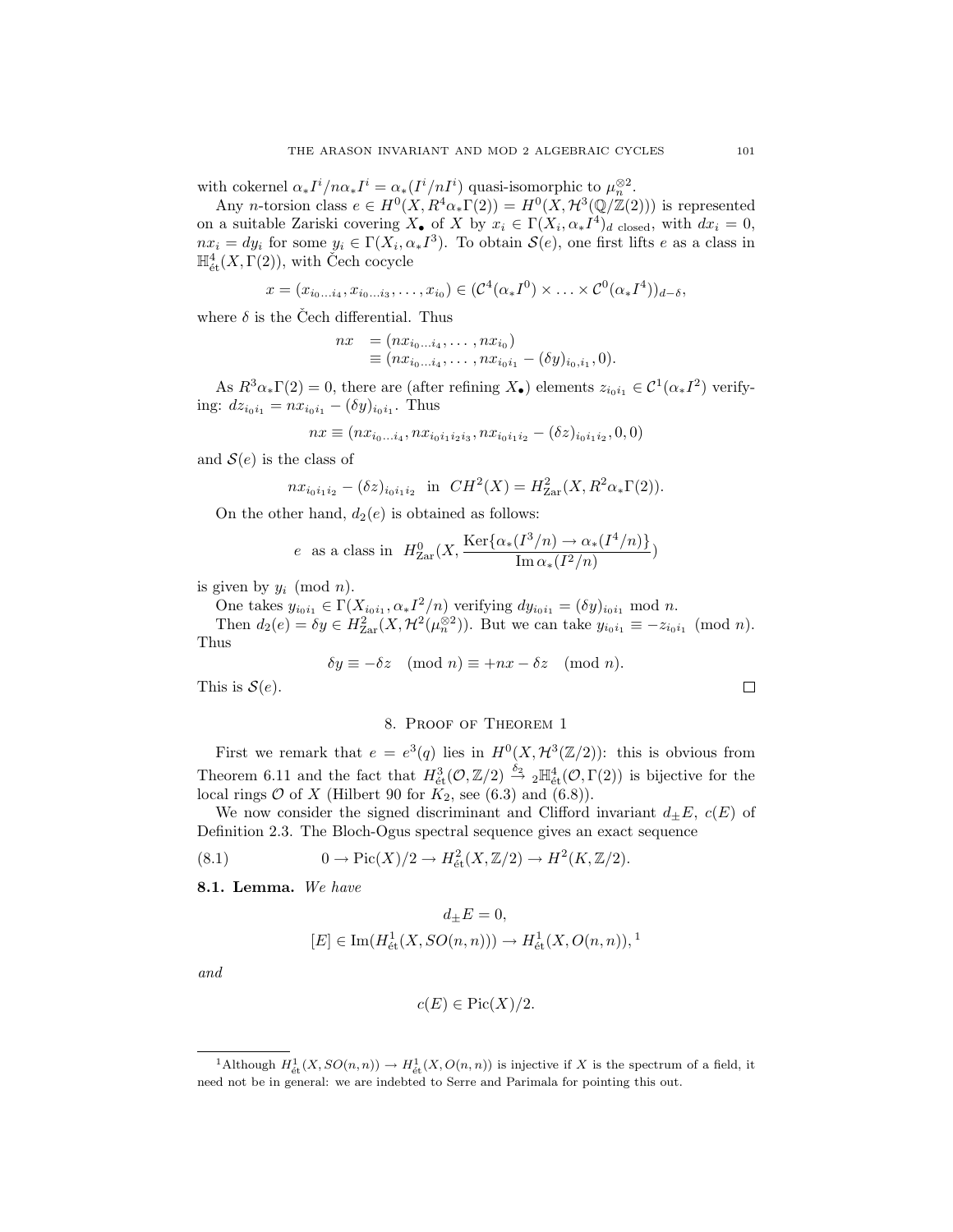*Proof.* By assumption we have

$$
(d_{\pm}E)_{\eta} = 0 = c(E)_{\eta}
$$

where *η* is the generic point of *X*. Since  $H^1_{\text{\'et}}(X, \mathbb{Z}/2) \to H^1(K, \mathbb{Z}/2)$  is injective, this gives the first two claims, and the third follows from (8.1).

**8.2. Lemma.** *The class*  $[E] \in H^1_{\text{\'et}}(X, O(n,n))$  *is in the image of*  $H^1_{\text{\'et}}(X, \text{Cliff}(n, n)) \to H^1_{\text{\'et}}(X, O(n, n)).$ 

*Proof.* By Lemma 8.1, [*E*] can be lifted to  $H^1_{\text{\'et}}(X,SO(n,n))$ . Diagram (2.2) gives a commutative diagram of pointed sets

$$
H^1_{\text{\'et}}(X, \text{Spin}(n, n)) \longrightarrow H^1_{\text{\'et}}(X, SO(n, n)) \xrightarrow{\partial_{\mu_2}} H^2_{\text{\'et}}(X, \mu_2)
$$
  

$$
\downarrow \qquad \qquad \downarrow \qquad \qquad \downarrow \qquad \qquad \downarrow
$$
  

$$
H^1_{\text{\'et}}(X, \text{Cliff}(n, n)) \longrightarrow H^1_{\text{\'et}}(X, SO(n, n)) \xrightarrow{\partial_{\mathbb{G}_m}} H^2_{\text{\'et}}(X, \mathbb{G}_m)
$$

But by the Kummer exact sequence,  $Pic(X)/2 = Ker \theta$ , so

$$
\partial_{\mathbb{G}_m}([E])=\theta(\partial_{\mu_2}([E]))=\theta(c(E))=0
$$

by Lemma 8.1.

Let  $F$  be a Cliff-bundle refining  $E$  (Lemma 8.2). By Theorem 6.11, we have

(8.2) 
$$
\gamma_2(F)_\eta = \delta(e^3(q))
$$

where  $\delta$  is the "Kummer" boundary for weight-two étale motivic cohomology. By Theorem 7.1, we have

$$
d_2(e^3(q)) = \mathcal{S}(e^3(q))
$$

where  $S$  is the snake map of section 7. Equation  $(8.2)$  and the commutative diagram

$$
H^{0}(X, \mathcal{H}^{3}(\mathbb{Z}/2)) \xrightarrow{\qquad} H^{3}(K, \mathbb{Z}/2)
$$
  

$$
\downarrow \qquad \qquad \downarrow \qquad \qquad \downarrow
$$
  

$$
\mathbb{H}^{4}_{\text{\'et}}(X, \Gamma(2)) \longrightarrow H^{0}(X, \mathcal{H}^{3}(\mathbb{Q}/\mathbb{Z}(2))) \xrightarrow{\qquad} \mathbb{H}^{4}(K, \Gamma(2))
$$

shows that  $\gamma_2(F)$  lifts the image of  $e^3(q)$  in  $H^0(X, \mathcal{H}^3(\mathbb{Q}/\mathbb{Z}(2)))$ . Therefore, the image of  $e^3(q)$  by *S* is the projection of  $2\gamma_2(F) \in CH^2(X)$  in  $CH^2(X)/2$ . By Theorem 6.9 (iii), this is  $c_2(E) + \gamma_1(F)^2$ . But by Theorem 6.9 (iv) we have  $\delta_1(\gamma_1(F)) = c(F)$ , hence (with an obvious abuse of notation)  $\gamma_1(F) = c(E) \in Pic(X)/2$ . Theorem 1 is proven.

### 9. Application to quadratic forms

Let *q* be a quadratic form over *k*. We assume  $q \in I^2k$ , i.e. dim *q* even and  $d_{\pm}q = 1$ . The Clifford algebra  $C(q)$  is central simple over *k*: let *X* be its Severi-Brauer variety and  $K = k(X)$ . Over *K*,  $C(q)$  is split, hence (by Merkurjev's and Arason's theorems)  $q_K \in I^3K$  and  $e^3(q)$  is defined.

**9.1. Theorem.** *If* ind  $C(q) \geq 8$ *, then*  $d_2(e^3(q_K)) \neq 0$ *.* 

**9.2. Corollary.** *Under the conditions of Theorem 9.1,*  $e^3(q_K) \neq 0$ *, hence*  $q_K \notin$ *I*<sup>4</sup>*K.* $\Box$ 

 $\Box$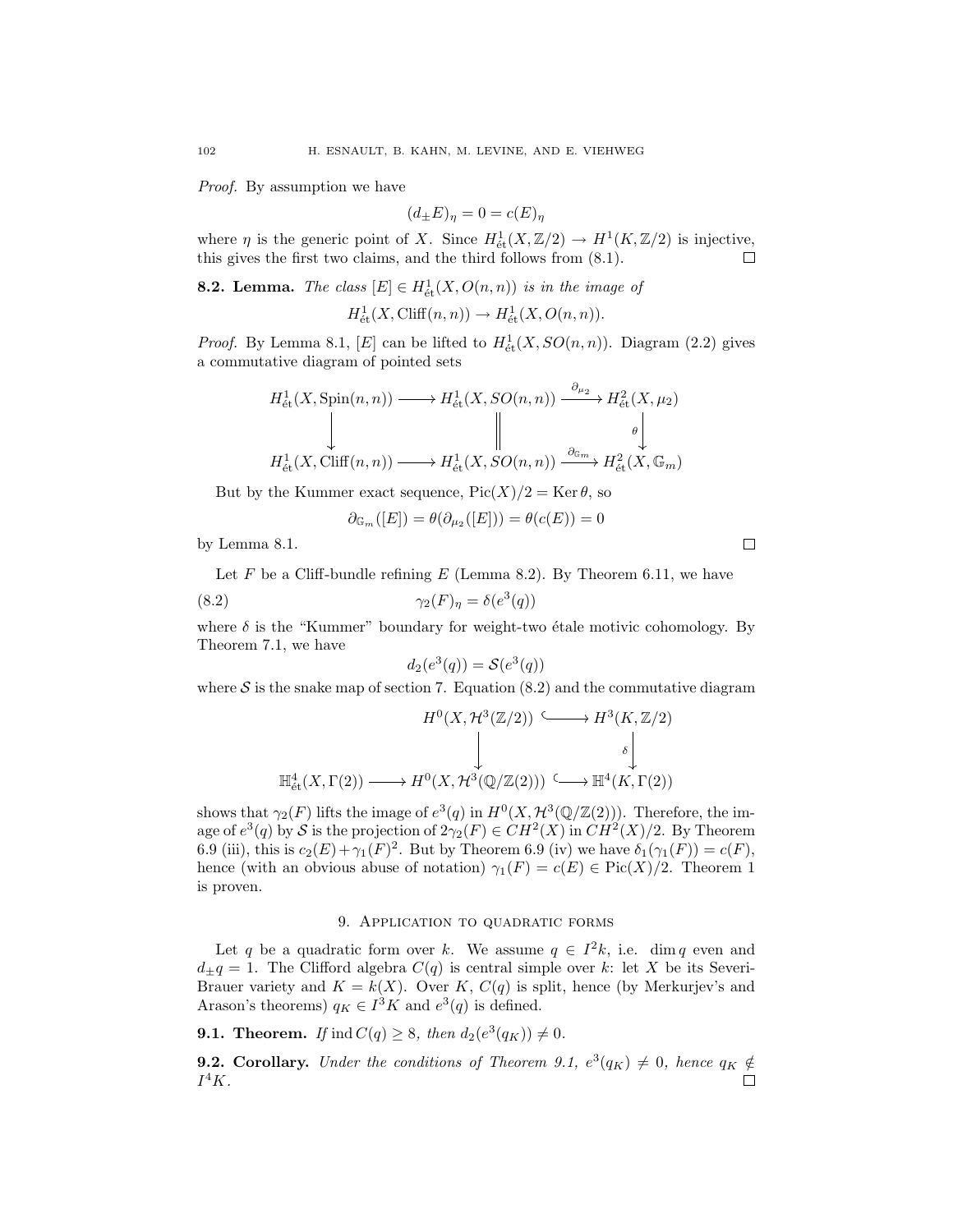**9.3. Corollary.** Let  $n, i \geq 0$  and let  $Q(k, 2n, i)$  be the set of isomorphism classes *of quadratic forms q over k such that* dim  $q = 2n$ *,*  $d_{\pm}q = 1$  *and* ind  $C(q) \leq i$ *. Then, if*  $i \geq 8$ *, there exists no cohomological invariant*  $e_F : Q(F, 2n, i) \rightarrow H^3(F, \mathbb{Z}/2)$  $(F \supset k)$  commuting with change of base field and such that  $e(q) = e^3(q)$  if  $q \in I^3F$ .

Corollary 9.2 is wrong if  $\text{ind } C(q) \leq 4$ . For example, let *q* be a non-hyperbolic Albert form; then  $q_K \sim 0$ . Similarly, Corollary 9.3 is wrong for  $i = 2$ : one can then define  $e(q) = e^3(q \perp \tau)$ , where  $\tau$  is the quaternion form such that  $c(q) = c(\tau)$ . On the other hand, it seems likely that Corollary 9.3 still holds if  $i = 4$ , provided *n ≥* 4.

*Proof of Theorem 9.1.* Let *E* be the quadratic bundle  $q \otimes_k X$ , with generic fiber  $q_K$ : we are in the situation of Theorem 1. Since *E* is extended from *k*, its underlying vector bundle is trivial, hence  $c_2(E) = 0$  and Theorem 1 reduces to

$$
d_2e^3(q_K) = c(E)^2.
$$

To prove Theorem 9.1, it therefore suffices to show that  $c(E)^2 \neq 0 \in CH^2(X)/2$ . Let  $\overline{X} = X \otimes_k k_s$ , where  $k_s$  is a separable closure of *k*. Recall that  $\overline{X} \simeq \mathbb{P}_{k_s}^n$ , with  $n = \dim X$ . On the other hand, we have:

**9.4. Lemma.** *Let A be a central simple algebra of exponent* 2 *over k, and let X be its Severi-Brauer variety.*

- a) *Suppose that*  $\text{ind } A > 1$ *. Then the map*  $\text{Pic}(X) \to \text{Pic}(\overline{X})$  *is injective and its image is*  $2\mathbb{Z}h$ *, where h is the class of a hyperplane section in* Pic $(X)$ *.*
- b) *Suppose that*  $\text{ind } A \geq 8$ *. Then*  $\text{Im}(CH^2(X) \to CH^2(\overline{X})) = 4\mathbb{Z}h^2$ *.*

*In particular, if*  $H = 2h$  *is the generator of*  $Pic(X)$ *, then*  $H^2 \notin 2CH^2(X)$ *.* 

*Proof.* Recall first that  $CH^i(\mathbb{P}_{k_s}^n) = h^i\mathbb{Z}$ , where *h* is the class of a hyperplane section.

a) The injectivity is well-known and the value of the image is an easy consequence of Roquette's results on the Brauer group [55] (see also Panin [50]). (One can also get it from the calculation below.)

b) From a), we evidently have the inclusion *⊇*. To get the reverse inclusion, note the commutative diagram

$$
CH^2(\overline{X}) \xrightarrow{\sim} F^2 K_0(\overline{X})/F^3 K_0(\overline{X})
$$
  
\n
$$
\uparrow
$$
  
\n
$$
CH^2(X) \xrightarrow{\sim} F^2 K_0(X)/F^3 K_0(X)
$$

where  $F^i K_0$  is the topological filtration on  $K_0$ . By Quillen's theorem [54, th. 8.4.1],  $K_0(X)$  can be identified with the subgroup of  $K_0(\overline{X}) = K_0(\mathbb{P}^n)$  generated by elements of the form  $\text{ind}(A^{\otimes i})(1+h)^i$ ,  $i \geq 0$ . Since *A* has exponent 2, these polynomials are

$$
p_i = (1+h)^{2i} = 1 + 2ih + (2i-1)ih^2 + ... \t(i \ge 0),
$$
  
\n
$$
q_i = a(1+h)^{2i+1} = a + (2i+1)ah + (2i+1)iah^2 + ... \t(i \ge 0)
$$

where  $a = \text{ind } A$ .

On the other hand, the group  $F^q K_0(\overline{X})$  is the subgroup of  $K_0(\overline{X})$  formed of those polynomials  $\sum a_n h^n$  ( $a_n \in \mathbb{Z}$ ) such that  $a_0 = \cdots = a_{q-1} = 0$ , and  $F^q K_0(X) =$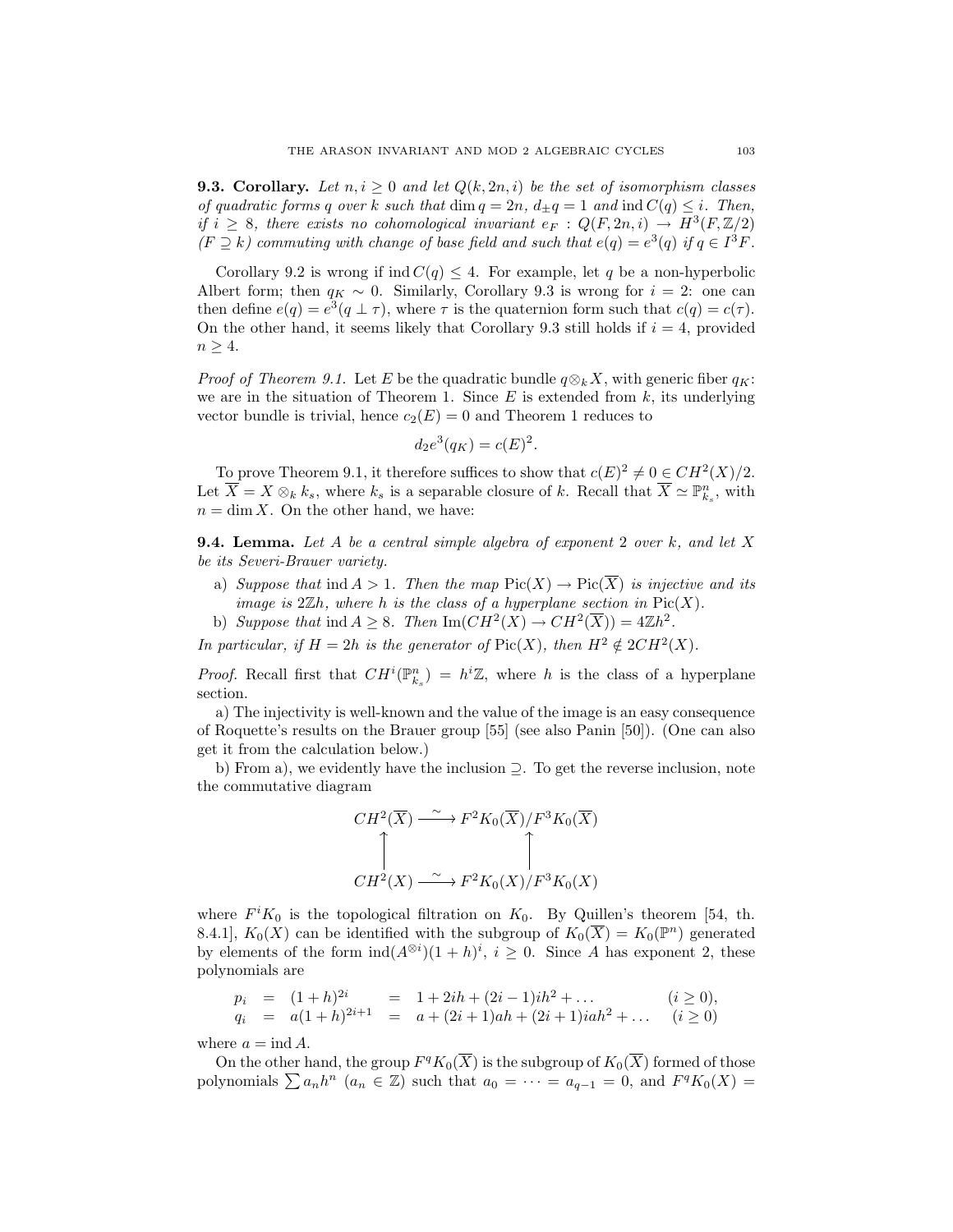$K_0(X) \cap F^q K_0(\overline{X})$ . Let  $\lambda_i, \mu_i \in \mathbb{Z}$  be such that  $p = \sum_i \lambda_i p_i + \mu_i q_i \in F^2 K_0(X)$ . This means that

$$
\sum_{i} \lambda_i + a \sum_{i} \mu_i = 0,
$$
  

$$
\sum_{i} 2i\lambda_i + a \sum_{i} (2i+1)\lambda_i = 0.
$$

Since by assumption *a* is divisible by 8, the second equality implies

$$
\sum_i i\lambda_i \equiv 0 \pmod{4}.
$$

The coefficient of  $h^2$  in p is now

$$
\sum_{i} (2i - 1)i\lambda_i + a \sum_{i} (2i + 1)i\mu_i \equiv \sum_{i} 2i^2 \lambda_i - \sum_{i} i\lambda_i \equiv 0 \pmod{4}
$$

by the above, since  $i^2 \equiv i \pmod{2}$ .

By the Hochschild-Serre spectral sequence,  $H^2(k,\mathbb{Z}/2) \to H^2(X,\mathbb{Z}/2)$  is injective; in particular  $0 \neq c(E) \in Pic(X)/2 \subseteq H^2(X,\mathbb{Z}/2)$ . It follows from this and Lemma 9.4 that  $Pic(X)/2 \simeq \mathbb{Z}/2$  and  $c(E)$  generates  $Pic(X)/2$ , hence  $c(E) \equiv H$  $(\text{mod } 2 \text{Pic}(X))$ . Therefore  $c(E)^2 \equiv H^2 \not\equiv 0 \pmod{2CH^2(X)}$ .  $\Box$ 

*Proof of Corollary 9.3.* Suppose *e* exists. Let  $q \in Q(k, n, i)$  with  $\text{ind } C(q) \geq 8$ . Let *K* be the function field of the Severi-Brauer variety of  $C(q)$ . By naturality of *e*,  $e(q)_K = e(q_K) = e^3(q_K)$ . Then  $e^3(q_K)$  is defined over *k*, hence  $d_2(e^3(q_K)) = 0$ , which contradicts Theorem 9.1.  $\Box$ 

**9.5. Example.** dim  $q = 8$ . Then  $q_K$  is similar to a 3-fold Pfister form. If ind  $C(q)$  $= 8$ , Corollary 9.2 implies that  $q<sub>K</sub>$  is not hyperbolic, hence anisotropic. Laghribi [34] has shown that this still holds if  $\text{ind } C(q) < 8$ , but the reason is entirely different: it relies on the Arason-Pfister Hauptsatz.

### Appendix A. Toral descent

**A.1.** Let  $\pi: X \to Y$  be a morphism of schemes, and let  $X_Y^n$  denote the *n*-fold fiber product of *X* over *Y*. Form the simplicial scheme  $E_Y X$  with *n*-simplices  $X_Y^{n+1}$ , where the map

$$
E_Y X(g) : X_Y^{m+1} \to X_Y^{n+1}
$$

coming from  $g: \Delta_n \to \Delta_m$  in  $\Delta$  is given on ring-valued points by

$$
E_Y X(g)(x_0, \ldots, x_m) = (x_{g(0)}, \ldots, x_{g(n)}).
$$

If we are working in the category of schemes over a fixed base *B*, we write *EX* for  $E_B X$ .

The map  $\pi$  induces a natural augmentation  $\varepsilon_{X/Y} : E_Y X \to Y$ .

The construction of  $E_Y X$  is functorial in the map  $X \to Y$ ; in particular, if  $X \rightarrow Y$  is a map of simplicial schemes, we have the bi-simplicial scheme  $E_Y X$ , with  $(n, m)$ -simplices given by

$$
(E_YX)_{(n,m)} = (E_{Y_m}X_m)_n
$$

and with augmentation  $\varepsilon_{X/Y} : E_X Y \to Y$ .

 $\Box$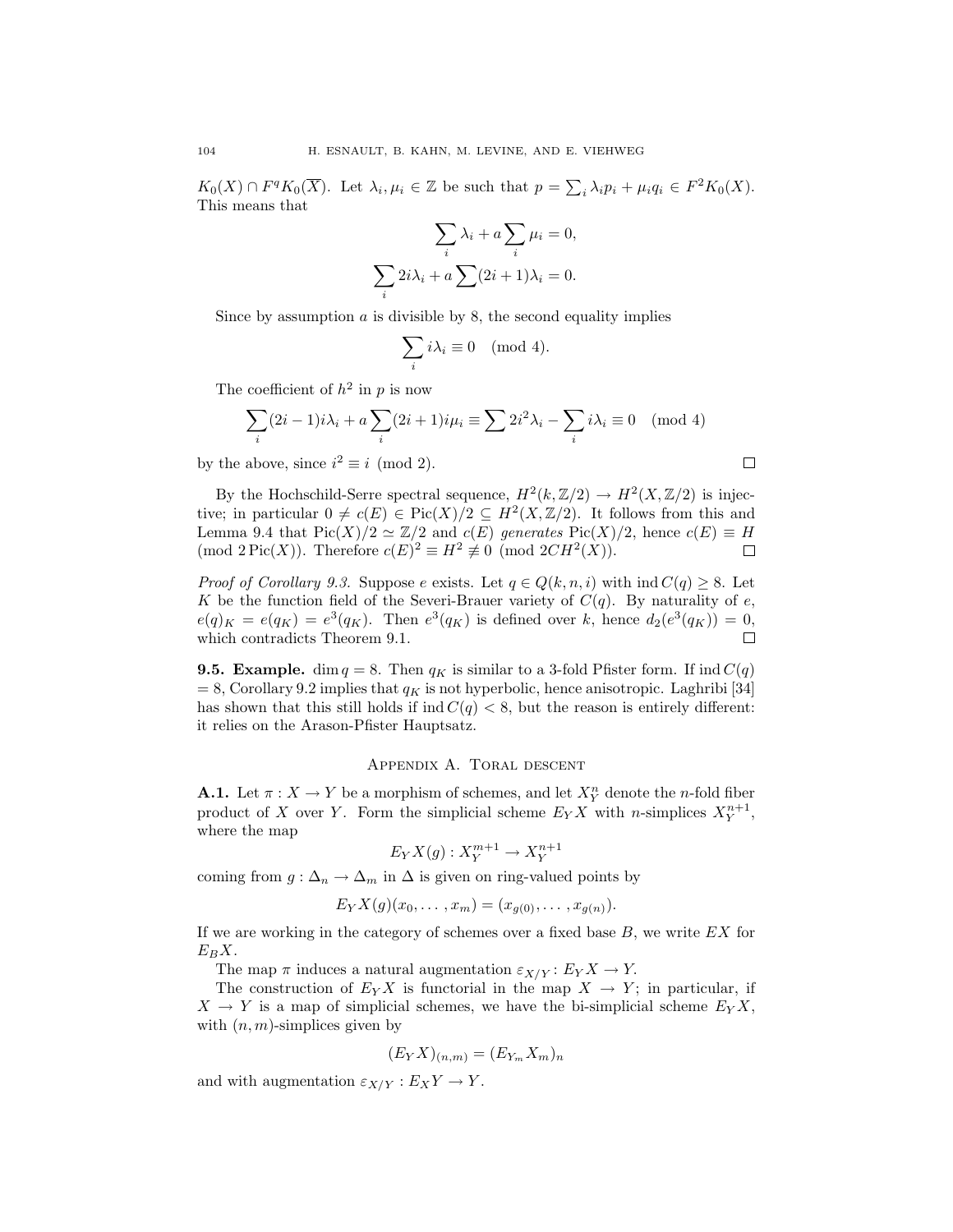Let *F* be a sheaf over the big Zariski site of *k*. The augmentation  $\varepsilon_{X/Y}$  gives a natural map

(A.1) 
$$
\varepsilon^*_{X/Y}: H^*(Y,\mathcal{F}) \to H^*(E_YX,\mathcal{F}).
$$

**A.2. Lemma.** Let  $X \stackrel{\pi}{\rightarrow} Y$  be a map of (simplicial) schemes. Suppose  $\pi$  has a sec*tion*  $\sigma$ . Then the augmentation map  $E_Y X \stackrel{\varepsilon_{X/Y}}{\longrightarrow} Y$  is a homotopy equivalence, where *we consider Y as a constant (bi)-simplicial scheme, and* (A.1) *is an isomorphism. In particular, if C is a subcategory of the category of k-schemes, closed under finite products over k, and if F is a Zariski sheaf on C, then the map*

 $\varepsilon^*_{X/k}$ :  $H^0(\text{Spec}(k), \mathcal{F}) = H^*(\text{Spec}(k), \mathcal{F}) \to H^*(EX, \mathcal{F})$ 

*is an isomorphism for all X in C having a k-point.*

*Proof.* For notational simplicity, we give the proof supposing that *X* and *Y* are schemes. The section  $\sigma$  induces a map  $E\sigma: E_YY = Y \to E_YX$  splitting  $\varepsilon_{X/Y}$ .

The simplicial set [0*,* 1] is the nerve of the category associated to the partially ordered set  $0 < 1$ , hence [0, 1] has *n*-simplices given as the set of length  $n + 1$  nondecreasing sequences of 0's and 1's. Given such a sequence  $s: \{0, \ldots, n\} \rightarrow \{0, 1\}$ , define

$$
p_s \colon X^{n+1}_Y \to X^{n+1}_Y
$$

by

$$
p_s(x_0,\ldots,x_n)=(y_0,\ldots,y_n)
$$

where  $y_i = \sigma(\pi(x_i))$  if  $s(i) = 0$  and  $y_i = x_i$  if  $s(i) = 1$ . Letting  $E_Y X \times [0, 1]$  be the diagonal simplicial scheme

$$
(E_Y X \times [0,1])_n := (E_Y X)_n \times [0,1]_n
$$

the maps *p*<sup>s</sup> define the map of simplicial schemes

$$
p\colon E_YX\times [0,1]\to E_YX
$$
 with 
$$
p_{|E_YX\times 0}=E\sigma\circ \varepsilon_{X/Y};\qquad p_{|E_YX\times 1}=\mathrm{id}_{E_YX}.
$$

Let *X* be a simplicial scheme,  $T \cong \mathbb{G}_m^r$  a split torus of rank *r*, and  $\mu: X \times T \to X$ an action of *T* on *X*. We call the *T* -action *free* if the action on the *n*-simplices  $X_n \times T \to X_n$  is free for each *n*. Assuming that the quotients  $X_n/T$  exist for each *n*, we may form the simplicial scheme *Y* with *n*-simplices  $Y_n := X_n/T$  and canonical morphism  $\pi: X \to Y$ .

**A.3. Proposition.** Let  $\mu: X \times T \to X$  be a free T-action on a smooth (simplicial) *k*-scheme *X* such that the quotient  $X \to Y := X/T$  exists. Then the map (A.1) is *an isomorphism.*

*Proof.* Suppose that *X* is a smooth simplicial *k*-scheme. We have the spectral sequences

$$
E_1^{p,q}(E_YX) = H^q(E_{Y_p}X_p, \mathcal{F}) \Longrightarrow H^{p+q}(E_YX, \mathcal{F}),
$$
  

$$
E_1^{p,q}(Y) = H^q(Y_p, \mathcal{F}) \Longrightarrow H^{p+q}(Y, \mathcal{F})
$$

and the augmentation induces a map of spectral sequences. This reduces us to considering the case of a smooth *k*-scheme *X* with *T* -action.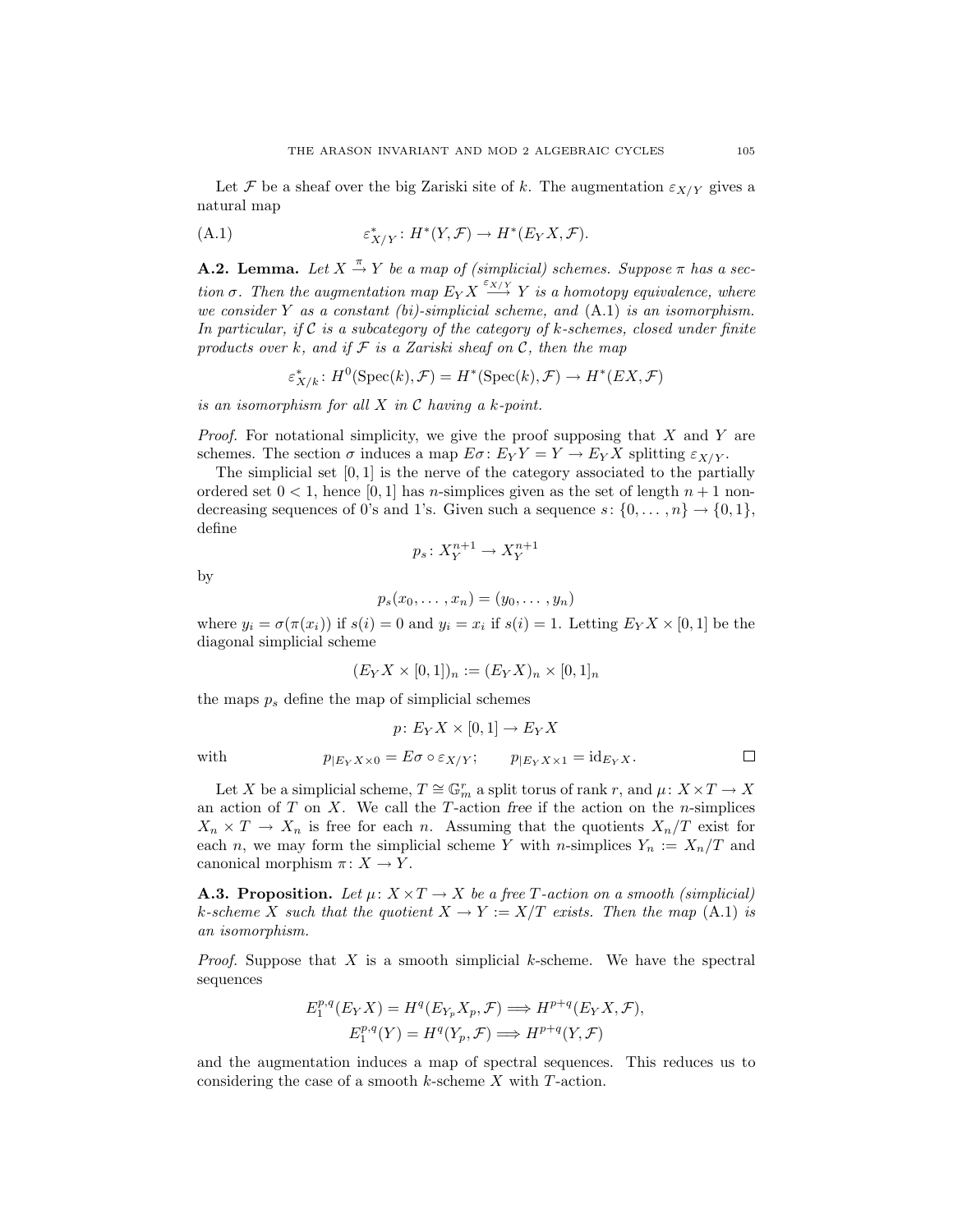Since the *T*-action is free, the map  $X \to Y := X/T$  makes *X* into a *T*-torsor for the étale topology. By Hilbert's Theorem 90,  $X \rightarrow Y$  is a Zariski locally trivial *T* -bundle. Let

$$
\mathcal{U} := \{U_0, \ldots, U_s\}
$$

be a Zariski open cover of *Y* trivializing  $\pi: X \to Y$ , let  $V_i = \pi^{-1}(U_i)$ , and let *V* be the open cover  $\{V_0, \ldots, V_s\}$  of *X*. We form the simplicial schemes  $\mathcal{N}(\mathcal{U})$  and  $\mathcal{N}(\mathcal{V})$ (where  $N$  stands for "nerve"), giving the map of augmented simplicial schemes

$$
\mathcal{N}(\mathcal{V}) \xrightarrow{\Pi} \mathcal{N}(\mathcal{U})
$$

$$
\downarrow \qquad \qquad \downarrow
$$

$$
X \xrightarrow{\pi} Y.
$$

This induces the augmentation

$$
\varepsilon_{\Pi} \colon E_{\mathcal{N}(\mathcal{U})} \mathcal{N}(\mathcal{V}) \to \mathcal{N}(\mathcal{U})
$$

and the commutative diagram

(A.2)  
\n
$$
E_{\mathcal{N}(U)}\mathcal{N}(V) \xrightarrow{\varepsilon_{\Pi}} \mathcal{N}(U)
$$
\n
$$
\downarrow \qquad \qquad \downarrow
$$
\n
$$
E_{Y}X \xrightarrow{\varepsilon_{\pi}} Y.
$$

As Zariski cohomology of a Zariski sheaf satisfies Mayer-Vietoris for Zariski open covers, the right-hand vertical arrow in (A.2) induces an isomorphism

$$
H^*(Y,\mathcal{F}) \to H^*(\mathcal{N}(\mathcal{U}),\mathcal{F}).
$$

The cover *V* induces a cover  $V_n$  of  $(E_Y X)_n$  by the open subsets  $\{(E_{U_0} V_0)_n, \ldots,$  $(E_{U_s} V_s)_n$ . We have the canonical identification

$$
[E_{\mathcal{N}(\mathcal{U})}\mathcal{N}(\mathcal{V})]_{n,*} \cong \mathcal{N}(\mathcal{V}_n).
$$

By a spectral sequence argument as above, this implies that the left-hand vertical arrow in (A.2) induces an isomorphism

$$
H^*(E_Y X, \mathcal{F}) \to H^*(E_{\mathcal{N}(\mathcal{U})} \mathcal{N}(\mathcal{V}), \mathcal{F}).
$$

Using the other spectral sequence for the cohomology of  $E_{\mathcal{N}(U)}\mathcal{N}(V)$  and  $\mathcal{N}(U)$ , we thus reduce to the case  $X = Y \times_k T$ , with *T* acting by multiplication on the factor *T* .

In this case, the projection  $X \to Y$  has the section  $\sigma : Y \to X$  given by  $\sigma(y) =$  $(y, 1)$ . We then apply Lemma A.2.  $\Box$ 

A.4*. Remark.* The proof works just as well for  $X \to Y$  a Zariski-locally trivial family with fiber *F*, such that *F* has a *k*-point, and similarly for  $X \to Y$  an étalelocally trivial family with fiber  $F$ , such that  $F$  has a  $k$ -point, provided we use étale cohomology instead of Zariski cohomology.

**A.5. Proposition.** Let  $f: X \to X'$  be a *T*-equivariant map of smooth (simplicial) *k*-schemes with free T-action, such that the quotients  $Y := X/T$  and  $Y' := X'/T$ *are defined, and let*  $g: Y \to Y'$  *be the induced map. Suppose that*  $f$  *induces an isomorphism*

$$
f^*: H^*(X', \mathcal{F}) \to H^*(X, \mathcal{F})
$$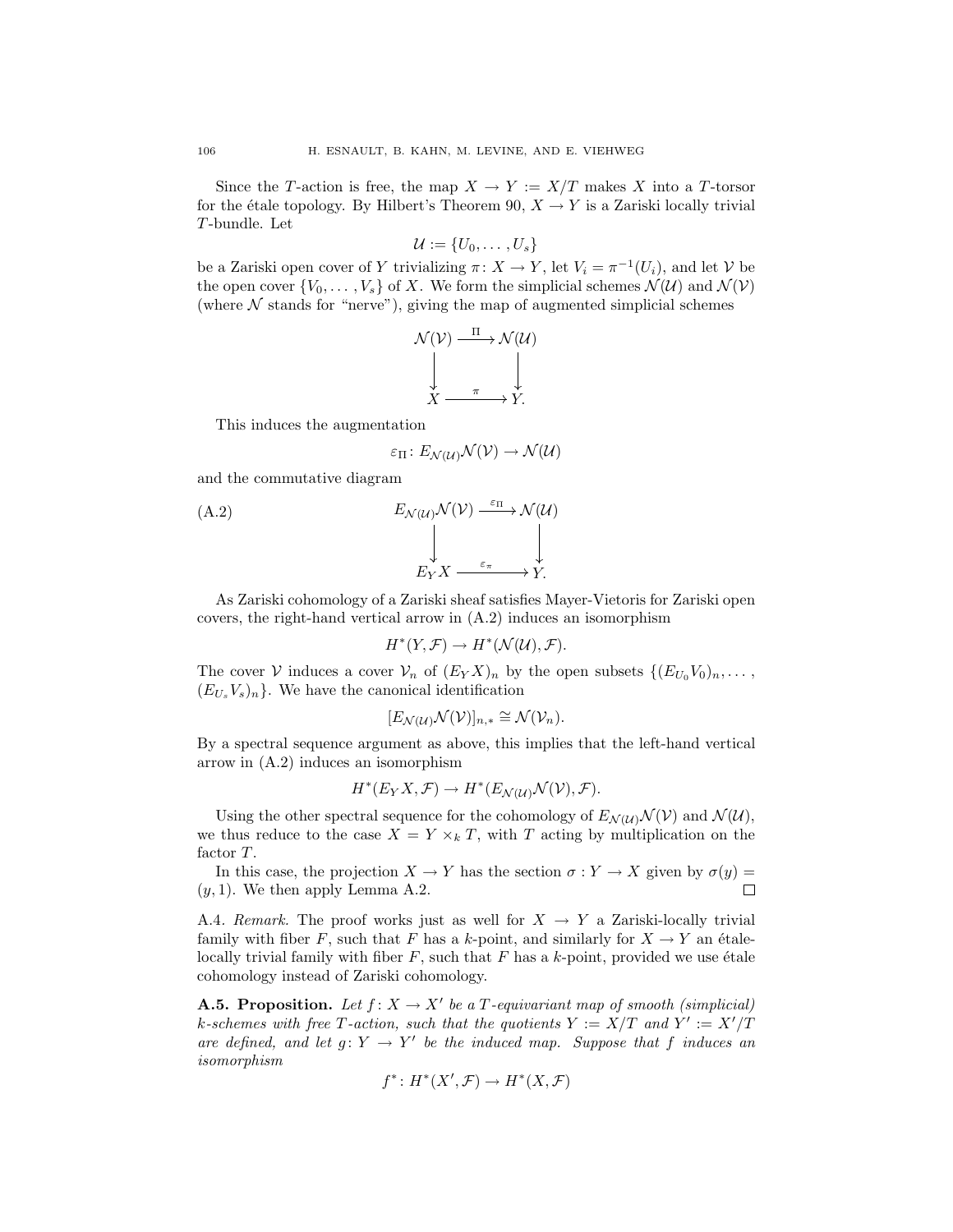*for all sheaves F on the big Zariski site over k. Then g induces an isomorphism*

$$
g^*\colon H^*(Y',\mathcal{F})\to H^*(Y,\mathcal{F})
$$

*for all sheaves F.*

*Proof.* The commutative diagram



defines a commutative diagram

$$
E_Y X \xrightarrow{h} E_{Y'} X'
$$
  
\n
$$
\downarrow \qquad \qquad \downarrow
$$
  
\n
$$
Y \xrightarrow{V'}
$$

By Proposition A.3, we need only show that the map

$$
h^*: H^*(E_{Y'}X', \mathcal{F}) \to H^*(E_YX, \mathcal{F})
$$

is an isomorphism. The map *h* induces a map of spectral sequences, given on the *E*1-terms by

$$
E_1^{p,q}(E_{Y'}X') = H^q((E_{Y'}X')_{p,*}, \mathcal{F}) \xrightarrow{h_p^*} E_1^{p,q}(E_YX) = H^q((E_YX)_{p,*}, \mathcal{F}).
$$

We have natural isomorphisms

$$
(E_YX)_{p,*} \cong X_* \times_k T^p; \qquad (E_{Y'}X')_{p,*} \cong X'_* \times_k T^p
$$

which identify the map  $h_p$  on *p*-simplices with  $f \times id_{T^p}$ . The cohomology of each of these spaces is the abutment of Leray spectral sequences

$$
E_2^{p,q} = H^p(X, R^q \pi_* \mathcal{F}) \Rightarrow H^{p+q}(X \times_k T^p, \mathcal{F})
$$

(where  $\pi$  :  $X \times_k T^p \to X$  is the first projection) and similarly for X<sup>*i*</sup>. By our assumption on *f* and a spectral sequence comparison argument, each  $h_p^*$  is an isomorphism.  $\Box$ 

**A.6. Example.** Let *T* be a split torus in a reductive algebraic group scheme *G*. Then the diagonal action of *T* on  $G<sup>n</sup>$  and on  $T<sup>n</sup>$  is free, giving the *T*-equivariant morphism  $ET \rightarrow EG$  induced by the inclusion of *T* into *G*. It is easy to see that the quotient  $EG/T$  exists; the quotient  $ET/T$  is by definition  $BT$ , giving the commutative diagram



Now *T* and *G* have the *k*-point 1; it thus follows from Lemma A.2 and Proposition A.5 that the map

$$
i^*: H^*(EG/T, \mathcal{M}_*) \to H^*(BT, \mathcal{M}_*)
$$

is an isomorphism. This holds more generally when replacing *T* by a reductive subgroup whose torsors are locally trivial for the Zariski topology (e.g. a product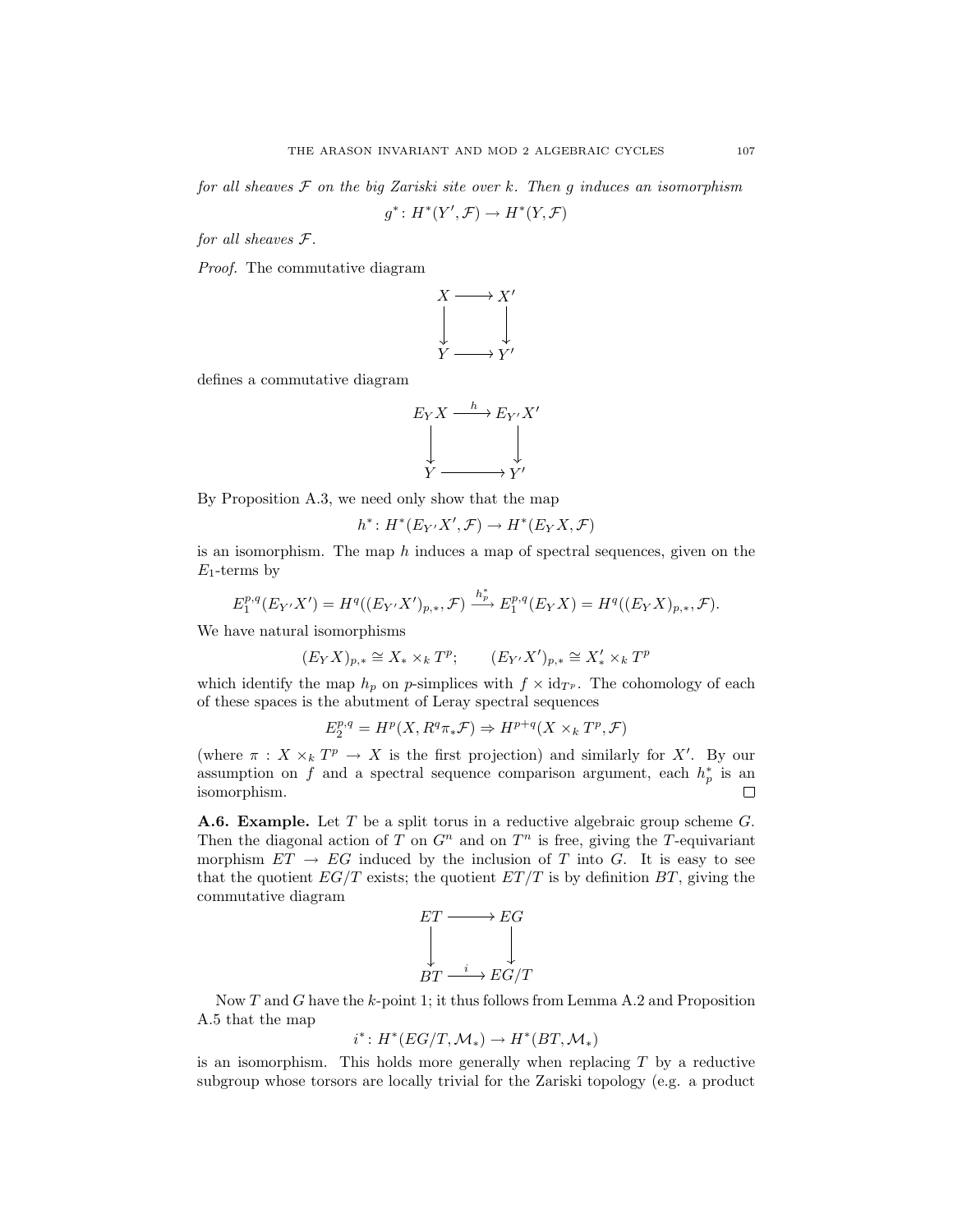of  $\mathbb{G}_m$ ,  $SL(n)$  and  $Sp(2n)$ , or by any reductive subgroup if we replace Zariski cohomology by étale cohomology.

### Appendix B. The Rost invariant

Let *H* be a semi-simple, simply connected linear algebraic group over *k*. If *H* is split, we have an isomorphism  $H_{\text{Zar}}^2(BH,\mathcal{K}_2) \overset{\sim}{\rightarrow} \mathbf{S}^2(L_H)^W$  by Theorem 4.8, where *T* is a split maximal torus,  $L_H = \text{Hom}(T, \mathbb{G}_m)$  and where *W* is the Weyl group of *H*. By Lemma 6.4, we therefore have a canonical isomorphism:

$$
\mathbb{H}^4_{\text{\'et}}(BH, \Gamma(2)) \simeq H^3(k, \mathbb{Q}/\mathbb{Z}(2)) \oplus \mathbf{S}^2(L_H)^W.
$$

If *H* is simple, the group  $S^2(L_H)^W$  is known to be free of rank 1. We show that this situation extends to the non-split case in a straightforward way.

**B.1. Proposition.** *Let H be a (not necessarily split) semi-simple, simply connected linear algebraic group over k. Let X• be a smooth simplicial scheme over k* and  $E_{\bullet} \rightarrow X_{\bullet}$  be an *H-torsor (this means that, for each n,*  $E_n \rightarrow X_n$  *is an H-torsor, and that all faces and degeneracies preserve the torsor structures). Then there are isomorphisms*

$$
\mathbb{H}^i_{\text{\'et}}(X_\bullet,\Gamma(2)) \stackrel{\sim}{\to} \mathbb{H}^i_{\text{\'et}}(E_\bullet,\Gamma(2)) \ (i \leq 2)
$$

*and an exact sequence*

$$
0 \to \mathbb{H}^3_{\text{\'et}}(X_{\bullet}, \Gamma(2)) \to \mathbb{H}^3_{\text{\'et}}(E_{\bullet}, \Gamma(2)) \to H^0_{\text{\'et}}(X_{\bullet}, \mathbf{H}^1(E_{\bullet}, \mathcal{K}_2))
$$

$$
\to \mathbb{H}^4_{\text{\'et}}(X_{\bullet}, \Gamma(2)) \to \mathbb{H}^4_{\text{\'et}}(E_{\bullet}, \Gamma(2))
$$

*where*  $\mathbf{H}^1(E_\bullet, \mathcal{K}_2)$  *is the simplicial sheaf defined as follows: its component over*  $X_n$  *is the étale sheaf associated to the presheaf*  $U \rightarrow H_{\text{Zar}}^1(E_n \times_{X_n} U, \mathcal{K}_2)$ *. This simplicial sheaf is locally constant.*

To prove this proposition, we use the following lemma:

**B.2. Lemma.** *Let X be a smooth variety over k and E be an H-torsor on X. Let*

$$
\Gamma_{\text{\'et}}(\pi,2) = cone(\Gamma_{\text{\'et}}(X,2) \to R\pi_*\Gamma_{\text{\'et}}(E,2))
$$

*where*  $\pi$  :  $E \to X$  *is the projection. Then the cohomology sheaves*  $\mathcal{H}^i(\Gamma_{\text{\'{e}t}}(\pi, 2))$  *are:* 

- *•* 0 *for i ≤* 2*;*
- *the (locally constant) sheaf*  $\mathbf{H}^1(E, \mathcal{K}_2)$  *defined as in Proposition B.1 for*  $i = 3$ *.*

*Proof.* We have an exact sequence of étale sheaves

$$
0 \to \mathcal{H}^0(\Gamma_{\text{\'et}}(\pi,2)) \to \mathcal{H}^1(\Gamma_{\text{\'et}}(X,2)) \to R^1\pi_*\Gamma_{\text{\'et}}(E,2)
$$
  

$$
\to \mathcal{H}^1(\Gamma_{\text{\'et}}(\pi,2)) \to \mathcal{H}^2(\Gamma_{\text{\'et}}(X,2)) \to R^2\pi_*\Gamma_{\text{\'et}}(E,2) \to \cdots.
$$

By [40] (and [33, lemma 1.4 (ii)]), the étale sheaf  $\mathcal{H}^q(\Gamma_{\text{\'{e}t}}(X, 2))$  is 0 for  $q \neq 1, 2$ , and its stalk at a geometric point  $x \in X$  is  $K_3(K_x^{sh})_{\text{ind}}$  for  $q = 1$  (resp.  $K_2(\mathcal{O}_{X,x}^{sh})$ ) for  $q = 2$ ), where  $\mathcal{O}_{X,x}^{sh}$  is the strict henselization of  $\mathcal{O}_X$  at x and  $K_x^{sh}$  is its field of fractions. Since  $H$  is locally split and  $E$  is locally trivial for the étale topology, the stalks of  $R^q\pi_*\Gamma_{\text{\'et}}(E,2)$  for  $q \leq 4$  are given by (6.1), (6.2) and Corollary 3.22: for a geometric point *x* of *X*, we have

- $R^1 \pi_* \Gamma_{\text{\'et}}(E, 2)_x = K_3(K_x^{sh})_{\text{ind}};$
- $R^2 \pi_* \Gamma_{\text{\'et}}(E, 2)_x = K_2(\mathcal{O}_{X,x}^{sh});$
- $\bullet$   $R^3 \pi_* \Gamma_{\text{\'et}}(E, 2)_x = H^1_{\text{Zar}}(\mathcal{O}_{X,x}^{sh} \times_X E, \mathcal{K}_2) = H^1_{\text{Zar}}(K_x^{sh} \times_X E, \mathcal{K}_2).$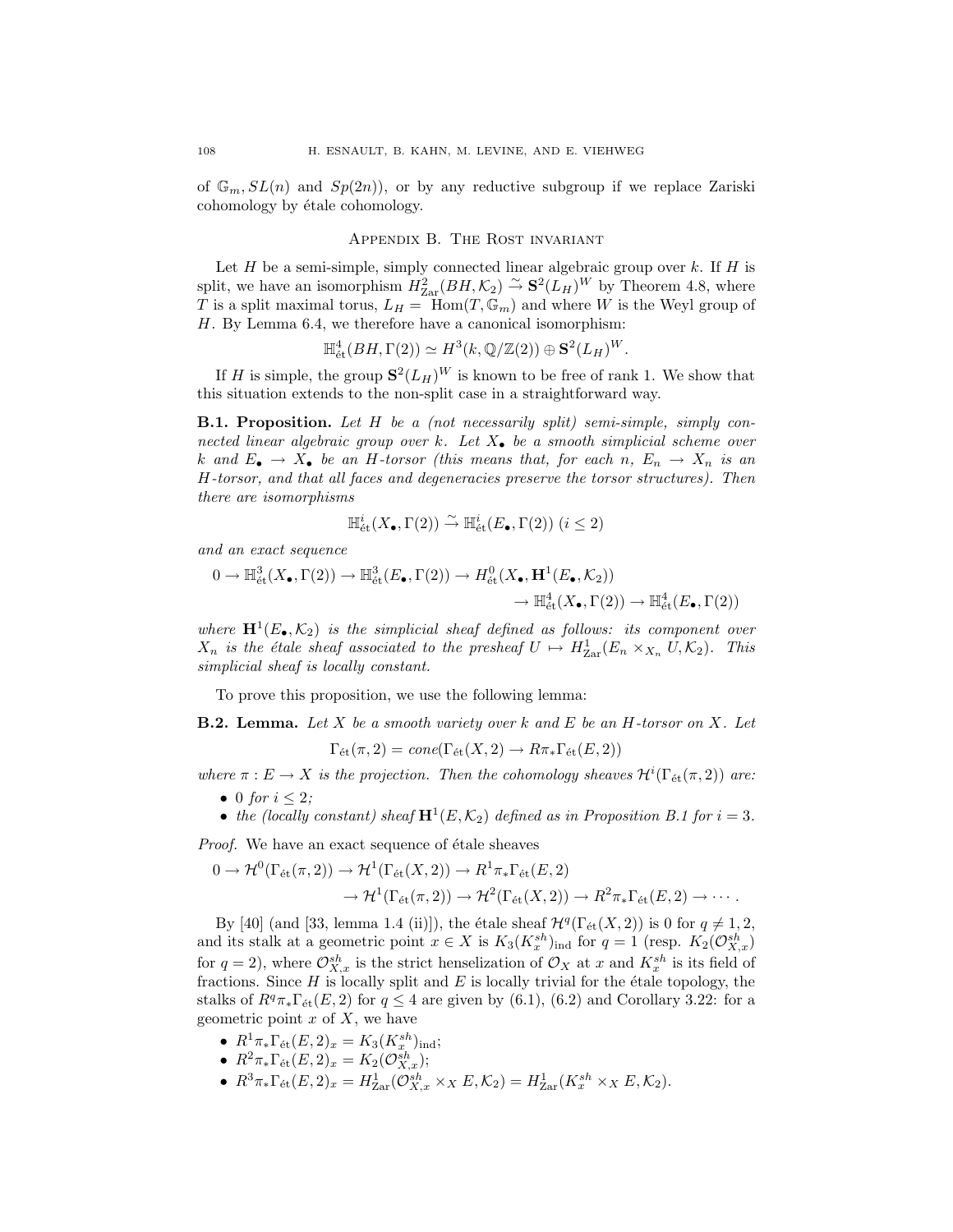To get the first isomorphism, note that by Lemma 6.2,  $K_3(K)_{\text{ind}} \stackrel{\sim}{\rightarrow} K_3(K(H))_{\text{ind}}$ for all  $K$ , since  $H$  is a geometrically connected rational variety. To get the second isomorphism, use Corollary 3.22 for  $M_* = K_*^M$  and  $i = 2$  plus Gersten's conjecture for  $K_2$ . Similarly for the third isomorphisms. Note that, if  $H_{split}$  is the split semisimple group associated to  $H$ ,  $\mathbf{H}^1(E,\mathcal{K}_2)$  is locally isomorphic to the constant sheaf  $H_{\text{Zar}}^1(H_{\text{split}},\mathcal{K}_2).$ 

All this gives  $\mathcal{H}^0(\Gamma_{\text{\'et}}(\pi, 2)) = 0$  and the rest of the sequence as

$$
0 \to \mathcal{H}^1(\Gamma_{\text{\'et}}(\pi, 2)) \to \mathcal{K}_2 \to \mathcal{K}_2 \to \mathcal{H}^2(\Gamma_{\text{\'et}}(\pi, 2))
$$

$$
\to 0 \to \mathbf{H}^1(H, \mathcal{K}_2) \to \mathcal{H}^3(\Gamma_{\text{\'et}}(\pi, 2)) \to 0.
$$

Proposition B.1 now follows from Lemma B.2 by noting that

$$
\mathbb{H}^3_{\text{\'et}}(X_\bullet, \Gamma(\pi_\bullet,2)) \simeq H^0_{\text{\'et}}(X_\bullet,\mathbf{H}^1(E_\bullet,\mathcal{K}_2))
$$

where  $\pi_{\bullet}: E_{\bullet} \to X_{\bullet}$  is the projection and  $\Gamma(\pi_{\bullet}, 2)$  is the simplicial complex of sheaves with components  $\Gamma(\pi_{\bullet}, 2)$ . sheaves with components  $\Gamma(\pi_n, 2)$ .

**B.3. Corollary.** Let *H* be as in Proposition B.1 and  $\overline{H} = H \times_k k_s$ , where  $k_s$  is *a separable closure of k.* Then  $K_2(k) \stackrel{\sim}{\rightarrow} H_{\text{Zar}}^0(H, \mathcal{K}_2)$  and there is a commutative *square of isomorphisms*

$$
H_{\text{Zar}}^{2}(B\overline{H}, \mathcal{K}_{2})^{G_{k}} \longrightarrow H_{\text{Zar}}^{1}(\overline{H}, \mathcal{K}_{2})^{G_{k}}
$$
  

$$
\uparrow \qquad \qquad \uparrow
$$
  

$$
H_{\text{Zar}}^{2}(BH, \mathcal{K}_{2}) \longrightarrow H_{\text{Zar}}^{1}(H, \mathcal{K}_{2}).
$$

*Proof.* The vertical homomorphisms in the diagram are induced by extension of scalars. Applying Proposition B.1 to the torsor  $H \to \text{Spec } k$  and using Proposition 3.20 (i) and (6.1) proves the first claim. This also follows from Proposition 3.20 (i), together with Suslin's result [63] that  $K_2(k(X))/K_2(k)$  satisfies Galois descent.

Noting that the unit section splits the map  $H \to \text{Spec } k$ , Proposition B.1 and (6.1) show that the right hand vertical arrow is an isomorphism.

Now consider the spectral sequence  $(4.1)$  for  $\mathcal{K}_2$  on both  $BH$  and  $BH$ . We know from the proof of Theorem 4.7 that  $E_1^{1,1} = E_2^{1,1}$  for  $B\overline{H}$ . Replacing *H* with  $H^2$ , we have shown above that the map

$$
H^1_{\text{Zar}}(H^2,\mathcal{K}_2) \to H^1_{\text{Zar}}(\overline{H}^2,\mathcal{K}_2)^{G_k}
$$

is an isomorphism, hence  $E_1^{1,1} = E_2^{1,1}$  for *BH* as well. The first claim applied to  $H^p$  shows that the  $E_2^{p,0}$  terms are zero, hence the maps

$$
H^2_{\text{Zar}}(B\overline{H},\mathcal{K}_2) \to H^1_{\text{Zar}}(\overline{H},\mathcal{K}_2)
$$

and

$$
H^2_{\text{Zar}}(BH, \mathcal{K}_2) \to H^1_{\text{Zar}}(H, \mathcal{K}_2)
$$

exist and are isomorphisms. The commutativity of the diagram then follows from the naturality of the spectral sequence (4.1).  $\Box$ 

**B.4. Lemma.** *Suppose that in Proposition B.1, H is absolutely simple. Then the sheaf*  $\mathbf{H}^1(E_\bullet, \mathcal{K}_2)$  *is constant, with value*  $\mathbb{Z}$ *.*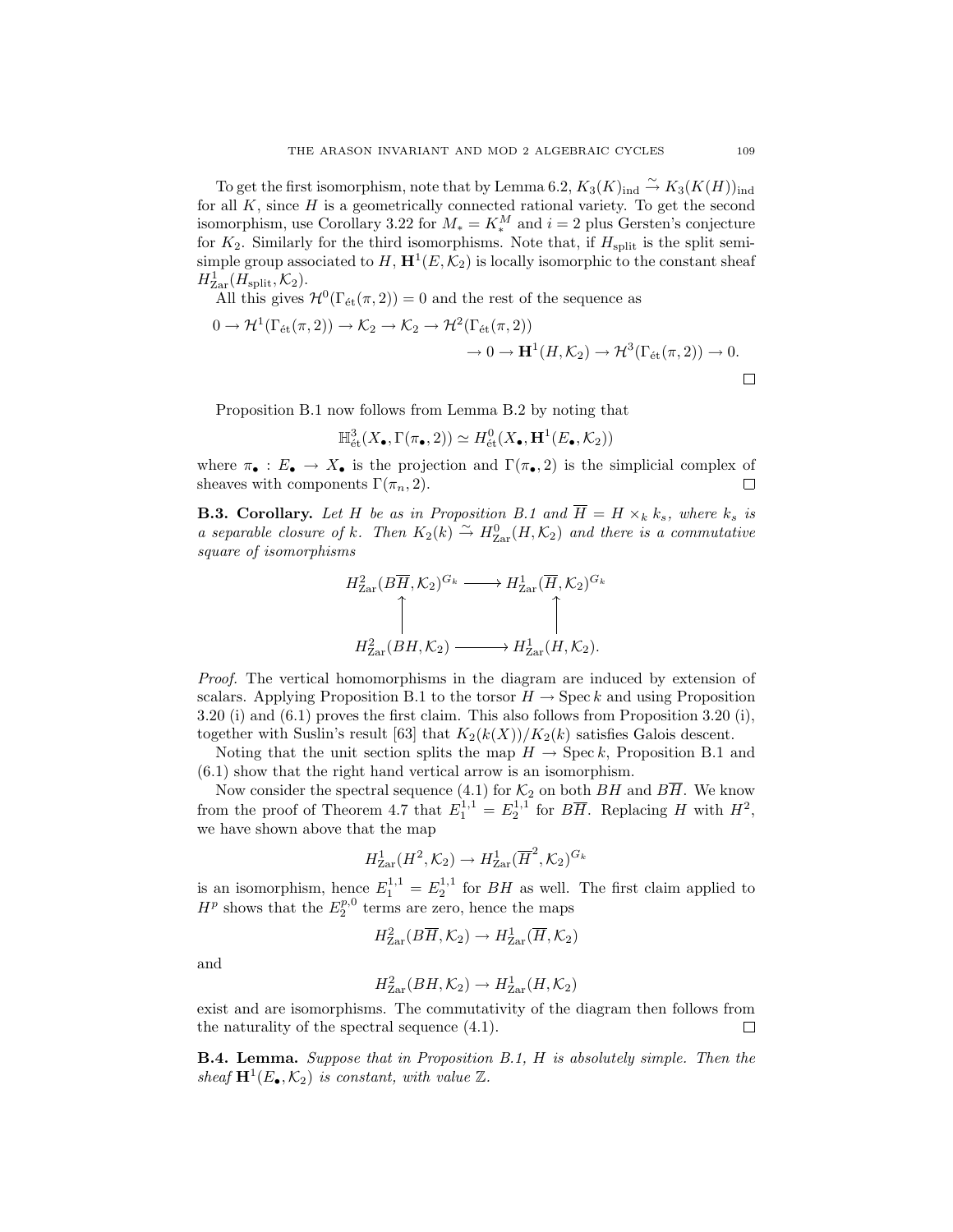*Proof.* We first deal with the case  $H = SL(N)$ . Then, for each  $n, E_n \to X_n$  is locally trivial for the Zariski topology. It follows that the *Zariski* sheaf associated to the presheaf  $U \mapsto H_{\text{Zar}}^1(E_n \times_{X_n} U, \mathcal{K}_2)$  is locally isomorphic to the constant sheaf with value  $H^1(SL(N), \mathcal{K}_2) \simeq \mathbb{Z}$ , hence is itself constant with value  $\mathbb{Z}$ . The same is a fortiori true for the corresponding étale sheaf.

In general, let  $\rho: H \to SL(N)$  be a nontrivial representation defined over *k*, and let  $\rho_* E_\bullet$  be the induced torsor over  $X_\bullet$ . The map  $H^1_{\text{Zar}}(SL(N) \times_k k_s, \mathcal{K}_2) \to$  $H_{\text{Zar}}^1(\overline{H},\mathcal{K}_2)$  is nontrivial (see below). Since both groups are infinite cyclic, it is injective. It follows that the natural map of étale sheaves  $\mathbf{H}^1(\rho_* E_{\bullet}, \mathcal{K}_2) \rightarrow$  $\mathbf{H}^1(E_\bullet, \mathcal{K}_2)$  is a monomorphism. Since both sheaves are locally isomorphic to  $\mathbb Z$  and the first one is constant, the second one must be constant too. and the first one is constant, the second one must be constant too.

**B.5. Theorem.** *Let H be a simple simply connected algebraic group over k. Then:* a) *There is an isomorphism*

$$
\mathbb{H}^4_{\text{\'et}}(BH,\Gamma(2))\simeq H^3_{\text{\'et}}(k,\mathbb{Q}/\mathbb{Z}(2))\oplus \mathbb{Z}.
$$

b) *For X•, E• as in Proposition B.1, with X*<sup>0</sup> *geometrically connected, the exact sequence of Proposition B.1 simplifies to*

$$
0 \to \mathbb{H}^3_{\text{\'et}}(X_\bullet, \Gamma(2)) \to \mathbb{H}^3_{\text{\'et}}(E_\bullet, \Gamma(2)) \to \mathbb{Z} \xrightarrow{\alpha} \mathbb{H}^4_{\text{\'et}}(X_\bullet, \Gamma(2)) \to \mathbb{H}^4_{\text{\'et}}(E_\bullet, \Gamma(2)).
$$

*Moreover, if*  $Y_{\bullet} \xrightarrow{f} X_{\bullet}$  *is a map of smooth simplicial k*-schemes, with  $Y_0$  geometri*cally connected, and*  $F_{\bullet} = f^*E_{\bullet}$ *, then the map* 

$$
H^0_{\text{\'et}}(X_\bullet,{\bf H}^1(E_\bullet,{\mathcal K}_2))\to H^0_{\text{\'et}}(Y_\bullet,{\bf H}^1(F_\bullet,{\mathcal K}_2))
$$

*is an isomorphism.*

c) *If X• is either constant or satisfies the assumptions of Lemma 6.4 a), then this exact sequence can be rewritten*

$$
0 \to H^1_{\text{Zar}}(X_\bullet, \mathcal{K}_2) \to H^1_{\text{Zar}}(E_\bullet, \mathcal{K}_2) \to \mathbb{Z} \xrightarrow{\alpha} \mathbb{H}^4_{\text{\'et}}(X_\bullet, \Gamma(2)) \to \mathbb{H}^4_{\text{\'et}}(E_\bullet, \Gamma(2)).
$$

*Proof.* The hypothesis on *H* implies that  $H \simeq R_{\ell/k}H'$  where *H'* is absolutely simple,  $\ell/k$  is a finite separable extension and  $R_{\ell/k}$  denotes Weil's restriction of scalars [65, p. 46]. By Corollary 3.21, we have

$$
H^1_{\text{Zar}}(\overline{H}, \mathcal{K}_2) \simeq Ind_{G_{\ell}}^{G_k} H^1_{\text{Zar}}(\overline{H}', \mathcal{K}_2)
$$

as Galois modules, and Lemma B.4 shows that  $G_{\ell}$  acts trivially on  $H_{\text{Zar}}^1(\overline{H}', \mathcal{K}_2)$ . Therefore,  $H_{\text{Zar}}^1(\overline{H}, \mathcal{K}_2)$  is a permutation module under  $G_k$  and  $H_{\text{Zar}}^1(\overline{H}, \mathcal{K}_2)^{G_k} \simeq$  $H_{\text{Zar}}^1(H',\mathcal{K}_2) \simeq \mathbb{Z}$ . a) follows from this, together with Corollary B.3 and Lemma 6.4.

To prove b), we observe that there exists up to isomorphism a unique  $H'$ -torsor  $E'_\bullet$  over  $X'_\bullet := X_\bullet \otimes_k \ell$  such that  $E_\bullet \simeq f_* E'_\bullet$ , where  $f : X'_\bullet \to X_\bullet$  is the projection. Then  $\mathbf{H}^1(E_\bullet, \mathcal{K}_2) \simeq f_*\mathbf{H}^1(E'_\bullet, \mathcal{K}_2) \simeq f_*\mathbb{Z}$ , hence

$$
H^0_{\text{\'et}}(X_\bullet,\mathbf{H}^1(E_\bullet,\mathcal{K}_2))\simeq H^0_{\text{\'et}}(X'_\bullet,\mathbb{Z})=H^0_{\text{\'et}}(X'_0,\mathbb{Z})=\mathbb{Z}
$$

since  $X'_0 = X_0 \times_k l$  is connected. The last claim of b) is obvious, by a similar argument. Finally, c) follows from b) and (6.1) or Lemma 6.4. (The computation  $H^1_{\text{Zar}}(H,\mathcal{K}_2) \simeq \mathbb{Z}$  is due to Deligne [12].) □

**B.6.** Let *H* be simple simply connected and let  $\rho: H \to SL(N)$  be some nontrivial representation as above. If  $k = \mathbb{C}$ , the map  $H_{\text{Zar}}^2(BSL(N), \mathcal{K}_2) \stackrel{\rho^*}{\to} H_{\text{Zar}}^2(BH, \mathcal{K}_2)$ is nontrivial. An easy way to see this is to use Theorem 4.11 to reduce to topology,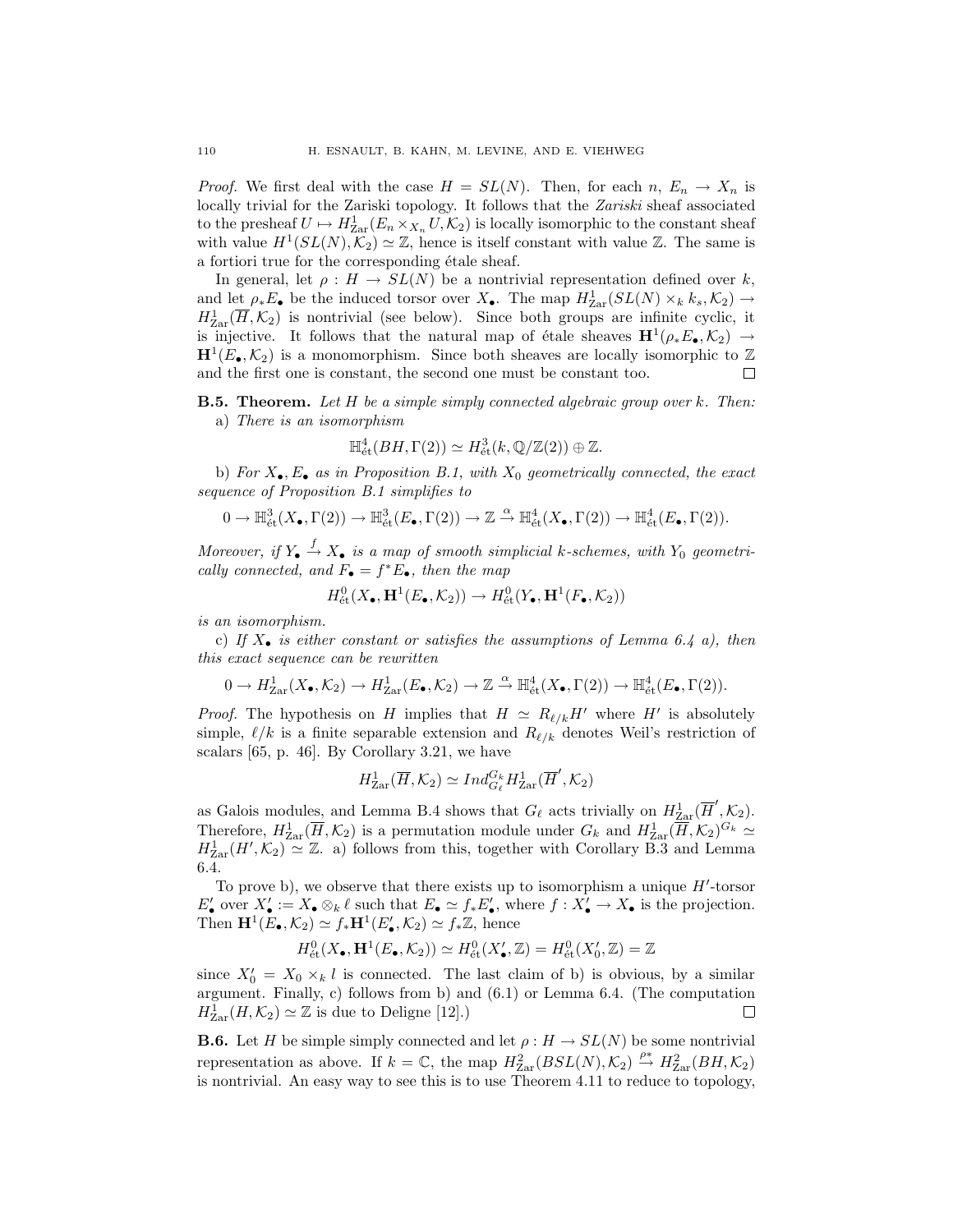in which case the result is well-known. If *H* is split, the same holds by reduction to the complex case (Theorem 4.11). This is still the case for general  $H$ , as one sees by passing to the separable closure of *k*.

If  $\rho'$  is another such representation of *H*, then  $\rho^*c_2$  and  $\rho'^*c_2$  differ in  $H^2(BH, \mathcal{K}_2)$  $\simeq \mathbb{Z}$  by a *positive* rational number. To see this, embed *ρ* and  $\rho'$  into  $\rho + \rho'$ . This reduces us to the case in which  $\rho' = \lambda \circ \rho$  for some  $\lambda : SL(N) \to SL(N + N')$ ; then it can be checked that  $\lambda^* c_2$  is a positive multiple of  $c_2$  by reducing to the fundamental representations of *SL*(*N*) (alternatively, reduce to topology). It follows that there is a unique generator  $\gamma_H$  of  $H_{\text{Zar}}^2(BH, \mathcal{K}_2)$  such that, for  $\rho: H \to SL(N)$ a homomorphism of algebraic groups,

$$
\rho^* c_2 = d_{\rho} \gamma_H
$$

where  $d_{\rho}$  is a *positive integer*. Note that the string of isomorphisms

$$
H_{\text{Zar}}^{2}(BH, \mathcal{K}_{2}) \xrightarrow{\sim} H_{\text{Zar}}^{1}(H, \mathcal{K}_{2}) \xrightarrow{\sim} H_{\text{Zar}}^{1}(\overline{H}, \mathcal{K}_{2})^{G_{k}} = H_{\text{\'et}}^{0}(BH, \mathbf{H}^{1}(EH, \mathcal{K}_{2}))
$$

(compare Corollary B.3) yields a canonical generator of the three other groups, that we still denote by  $\gamma_H$ .

Let  $d_H$  be the greatest common divisor of the integers  $d_\rho$ . If *H* is split, these multipliers are clearly independent of *k*; they were computed explicitly by Dynkin [16] in the case  $k = \mathbb{C}$  for analytic cohomology, with a few mistakes for  $H = E_8$ , corrected by Freudenthal  $\begin{bmatrix} 18 \end{bmatrix}$  and others (see  $\begin{bmatrix} 25 \end{bmatrix}$  and  $\begin{bmatrix} 36, \text{prop. } 2.6 \end{bmatrix}$ ). It turns out that, at least in the split case,  $d_H$  is always realized by a certain fundamental *SL*-representation  $\psi$  of *H*.

For the reader's convenience, we recall the list of Dynkin indices of split simple groups, together with the weight of a fundamental representation  $\psi$  such that  $d_{\psi} = d_H$  (compare [25] or [36, prop. 2.6]):

|                     | $\pi_r$        | $\Omega$<br>$\boldsymbol{r}$ | 'm       | $\boldsymbol{r}$ | $E_{\alpha}$ | $F_{\pi}$  | $E_{\circ}$ | F          | II             |
|---------------------|----------------|------------------------------|----------|------------------|--------------|------------|-------------|------------|----------------|
| Ш<br>$a_H$          |                |                              |          |                  |              |            | $_{60}$     |            |                |
| weight of<br>Ш<br>W | $\omega \cdot$ | W                            | $\omega$ | $\omega$ .       | $\varpi_6$   | $\varpi$ 7 | $\varpi_8$  | $\varpi_4$ | II<br>$\varpi$ |

The reader should take special care with *D*3, corresponding to Spin(3*,* 3), which is not in this table. In fact,  $D_3$  is isomorphic to  $A_3$  and  $Spin(3,3)$  is accordingly isomorphic to *SL*(4), so its Dynkin index is 1. However the index associated to the representation  $\psi$  of Theorem 5.8 is 2 even for  $n=3$  and Theorem 5.8 is correct as stated.

Let *X* be a *k*-scheme and *E* an *H*-torsor on *X*, as in Proposition B.1. Then *E* is locally trivial for the étale topology of *X* and  $\gamma_H$  yields a characteristic class

$$
\gamma_H(E) = [E]^* \gamma_H \in \mathbb{H}^4_{\text{\'et}}(X,\Gamma(2))
$$

where  $[E] \in [X, BH]$ <sub>et</sub> is the homotopy class associated to *E*. We have:

**B.7. Lemma.** Let  $\rho: H \to SL(N)$  be a linear representation of H, and let  $V =$ *ρ∗E be the associated vector bundle. Then*

$$
\rho^* c_2(V) = d_{\rho} \gamma_H(E)
$$

*where*  $d_{\rho}$  *is the multiplier described in B.6.* 

Suppose now that  $X = \text{Spec } k$ . Then  $H^3_{\text{\'et}}(k, \mathbb{Q}/\mathbb{Z}(2)) \to \mathbb{H}^4_{\text{\'et}}(k, \Gamma(2))$  is an isomorphism. Denote by  $e(E)$  the inverse image of  $\gamma_H(E)$  in  $H^3_{\text{\'et}}(k,\mathbb{Q}/\mathbb{Z}(2))$ : this is the *Rost invariant* of *E*.

 $\Box$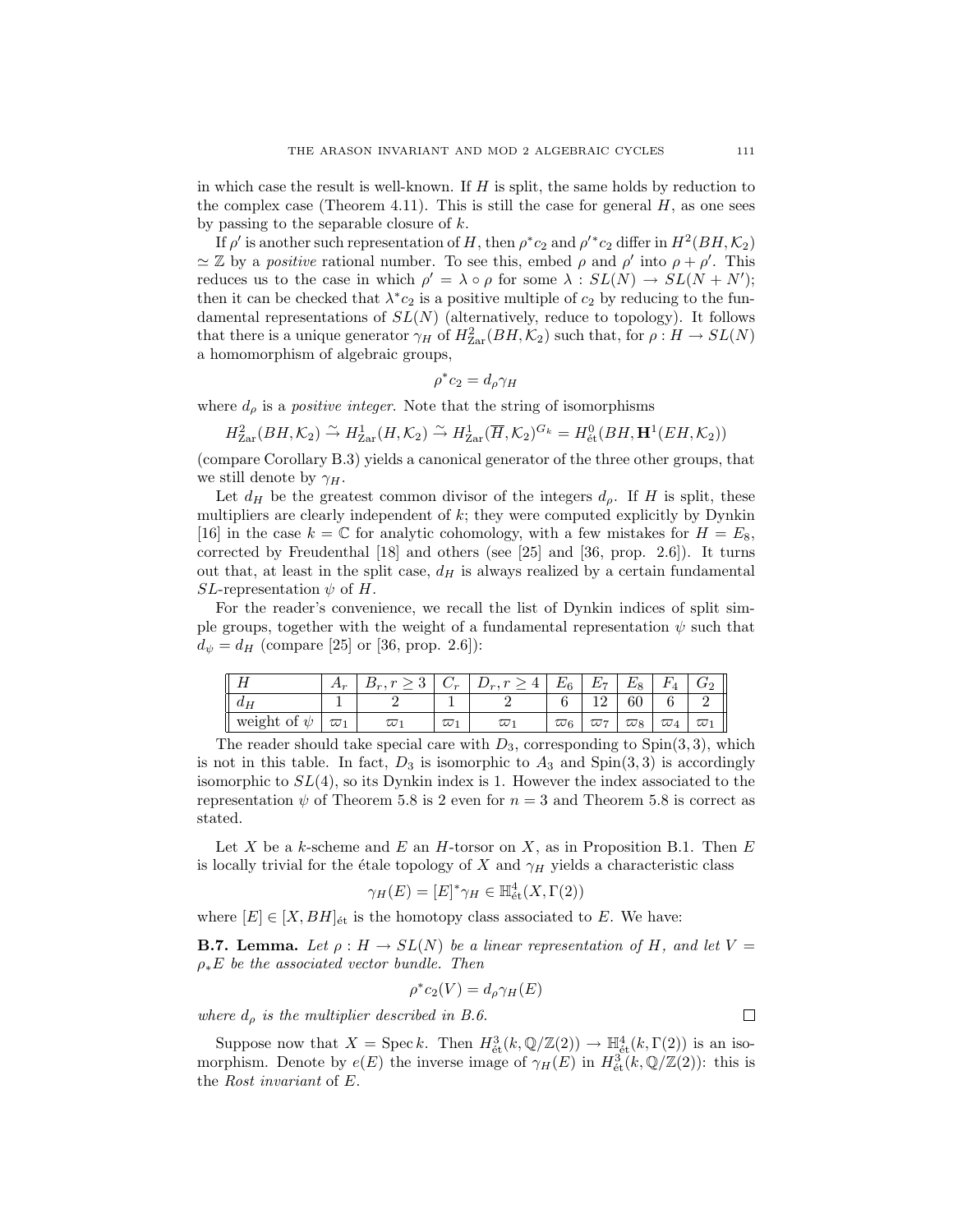**B.8. Proposition.** *For any E over* Spec *k, we have*

$$
d_He(E)=0
$$

*where*  $d_H$  *is the Dynkin index of H.* 

*Proof.* This is obvious from Lemma B.7.

As in [33, end of introduction], let

$$
\mathbb{Z}/d_H(2) = \begin{cases} \mu_{d_H}^{\otimes 2} & \text{if char } k = 0, \\ \mu_{d_H'}^{\otimes 2} \oplus W_r \Omega_{\log}^2[-2] & \text{if char } k = p > 0 \end{cases}
$$

where (if char  $k = p > 0$ )  $d'_{H}$  is the prime-to-*p* part of  $d_{H}$  and  $W_{r} \Omega_{\log}^{2}$  is the weighttwo logarithmic part of the de Rham-Witt complex at length  $r$ , where  $p^r||d_H$ . From the Merkurjev-Suslin theorem [46] (and the Bloch-Gabber-Kato theorem at the characteristic [4, Corollary 2.8]), the sequence

$$
0 \to H^3_{\text{\'et}}(k, \mathbb{Z}/d_H(2)) \to H^3_{\text{\'et}}(k, \mathbb{Q}/\mathbb{Z}(2)) \stackrel{d_H}{\to} H^3_{\text{\'et}}(k, \mathbb{Q}/\mathbb{Z}(2))
$$

is exact. So the Rost invariant refines into an invariant in  $H^3_{\text{\'{e}t}}(k,\mathbb{Z}/d_H(2)).$ 

Let  $X$  be a smooth variety over  $k$  and  $E$  an  $H$ -torsor over  $X$ . One sees as in section 8 that the component  $e(E_{\eta})$  in  $H^3_{\text{\'et}}(k(X), \mathbb{Z}/d'_{\text{H}}(2))$  is unramified over X. We can then show the following analogue to Theorem 6.11, exactly in the same way as above:

**B.9. Theorem.** Let  $\rho: H \to SL(N)$  be a representation of H, and let  $e'(E_\eta) \in$  $H^0(X, \mathcal{H}^3(\mu_{d'_\rho}^{\otimes 2}))$  *be the prime-to-the-characteristic part of*  $e(E_\eta)$ *, viewed in the group*  $H^0(X, \mathcal{H}^3(\mu_{d'_\rho}^{\otimes 2}))$  *where*  $d'_\rho$  *is the prime-to-p part of*  $d_\rho$ *. Then* 

$$
d_2(e'(E_{\eta})) = c_2(E) \in CH^2(X)/d'_{\rho}
$$

*where*  $c_2(E)$  *is the second Chern class of the vector bundle deduced from*  $E$  *via the representation ρ.* П

If it happens that  $d_{\rho} = d_H$ , this theorem gives a computation of  $d_2(e'(E_{\eta})) \in$  $CH^2(X)/d_H$ , viewing  $e'(E_\eta)$  as an element of  $H^0(X, \mathcal{H}^3(\mu_{d'_H}^{\otimes 2}))$ .

We conclude this section with a proof of Rost's announced theorem. When  $H =$  Spin, this allows this paper to be self-contained.

**B.10. Proposition.** Let H be simple, simply connected and let  $E \rightarrow X$  be an H*torsor on a smooth k-scheme X. Then, with notation as in Theorem B.5* b)*, we have*  $\alpha(1) = \gamma_H(E)$ *. In particular,* 

$$
\operatorname{Ker}(\mathbb{H}^4_{\text{\'et}}(X,\Gamma(2)) \to \mathbb{H}^4_{\text{\'et}}(E,\Gamma(2))) = \langle \gamma_H(E) \rangle.
$$

*Proof.* This follows from the commutative diagram, coming from Theorem B.5 c): (B.1)

$$
H_{\text{Zar}}^1(E, \mathcal{K}_2) \longrightarrow \mathbb{Z}\gamma_H \longrightarrow^{\alpha} \mathbb{H}_{\text{\'et}}^4(X, \Gamma(2)) \longrightarrow^{\alpha} \mathbb{H}_{\text{\'et}}^4(E, \Gamma(2))
$$
  
\n
$$
[E]^* \left\uparrow = \qquad [E]^* \left\uparrow \qquad [E]^* \left\uparrow \qquad [E]^* \right\downarrow
$$
  
\n
$$
0 = H^1(EH, \mathcal{K}_2) \longrightarrow \mathbb{Z}\gamma_H \longrightarrow^{\alpha} \mathbb{H}_{\text{\'et}}^4(BH, \Gamma(2)) \longrightarrow H_{\text{\'et}}^3(k, \mathbb{Q}/\mathbb{Z}(2))
$$

(note that, by Lemma A.2,  $\mathbb{H}_{\text{Zar}}^1(EH,\mathcal{K}_2) = 0$  and the composite  $\mathbb{H}_{\text{\'et}}^4(k,\Gamma(2)) \to$  $\mathbb{H}^4_{\text{\'et}}(BH, \Gamma(2)) \to \mathbb{H}^4_{\text{\'et}}(EH, \Gamma(2))$  is an isomorphism).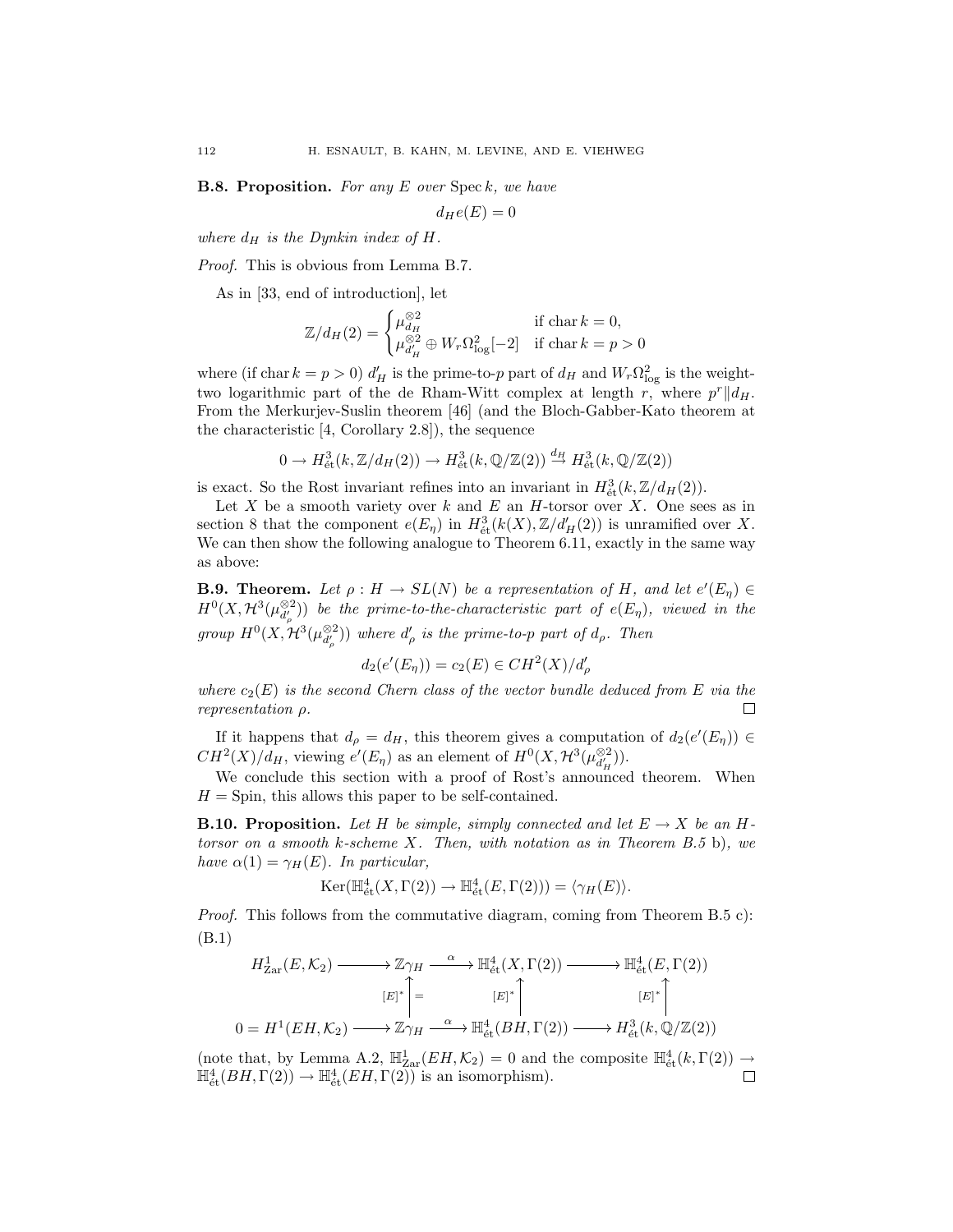**B.11. Theorem** (Rost)**.** *Let H be a simple, simply connected algebraic group over k.* Let *E be an H-torsor on k and let*  $K = k(E)$  *be its function field. Let*  $\eta$  *be the*  $map H^3_{\text{\'et}}(k, \mathbb{Q}/\mathbb{Z}(2)) \to H^3_{\text{\'et}}(K, \mathbb{Q}/\mathbb{Z}(2))$  *given by extension of scalars. Then* 

$$
Ker \eta = \langle e(E) \rangle.
$$

*Proof.* Note that  $\overline{E} \simeq \overline{H}$  and that  $K_2(\overline{k}) \stackrel{\sim}{\to} H^0(\overline{H}, \mathcal{K}_2)$ , as follows from Proposition 3.20. We therefore have an exact sequence extending that of Theorem B.5 c) (for  $X_{\bullet} = \operatorname{Spec} k$ :

$$
H^1(E, \mathcal{K}_2) \to (H^1(\overline{E}, \mathcal{K}_2)^{G_F} \simeq \mathbb{Z}) \, \alpha >> \text{Ker} \, \eta \to \text{Ker}(CH^2(E) \to CH^2(\overline{E})).
$$

(This exact sequence follows from [9, prop. 3.6] and [32, th. 3.1], see [53] or [33, th. 1.) We have  $CH^2(E) = CH^2(\overline{E}) = 0$ : as has already been pointed out, the case of  $\overline{E} \simeq \overline{H}$  follows from [38, th. 2.1], and the general case of *E* is [51, cor. 5.2] (4)]. Finally, the equality  $\alpha(\gamma_H) = e(E)$  is a special case of Theorem B.5 c) (for  $X_{\bullet} = \operatorname{Spec} k$ . 口

## Appendix C. An amusing example

Let *H* be as above. We apply Proposition B.10 to the following "generic" case: let  $\rho: H \to SL(N)$  be a faithful linear representation of *H*. To  $\rho$  and  $r \geq 1$  we associate the *k*-variety

$$
B_r H = \frac{SL(N+r)}{H \times SL(r)}
$$

where  $H$  is identified with its image in  $SL(N)$ . We also associate the vector bundle  $H^{\Delta_l} \times k^N/\rho$  on *BH*, and its class  $\rho^* c_2 \in \mathbb{H}^4_{\text{\'et}}(BH, \Gamma(2)).$ 

The variety  $B_rH$  is smooth and carries a tautological *H*-torsor  $E = SL(N+r)/$  $SL(r)$ . As before, *E* determines a homotopy class of map

$$
[E] \in [B_r H, BH/k]_{\text{\'et}}.
$$

**C.1. Theorem.** a) *For*  $r \geq 2$ *, the map* 

(C.1) 
$$
\mathbb{H}^4_{\text{\'et}}(BH,\Gamma(2)) \stackrel{[E]^*}{\longrightarrow} \mathbb{H}^4_{\text{\'et}}(B_rH,\Gamma(2))
$$

*is injective, with p-primary torsion cokernel, where p is the characteristic exponent of k (so, in characteristic* 0*, it is an isomorphism).*

b) *For*  $r = 1$ *, there is a split exact sequence, up to p-primary torsion groups* 

$$
0 \to H^3(k, \mathbb{Q}/\mathbb{Z}(2)) \to \mathbb{H}^4(B_1H, \Gamma(2)) \to \mathbb{Z}/d_\rho \to 0
$$

*and* (C.1) *has p*-primary torsion cokernel. Its kernel is generated by  $\rho^*c_2$ *.* 

*Proof.* We first compute  $H^*_{\text{Zar}}(E, \mathcal{K}_2)$  for  $r \geq 2$ . We could go via the Leray spectral sequence of the fibration  $\pi : SL(N+r) \to E$  (for the Zariski cohomology), using the fact that any  $SL(r)$ -bundle is locally trivial for the Zariski topology and using Corollary 3.22 as above. It is perhaps more elegant to go back to cycle cohomology and use Rost's spectral sequence [57, cor. 8.2]:

$$
E_2^{p,q}=A^p(E,A^q[\pi,K_2])\Rightarrow A^{p+q}(SL(N+r),K_2)
$$

where  $\pi$ :  $SL(N + r) \rightarrow E$  is the projection (the two arguments are essentially the same anyway).  $A^{q}[\pi, K_{j}]$  is defined by

$$
A^{q}[\pi, K_{j}](K) = A^{q}(SL(N+r) \times_{E} \text{Spec } K, K_{j})
$$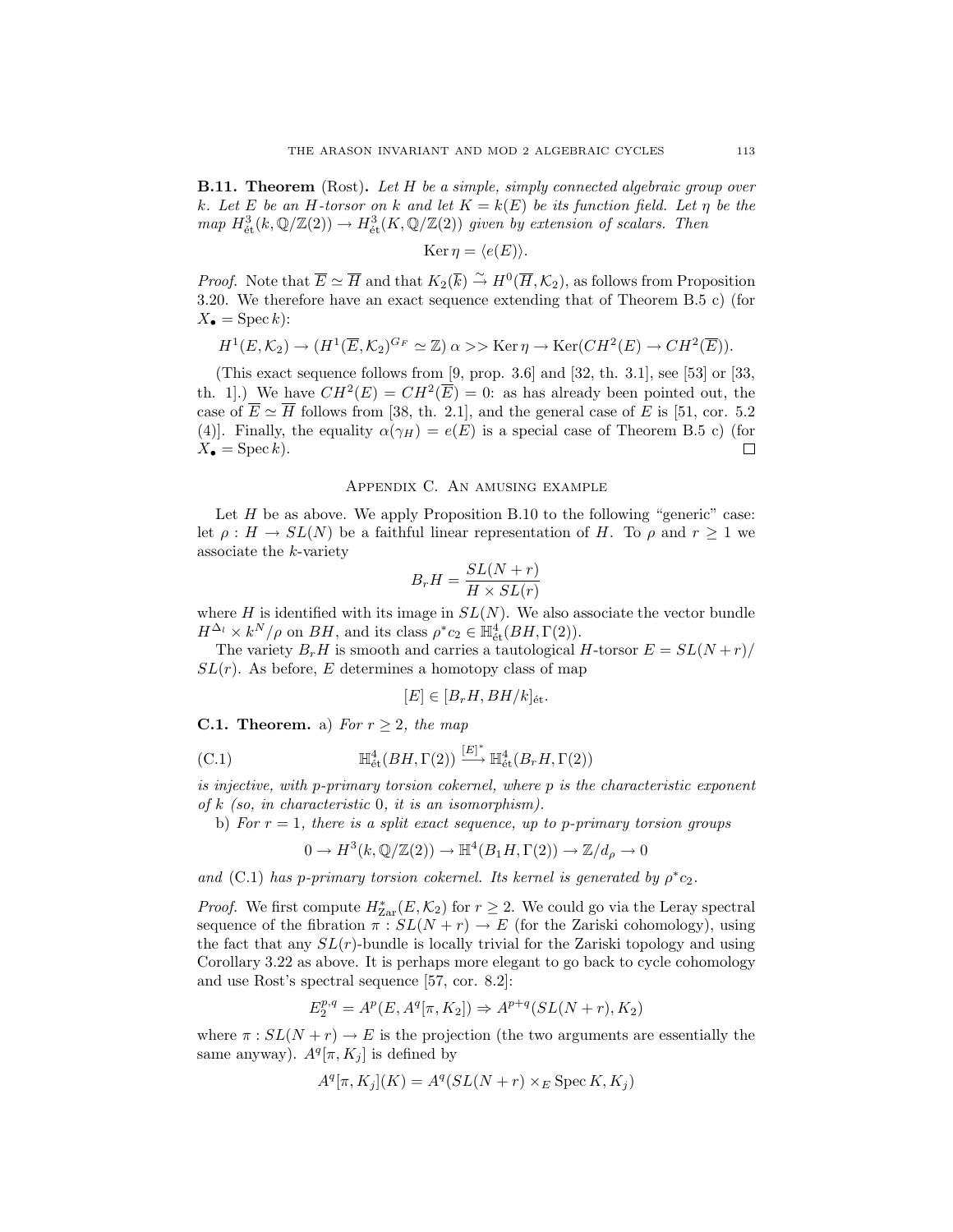for any point  $\text{Spec } K \to E$ . It is a cycle module, since the fibration  $\pi$  is a  $SL(r)$ torsor, its fiber is trivial at all such points and in particular  $A^q[\pi, K_i](K) \simeq$  $A^q(SL(r)/K, K_i)$  for any K. The spectral sequence gives an exact sequence

$$
0 \to A^1(E, A^0[\pi, K_2]) \to A^1(SL(N+r), K_2)
$$
  

$$
\to A^0(E, A^1[\pi, K_2]) \to A^2(E, A^0[\pi, K_2]) \to 0
$$

noting that  $A^2(SL(N+r), K_2) = 0$  in view of Proposition 3.20. Still from Proposition 3.20, we get  $A^0[\pi, K_0] = K_0$ ,  $A^0[\pi, K_1] = K_1$ ,  $A^1[\pi, K_1] = 0$  and

$$
A^{q}[\pi, K_2] \simeq \begin{cases} K_2, & q = 0, \\ \mathbb{Z}c_2 \text{ (constant)}, & q = 1, \\ 0, & q \ge 2. \end{cases}
$$

Therefore

$$
A^{0}(E, A^{1}[\pi, K_2]) = H_{\text{Zar}}^{0}(E, \mathbb{Z}c_2) = \mathbb{Z}c_2
$$

and the map

$$
A^{1}(SL(N+r), K_{2}) = \mathbb{Z}c_{2} \rightarrow A^{0}(E, A^{1}[\pi, K_{2}]) = \mathbb{Z}c_{2}
$$

is an isomorphism as it is an isomorphism while restricting to the generic point of *E*. Thus both  $A^1(E, A^0[\pi, K_2])$  and  $A^2(E, A^0[\pi, K_2])$  are zero. Since

$$
A^{1}(E, A^{0}[\pi, K_{2}]) = H^{1}\left(K_{2}(k(E)) \to \bigoplus_{x \in E^{(1)}} K_{1}(k(x)) \to \bigoplus_{x \in E^{(2)}} \mathbb{Z}\{x\}\right) = A^{1}(E, K_{2})
$$

and

$$
A^{2}(E, A^{0}[\pi, K_{2}]) = H^{2}\left(K_{2}(k(E)) \to \bigoplus_{x \in E^{(1)}} K_{1}(k(x)) \to \bigoplus_{x \in E^{(2)}} \mathbb{Z}\{x\}\right) = A^{2}(E, K_{2})
$$

we get  $A^1(E, K_2) = A^2(E, K_2) = 0$ . By (6.2), it follows that

$$
\mathbb{H}^4_{\text{\'et}}(E,\Gamma(2)) \stackrel{\sim}{\to} H^0_{\text{Zar}}(E,\mathcal{H}^3(\mathbb{Q}/\mathbb{Z}(2))).
$$

On the other hand,

$$
H^3(k, \mathbb{Q}_l/\mathbb{Z}_l(2)) \stackrel{\sim}{\rightarrow} H^0_{\text{Zar}}(E, \mathcal{H}^3(\mathbb{Q}_l/\mathbb{Z}_l(2)))
$$

for all  $l \neq p$ . To see this, apply the Rost spectral sequence to the cycle module  $K \mapsto H^*(K, \mathbb{Q}_l/\mathbb{Z}_l(*-1))$  and use Proposition 3.20 (i). Hence the map

$$
\mathbb{H}^4_{\text{\'et}}(k,\Gamma(2))\to\mathbb{H}^4_{\text{\'et}}(E,\Gamma(2))
$$

has *p*-primary torsion cokernel; and this map is injective since *E* has a rational point.

For  $r \geq 2$ , Theorem C.1 now follows from diagram (B.1). Finally, in the case  $r = 1$ , we have  $E = SL(N + 1)$  and Proposition 3.20 shows that  $A^{i}(E, K_2)$  $K_2(k)$ ,  $\mathbb{Z}c_2$  or 0 according as  $i = 0, 1$  or 2, and the conclusion again follows from diagram (B.1). 口

In contrast to Theorem C.1, the Zariski cohomology groups of  $BH$  and  $B<sub>r</sub>H$  are in general "different", as the following corollary shows.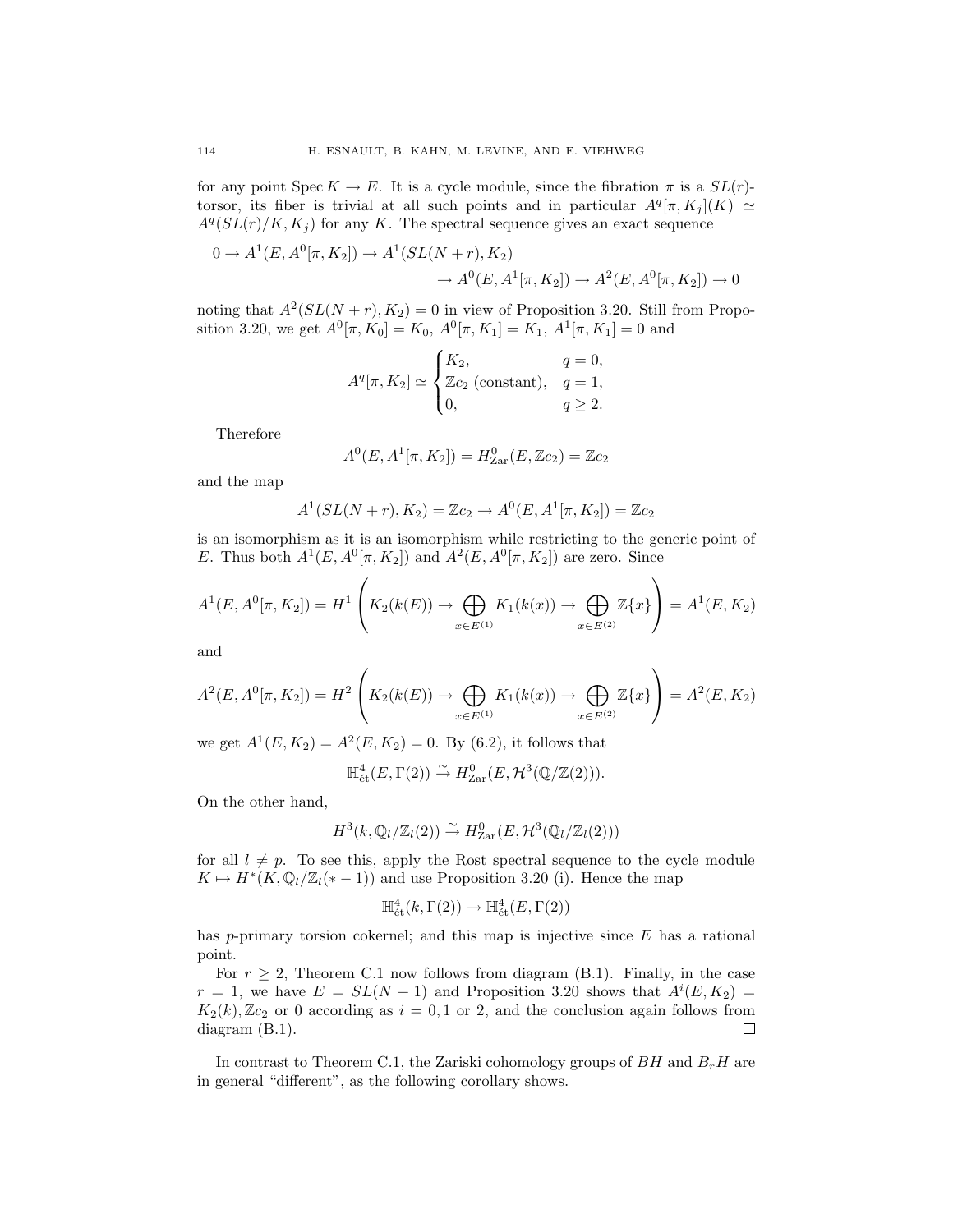**C.2. Corollary.** *For*  $r \geq 2$ *,* 

a) *There is an exact sequence*

$$
0 \to CH^2(B_r H) \otimes \mathbb{Z}[1/p] \xrightarrow{cl^2} H_{\text{Zar}}^2(BH, \mathcal{K}_2) \otimes \mathbb{Z}[1/p] \to \frac{H_{\text{\'et}}^0(B_r H, \mathcal{H}^3(\mathbb{Q}/\mathbb{Z}(2)))}{H_{\text{\'et}}^3(k, \mathbb{Q}/\mathbb{Z}(2))} \otimes \mathbb{Z}[1/p] \to 0
$$

*where, as before, p is the characteristic exponent of k. This exact sequence real-* $\int$ *izes*  $CH^2(B_rH) \otimes \mathbb{Z}[1/p]$  *as a subgroup of index*  $d_H$  *of*  $H^2_{\text{Zar}}(BH, \mathcal{K}_2) \otimes \mathbb{Z}[1/p] =$  $\mathbb{Z}[1/p]\gamma_H$ .

b) *We have:*

$$
H^0_{\text{\'et}}(B_rH, \mathcal{H}^3(\mathbb{Q}/\mathbb{Z}(2))) \otimes \mathbb{Z}[1/p] \simeq H^3_{\text{\'et}}(k, \mathbb{Q}/\mathbb{Z}(2)) \otimes \mathbb{Z}[1/p] \oplus \mathbb{Z}[1/p]e(E_\eta)
$$

*where*  $e(E_n)$  *is the Rost invariant of the generic fiber of the H-torsor E; this invariant has order*  $d_H$ .

*Proof.* We assume in the sequel that everything has been tensored by  $\mathbb{Z}[1/p]$ . The first claim of a) follows easily from Theorem C.1, the diagram with exact rows

$$
0 \to H_{\text{Zar}}^2(BH, \mathcal{K}_2) \longrightarrow \mathbb{H}_{\text{\'et}}^4(BH, \Gamma(2)) \longrightarrow H^3(k, \mathbb{Q}/\mathbb{Z}(2)) \to 0
$$
  

$$
\downarrow
$$
  

$$
0 \to CH^2(B_rH) \longrightarrow \mathbb{H}_{\text{\'et}}^4(B_rH, \Gamma(2)) \longrightarrow H_{\text{Zar}}^0(B_rH, \mathcal{H}^3(\mathbb{Q}/\mathbb{Z}(2))) \to 0
$$

and the fact that  $H^3(k, \mathbb{Q}/\mathbb{Z}(2)) \to H^0_{\text{Zar}}(B_rH, \mathcal{H}^3(\mathbb{Q}/\mathbb{Z}(2)))$  is split injective, since  $B<sub>r</sub>H$  has a rational point. (The top row is a split exact sequence by Lemma 6.4.) On the other hand, b) follows from a).

It remains therefore to prove the second claim of a). This is equivalent to a statement proved by Rost (see [60, p. 783-15, exemple]). We shall give a simple proof of it, based on a recent result of Merkurjev [45]. We first need a well-known lemma:

**C.3. Lemma.** Let *X* be a smooth variety over *k*. Then  $CH^2(X)$  is generated by *the*  $c_2(E)$ *, where E runs through the algebraic vector bundles over X of determinant* 1*.*

*Proof.* Consider the composition (for all  $i \geq 0$ )

$$
CH^i(X) \xrightarrow{\text{Cl}^i} K_0(X) \xrightarrow{c_i} CH^i(X)
$$

in which  $Cl<sup>i</sup>$  is the *K*-theoretic cycle class map and  $c<sub>i</sub>$  is the *i*-th Chern class with values in the Chow group. It follows from Riemann-Roch without denominators [31] that  $c_i \circ \text{Cl}^i = (-1)^{i-1}(i-1)!Id_{CH^i(X)}$  [24, formula (4.5) and further comments]. In particular, for  $i = 2$ , this composition is minus the identity. To obtain bundles of determinant 1, one replaces *E* by  $E \oplus det(E)^{-1}$ . 口

By [45, cor. 6.6], the natural map

$$
R(H) \to K_0(B_1H)
$$

given by the "Borel construction" is surjective. Here  $R(H)$  is the representation ring of *H*. Together with Lemma C.3, this shows that  $CH^2(B_1H)$  is generated by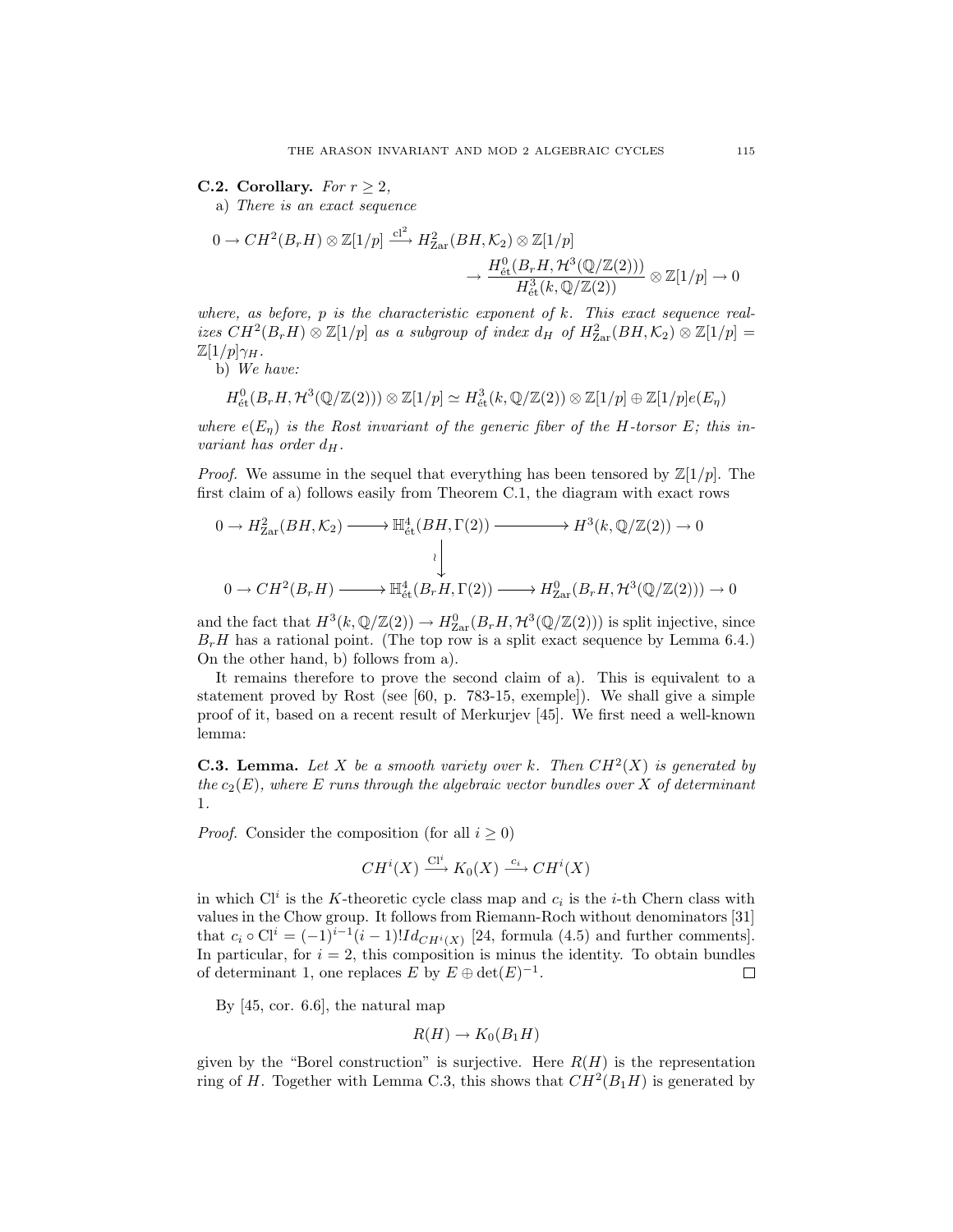the  $\psi^*c_2$ , where  $\psi$  runs through the special linear representations of *H*. Consider now the commutative diagram

$$
CH^2(B_1H) \longrightarrow \mathbb{H}^4_{\text{\'et}}(B_1H, \Gamma(2)) \longrightarrow \mathbb{H}^4_{\text{\'et}}(B_1H, \Gamma(2))/\mathbb{H}^4_{\text{\'et}}(k, \Gamma(2))
$$
  
\n
$$
\uparrow \qquad \qquad \downarrow
$$
  
\n
$$
CH^2(B_rH) \longrightarrow \mathbb{H}^4_{\text{\'et}}(B_rH, \Gamma(2)) \longrightarrow \mathbb{H}^4_{\text{\'et}}(B_rH, \Gamma(2))/\mathbb{H}^4_{\text{\'et}}(k, \Gamma(2))
$$

where  $r \geq 2$ . By Theorem C.1 a), the bottom composition coincides with the map  $cl<sup>2</sup>$  of Corollary C.2. By the above remark and the surjectivity of the left vertical map (Theorem C.1), the image of  $\beta \circ cl^2$  is the subgroup generated by the  $\psi^*c_2$ . But, by Theorem C.1 b),  $\alpha$  is surjective with kernel generated by  $\rho^*c_2$ . So the same conclusion holds for the image of  $cl^2$ , which therefore has index  $d_H$ , by definition of the Dynkin index of *H*.  $\Box$ 

**C.4. Question.** The class  $e(E_n)$  is unramified over  $B_rH$ . Consider a smooth compactification *X* of  $B_rH$ . Is  $e(E_n)$  unramified over the whole of *X*?

### **ACKNOWLEDGEMENTS**

It will be clear to the reader that Rost's ideas permeate this article. In particular, his suggestion that one could use motivic cohomology to construct his invariants was a key insight for our proof. We also thank Burt Totaro and Jean-Pierre Serre for useful comments. Finally we thank the referee for pointing out several ambiguities and for his thorough remarks.

#### **REFERENCES**

- [1] J. Kr. Arason, Cohomologische Invarianten quadratischer Formen, J. Alg. **36** (1975), 448– 491. MR **52:**10592
- [2] J. Barge, Une definition cohomologique de l'invariant d'Arason, preprint, 1995.
- [3] S. Bloch and A. Ogus, Gersten's conjecture and the homology of schemes, Ann. Sci. Ecole Norm. Sup. **7** (1974), 181–202. MR **54:**318
- [4] S. Bloch and K. Kato, *p-adic étale cohomology*, Publ. Math. IHES 63 (1986), 107-152. MR **87k:**14018
- [5] R. Bott On torsion in Lie groups, Proc. Acad. Sci. USA **40** (1954), 586–588. MR **16:**12a
- [6] N. Bourbaki, *Eléments de Mathématiques*, Groupes et Algèbres de Lie, ch. 4,5,6, Masson, Paris, 1981. MR **83g:**17001
- [7] C. Chevalley, Sur les décompositions cellulaires des espaces  $G/B$ , Proc. Sympos. Pure Math. **56** (I), AMS, Providence, 1994, 1–23. MR **95e:**14041
- [8] J.-L. Colliot-Thélène, *Birational invariants, purity and Gersten's conjecture*, Proc. Sympos. Pure Math. **58.1**, AMS, Providence, 1995, 1–64. MR **96c:**14016
- [9] J.-L. Colliot-Thélène and W. Raskind,  $sK_2$ -cohomology and the second Chow group, Math. Ann. **270** (1985), 165–199. MR **86m:**14005
- [10] J.-L. Colliot-Thélène, R. Hoobler, and B. Kahn, The Bloch-Ogus-Gabber theorem, to appear in: Proc. Fields Institute (Volume in memory of R. Thomason).
- [11] P. Deligne, Th´eorie de Hodge, III, Publ. Math. IHES **44** (1974), 5–78. MR **58:**16653b
- [12] P. Deligne, unpublished notes of IHES lectures, 1979.
- [13] M. Demazure and A. Grothendieck, Séminaire de géométrie algébrique du Bois-Marie: Sch´emas en groupes (SGA 3), tome III, Lecture notes in Math. **153**, Springer, Berlin, 1970. MR **43:**223c
- [14] M. Demazure, *Invariants symétriques du groupe de Weyl et torsion*, Invent. Math. **21** (1973), 287–301. MR **49:**7268
- [15] M. Demazure, *Désingularisation des variétés de Schubert généralisées*, Ann. Sci. ENS 7 (1974), 53–68. MR **50:**7174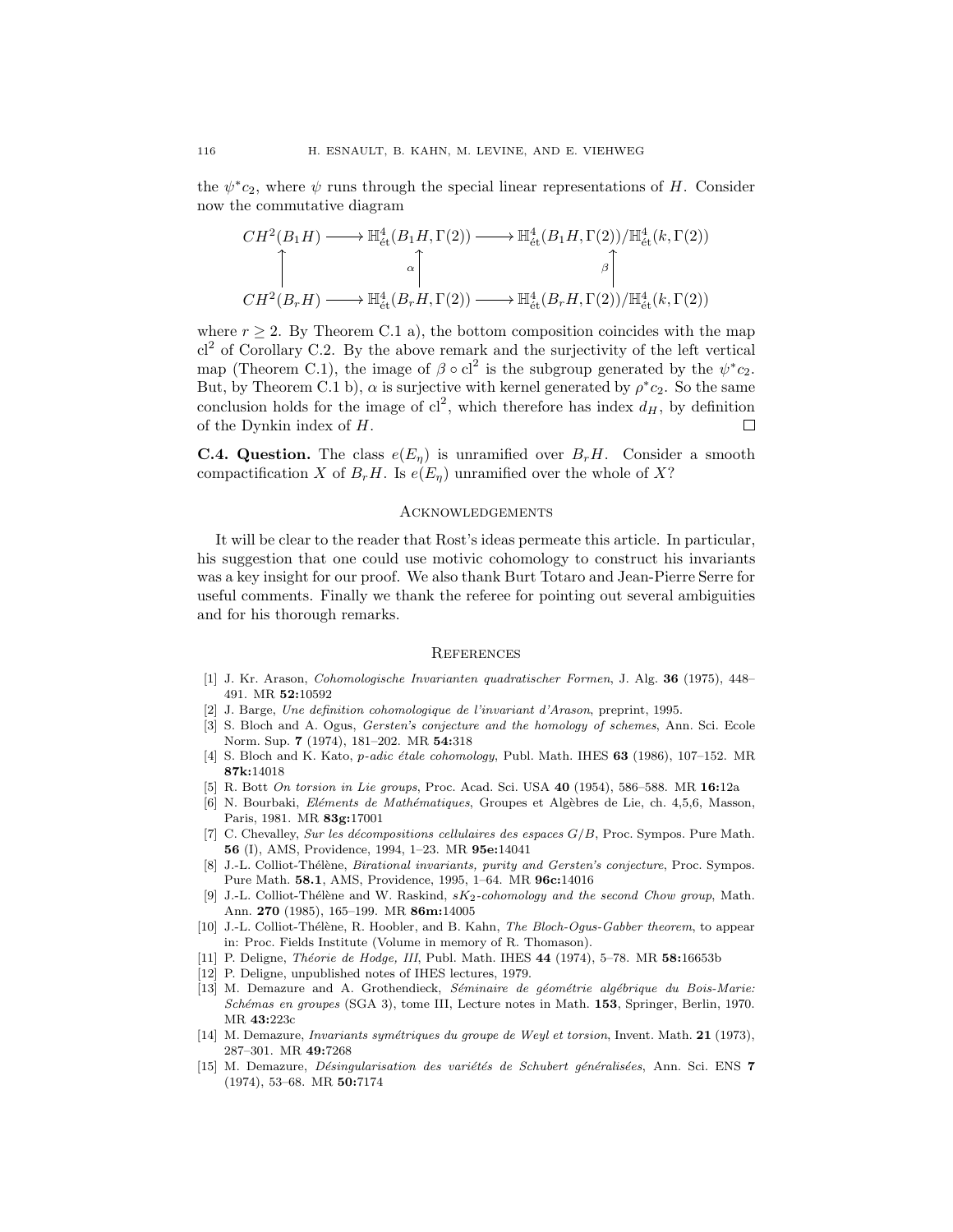- [16] E. B. Dynkin, Semisimple subalgebras of semisimple Lie algebras, Mat. Sbornik N.S. **30(72)** (1952), 349–462. Engl. translation: AMS Transl. Ser. II **6** (1957), 111–244. MR **13:**904c
- [17] H. Esnault, B. Kahn, and E. Viehweg, Coverings with odd ramification and Stiefel-Whitney classes, J. reine angew. Math. **441** (1993), 145–188. MR **94m:**14017
- [18] H. Freudenthal, Zur Berechnung der Charaktere der halbeinfachen Lieschen Gruppen. II, Indag. Math. **16** (1954), 487–491. MR **1:**673a
- [19] W. Fulton, Intersection theory, Erg. Math. **2**, Springer, 1984. MR **85k:**14004
- [20] O. Gabber, Gersten's conjecture for some complexes of vanishing cycles, Manuscripta Math. **85** (1994), 323–343. MR **96m:**14010
- [21] H. Gillet, Riemann-Roch theorems for higher algebraic *K*-theory, Adv. in Math. **40** (1981), 203–289. MR **83m:**14013
- [22] M. Gros, Classes de Chern et classes de cycles en cohomologie de Hodge-Witt logarithmique, M´em. Soc. Math. France **21** (1985). MR **87m:**14021
- [23] A. Grothendieck, Torsion homologique et sections rationnelles, exposé 5 in Séminaire Chevalley, "Anneaux de Chow et applications", Paris, 1958.
- [24] A. Grothendieck, Problèmes ouverts en théorie des intersections, exposé XIV in Théorie des intersections et théorème de Riemann-Roch (SGA6), Lect. Notes in Math. 225, Springer, 1971, 667–689. MR **50:**7133
- [25] B. Harris, Torsion in Lie goups and related spaces, Topology **5** (1966), 347–354. MR **34:**6798
- [26] J.E. Humphreys, Linear algebraic groups (corrected third printing), Springer, New York, 1987. MR **53:**633 (original 1975 printing)
- [27] L. Illusie, *Complexe cotangent et déformations* I, Lect. Notes in Math. **239**, Springer, Berlin, 1971. MR **58:**10886a
- [28] W. Jacob and M. Rost, Degree four cohomological invariants for quadratic forms, Invent. Math. **96** (1989), 551–570. MR **90g:**11044
- [29] U. Jannsen, Mixed Motives and Algebraic *K*-Theory, Lecture Notes in Mathematics **1400**, Springer, Berlin-Heidelberg, 1990. MR **91g:**14008
- [30] J.F. Jardine, Higher spinor classes, Mem. Amer. Math. Soc. **110** (1994), no. 528. MR **95a:**11035
- [31] J.-P. Jouanolou, Riemann-Roch sans d´enominateurs, Invent. Math. **11** (1970), 15–26. MR **48:**11115
- [32] B. Kahn, Descente galoisienne et *<sup>K</sup>*2 des corps de nombres, *<sup>K</sup>*-theory **<sup>7</sup>** (1993), 55–100. MR **94i:**11094
- [33] B. Kahn, Applications of weight-two motivic cohomology, Documenta Math. **1** (1996), 395– 416. CMP 97:05
- [34] A. Laghribi, Isotropie de certaines formes quadratiques de dimension 7 et 8 sur le corps des fonctions d'une quadrique, Duke Math. J. **85** (1996), 397–410. MR **97h:**11039
- [35] T.Y. Lam, The algebraic theory of quadratic forms (2nd ed.), Benjamin, New York, 1980. MR **83d:**10022
- [36] Y. Laszlo and C. Sorger, The line bundles on the moduli of parabolic *G*-bundles over curves and their sections, Ann. Sci. Ec. Norm. Sup. (4) **30** (1997), no. 4, 499–525. CMP 97:14
- [37] M. Levine, The indecomposable *<sup>K</sup>*3 of fields, Ann. Sci. Ec. Norm. Sup. **<sup>22</sup>** (1989), 255–344. MR **91a:**11061
- [38] M. Levine, The algebraic *K*-theory of the classical groups and some twisted forms, Duke Math. J. **70** (1993), 405–443. MR **94d:**19004
- [39] S. Lichtenbaum, Values of zeta-functions at non-negative integers, Lect. Notes in Math. **1068**, Springer, Berlin, 1984, 127–138. CMP 16:17
- [40] S. Lichtenbaum, The construction of weight-two arithmetic cohomology, Invent. Math. **88** (1987), 183–215. MR **88d:**14011
- [41] S. Lichtenbaum, New results on weight-two motivic cohomology, The Grothendieck Festschrift, vol. 3, Progress in Math. **88**, Birkha¨user, Boston, 1990, 35–55. MR **92m:**14030
- [42] R. Marlin, Anneaux de Chow des groupes algébriques  $SU(n)$ ,  $Sp(n)$ ,  $SO(n)$ ,  $Spin(n)$ ,  $G_2$ , *<sup>F</sup>*4; torsion, C. R. Acad. Sci. Paris **<sup>279</sup>** (1974), 119–122. MR **50:**<sup>321</sup>
- [43] A. S. Merkurjev, On the norm residue symbol of degree 2, Dokl. Akad. Nauk SSSR **261** (1981), 542–547. English translation: Soviet Math. Dokl. **24** (1981), 546–551. MR **83h:**12015
- [44] A. S. Merkurjev, *The group*  $H^1(X, \mathcal{K}_2)$  for projective homogeneous varieties (in Russian), Algebra i Analiz **7** (1995), 136–164. English translation: Leningrad (Saint-Petersburg) Math. J. **7** (1996), 421–444. MR **97a:**19003